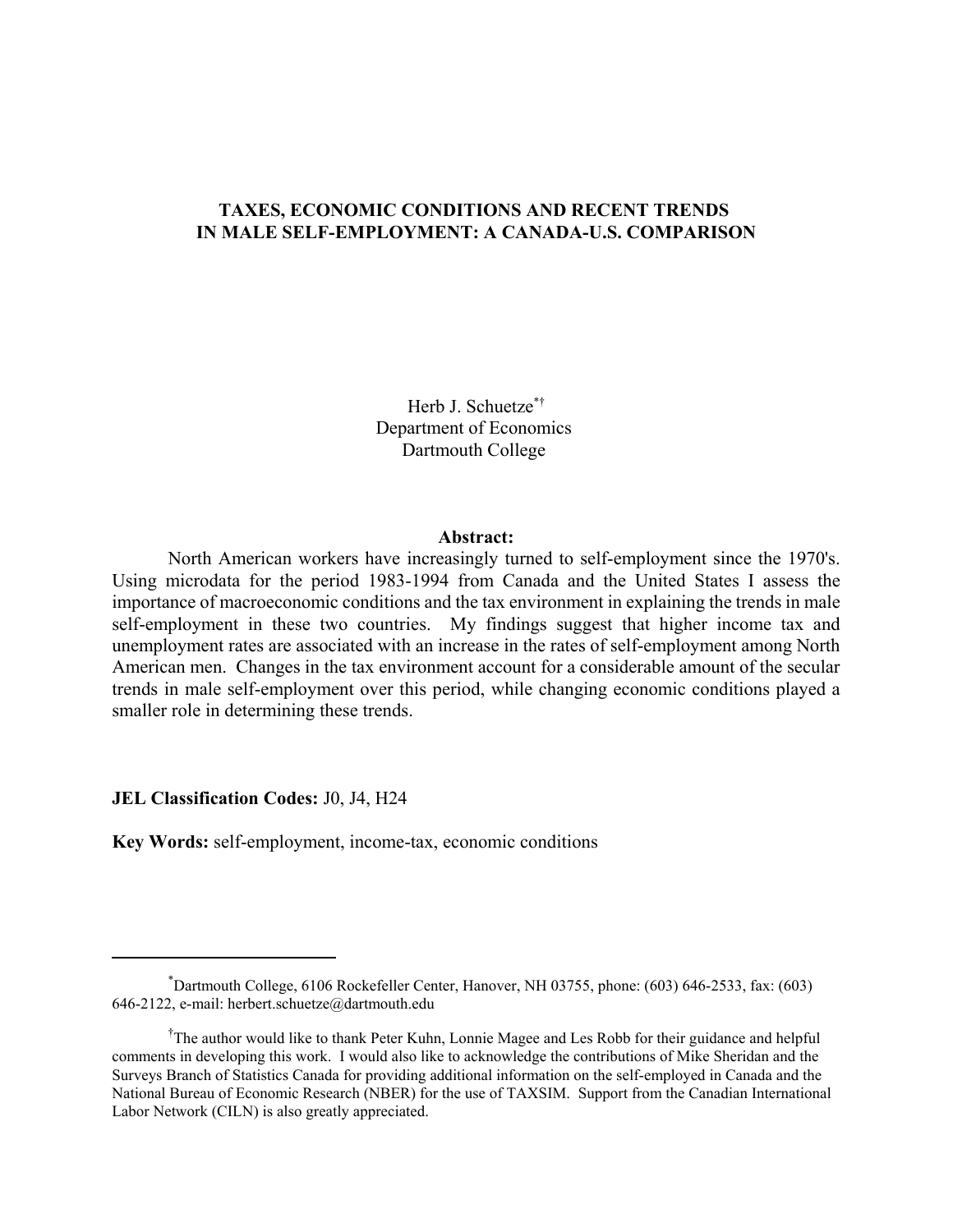# **(1) Introduction**

The resurgence of self-employment in the United States has recently attracted the attention of a number of researchers (e.g. Blau 1987; Evans and Leighton 1989; Devine 1993). Attempts to explain this phenomenon have however met with only limited success, for a number of reasons. First, standard shift-share analyses tend to show that the factors most commonly invoked to explain this trend --industrial restructuring, and shifts in the demographic composition of the workforce- typically can account for only a small fraction of the observed changes. Second, another commonlyinvoked explanation --changes in technology-- remains very difficult to test, and in practice is often simply treated as a label attached to otherwise unattributable changes.

Finally, although this is not typically noted in the literature, there is a third reason to be skeptical of structural and technological explanations of rising self-employment: recent trends in self-employment rates are far from uniform across developed countries (OECD 1992). Indeed, with declines almost as common as increases across OECD countries, international statistics strongly suggest that country- or region- specific factors, rather than widely-shared trends like cheaper computing power, feminization of the labor force, or the move to a service economy, may play central roles in the evolution of self-employment rates.

The goal of this paper is to examine the role of two less commonly analyzed factors which do vary across regions and countries --macroeconomic conditions and the income tax environment- in explaining recent self-employment trends. Macroeconomic conditions have often been cited as a potential contributor to self-employment, especially to the extent that self-employment is used by some individuals as a "job" of last resort in poor labor markets (Quinn 1980, Becker 1984, and Bishop 1987). Tax policy, and especially the rate of personal income tax, have also been cited (e.g.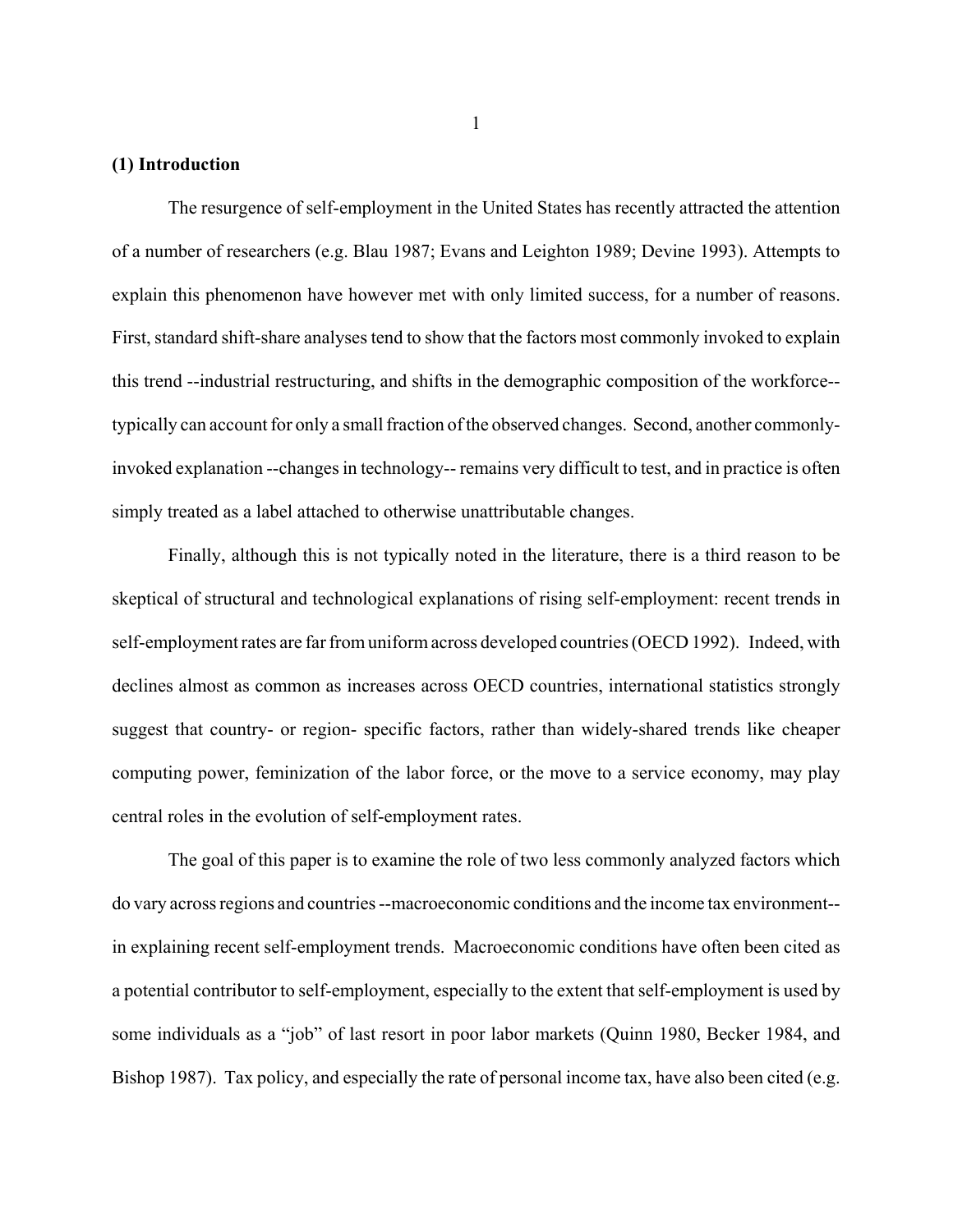Long 1982, Blau 1987 and Devine and Mlakar 1993) as possible determinants of self-employment rates, largely because self-employment offers individuals greater opportunity to shelter, or hide, income from tax authorities, an option which is especially valuable in high-tax jurisdictions. Clearly, if macroeconomic conditions and tax policy, rather than fundamental technological change, are driving recent increases in self-employment in some countries, policy prescriptions may differ.

Because of their focus on data from a single country and, in some cases their lack of regional disaggregation, previous authors have been limited in their ability to isolate the importance of tax and macroeconomic factors: essentially they are restricted to using a single time series of tax and macroeconomic variables. In the current paper I address this problem in two ways. First, I use 10 years of microdata covering the 12-year period 1983-1994<sup>1</sup> from two countries, Canada and the US, which are perhaps more similar in overall institutional structure than any other two countries, but which differ substantially in their income tax policy, macroeconomic conditions, and selfemployment trends. Second, I disaggregate each country's labor markets and tax jurisdictions to the state/province level, allowing me to use asynchronous variation in these conditions across these 60 provinces and states as a source of identification. In effect, my analysis operates on a pooled sample of all employed individuals in two countries over 12 years, assessing the importance of the total tax and macroeconomic environment of their province or state as a determinant of selfemployment trends. My focus in this paper is on self-employment among males aged 25-64; unlike women, men were not affected by a massive secular rise in wages, experience and overall labor force participation rates which could obscure the effects of the tax and macroeconomic factors that are the subject of this paper. Men in this age group are also less affected by secular increases in school

<sup>&</sup>lt;sup>1</sup>Data pertaining to the years 1984 and 1985 were not available. There was no 1984 Canadian Survey of Consumer Finances and information on incorporated self-employed was not available for 1985 in Canada.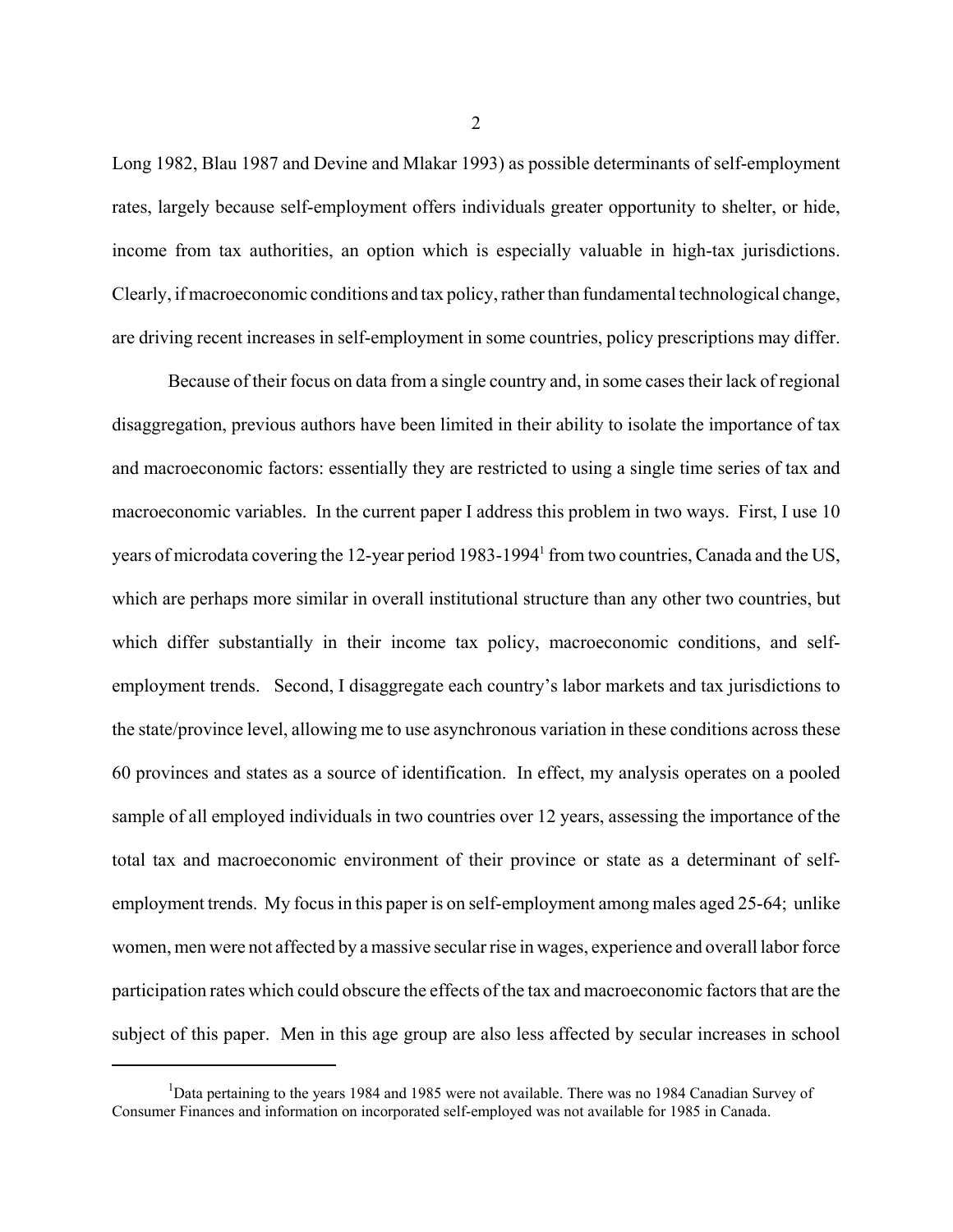attendance, a trend which plays an important role for other age groups.

My main findings are as follows. First, perhaps surprisingly, non-primary self-employment rates (hereafter simply referred to as self-employment rates) for males aged 25-64 were higher in Canada than the US during the period 1983-1994, which is the focus of my analysis.<sup>2</sup> Second, while much has been made of an earlier increase in US male self-employment, and of the continuing increase in female self-employment, the self-employment rate of prime-age males actually fell over the period covered by my data, from 13.9 percent in 1983 to 12.4 percent in 1994. Third, in contrast, Canada experienced an increase in male self-employment over this period, from 16.3 to 18.5 percent of the employed labor force. While certainly not conclusive, these trends and levels are strongly suggestive of both macroeconomic and tax explanations, because Canada had increasing income tax rates and a deteriorating macroeconomic environment relative to the US over this period.

Fourth, in a regression context that controls for province/state effects and industry specific time trends, I find that increases in average income tax rates have large and positive effects on the rate of male self-employment, as expected. This effect is larger using average tax rates at higher points in the income distribution, as well as for individuals with higher education levels and among those in industries characterized by "informal suppliers," who should be more affected by these tax rates. Overall, the estimated impact of a 30 percent increase in taxes is a corresponding rise in the rate of male self-employment of between 0.9 and 2 percentage points in Canada and between 0.8 and 1.4 percentage points in the US, over 1994 levels. This implies that under-reporting of selfemployment income is one of the motivating factors for becoming self-employed. In fact, a

 $2$ The rate of non-primary self-employment is the fraction of individuals employed in non-primary industries who are self-employed in their main job in either incorporated or unincorporated businesses. "Primary" industries consist of agriculture, forestry, fisheries and mining.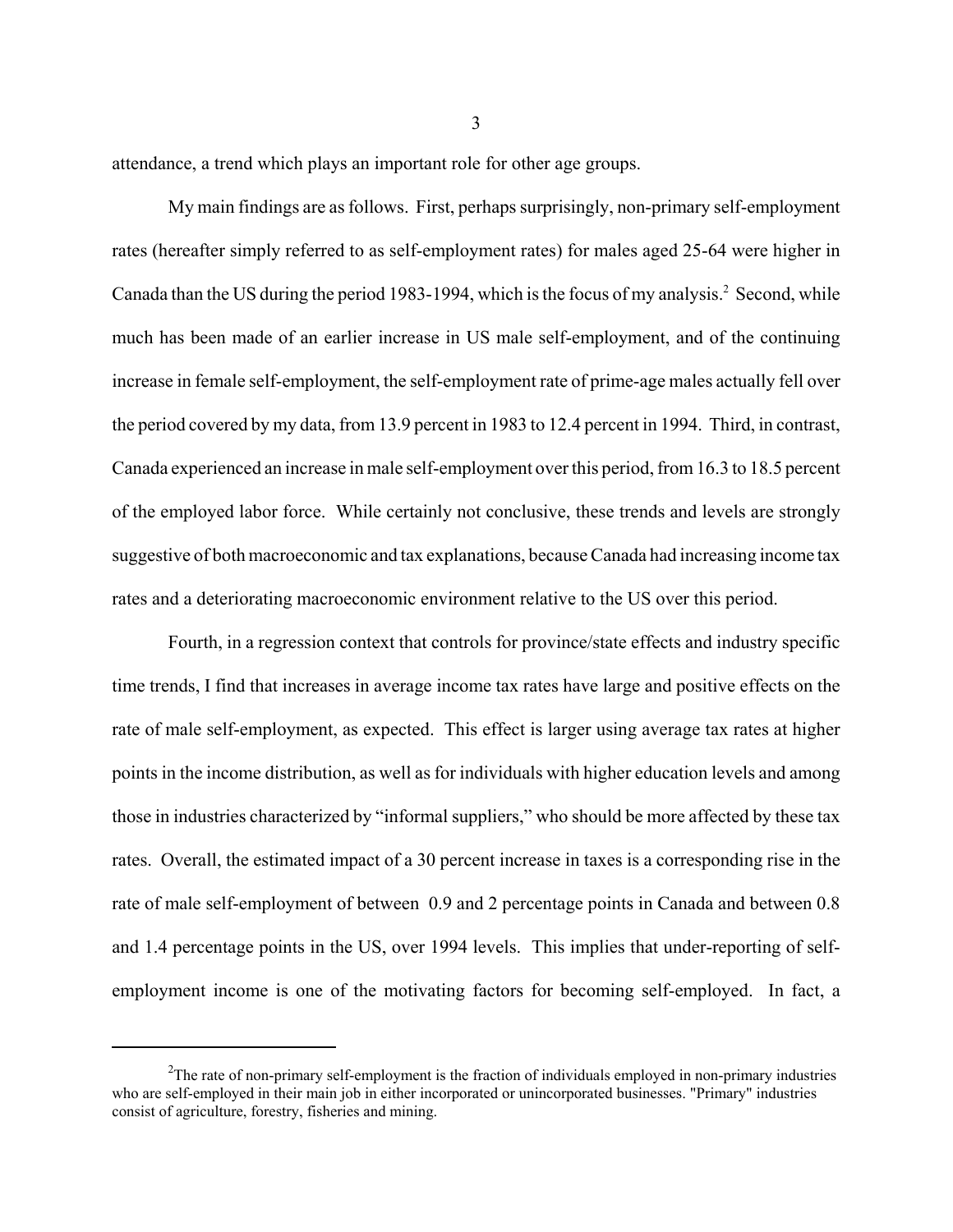decomposition demonstrates that changes in the average tax rates are the largest contributing factor, of the determinants examined, for the secular trends in male self-employment in North America.

Finally, increases in the provincial/state unemployment rates appear to also be associated with a rise in the rate of male self-employment. However, estimates of the elasticity of selfemployment with respect to the unemployment rate are considerably smaller than those associated with the tax rates. For instance, a 30 percent rise in the rate of unemployment in Canada (3 percentage points) would result in a 0.6 percentage point increase in the rate of self-employment using 1994 figures. While one might not expect these "macroeconomic" effects to play a large role in explaining *secular* changes in self-employment rates, I find that, because of the widening Canada-US unemployment rate gap over the period examined here, they do play some role in explaining the widening Canada-US gap in self-employment. However, this role is much smaller than that attributed by my model to the tax policy variables.

The remainder of this paper is organized as follows: Section 2 summarizes recent international trends in self-employment rates, and Section 3 reviews previous explanations of trends in self-employment. The data are described in Section 4. Section 5 describes the characteristics of self-employed males and the aggregate trends in male self-employment rates, tax liabilities and unemployment rates. In Section 6 I describe and analyze the results of various regression specifications. Section 7 presents the results of a simple decomposition of the predicted male selfemployment rates between 1983 and 1992 and Section 8 concludes.

# **(2) Recent Self-Employment Trends Across Countries**

To place the analysis of the current paper into a broader context, Table 1 gives the change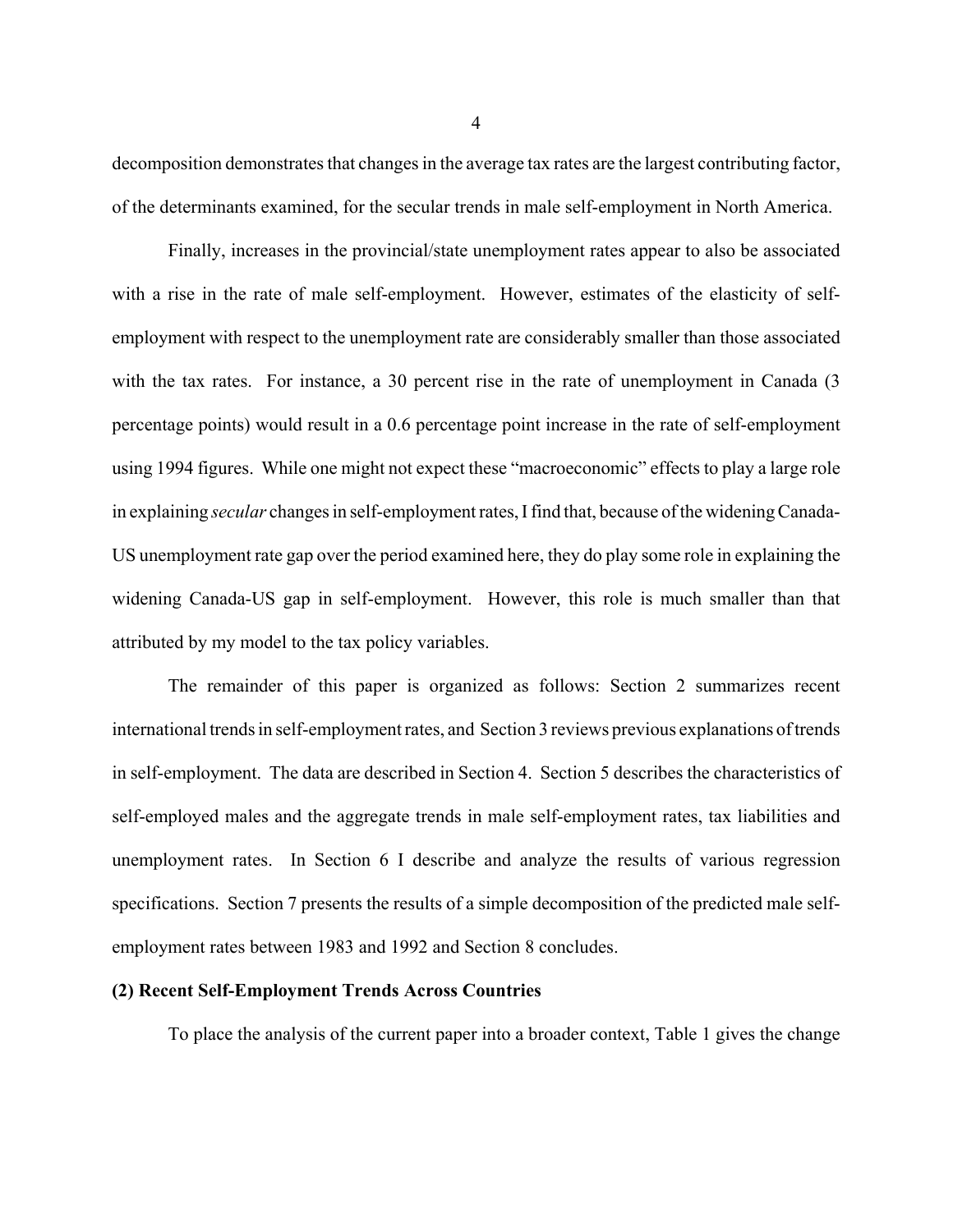in the rate of self-employment<sup>3</sup> between 1973 and 1990 and the 1990 level for a number of developed countries. The nonagricultural self-employed made up over 10 percent of the employed population in half of the countries in Table 1. The highest rates of self-employment are found in Italy, Portugal, and Spain. In contrast, relatively few of the employed in Austria and Norway were self-employed. Rates of self-employment in these countries were just above the 6 percent mark.

There is also a great deal of variation in the aggregate self-employment/labor market trends in these countries. For instance, unlike Canada and the United States, eight of the sixteen countries included in Table 1 experienced a decrease in the rate of self-employment between 1973 and 1990. Of the eight countries that had a decrease in the rate of self-employment, Austria and Luxembourg witnessed the greatest declines. Self-employment rates fell in Austria and Luxembourg by 5.3 and 4.0 percentage points, respectively. Between the same years, the rate of self-employment increased by 5.8 and 4.3 percentage points in Portugal and the United Kingdom, respectively. The fact that these developed countries' self-employment experiences were so different suggests that no overriding factor, common across these countries, like technological change or industrial restructuring, is responsible for the trends in self-employment, and directs my attention toward institutional and other factors that vary across these countries.

## **(3) Previous Studies of Self-Employment Trends**

 One common explanation examined in the literature and expressed in the popular press suggests that technological advances have increased opportunities for self-employment. The dissemination of personal computers is often cited as an example of a technological change that

 $3$ The data sample and self-employment rate definition in Table 1 differ from those in the main body of the paper. Here, the sample includes both men and women and excludes the incorporated self-employed and the rate of self-employment is defined over the total population rather than the number employed.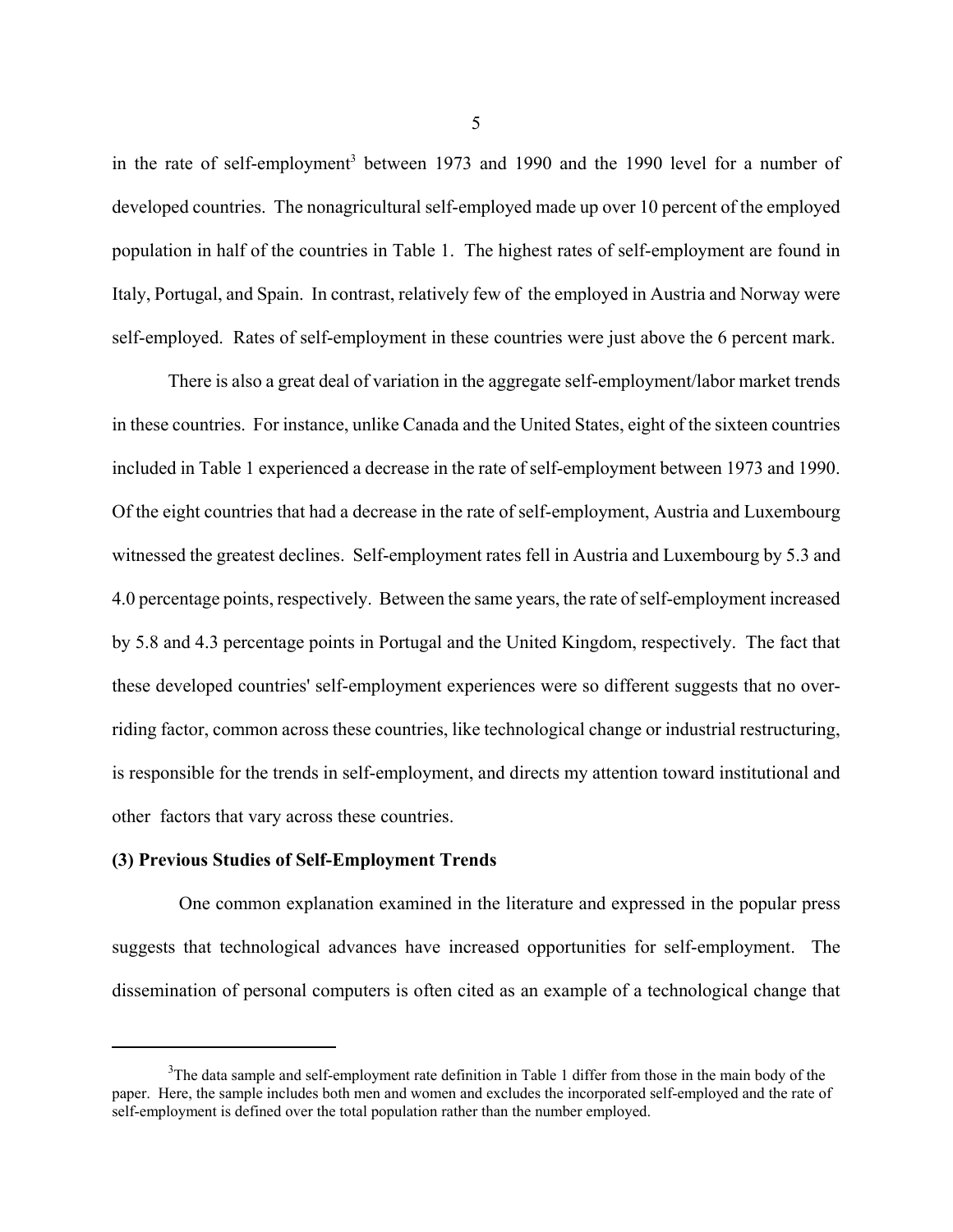facilitates self-employment by decreasing capital costs, thereby reducing barriers to entry. Devine and Mlakar (1993) used the price of computing power to estimate the effects of technological advances on the probability of becoming self-employed both across and within industries using a series of Current Population Surveys from 1975 to 1990. They found that, across industries, the price of computing power had little or no effect on the probability of self-employment and that it had a significant positive effect within only one of the industries. Their analysis is however severely limited by use of a single computing power price series in all industries.

Another common explanation examined by researchers, related to technological change, suggests that shifts in the composition of industries' employment shares toward industries where self-employment is more prevalent can account for the rise in self-employment in North America. The most common example given is the recent shift toward service producing industries, in which self-employment has always been more prevalent, in North America. Blau (1987) and Devine (1993) tested this hypothesis using US data on males only in the former case and on both males and females in the latter case. Both papers found inter-industry shifts in employment to be a significant factor in explaining the increase in the US self-employment rate. However, as Devine points out, these shifts are not the largest contributors. Devine found that within-industry increases in selfemployment produced most of the movement in the self-employment rate.

Perhaps the most frequent explanation for the rise in self-employment given by researchers concerns shifts in the demographic composition of the workforce. The hypothesis generally put forth is that the increase in self-employment is a result of increased representation among the employed of demographic groups that have always been more likely to be self-employed. The demographics examined include age, education, marital status and gender. Typically, researchers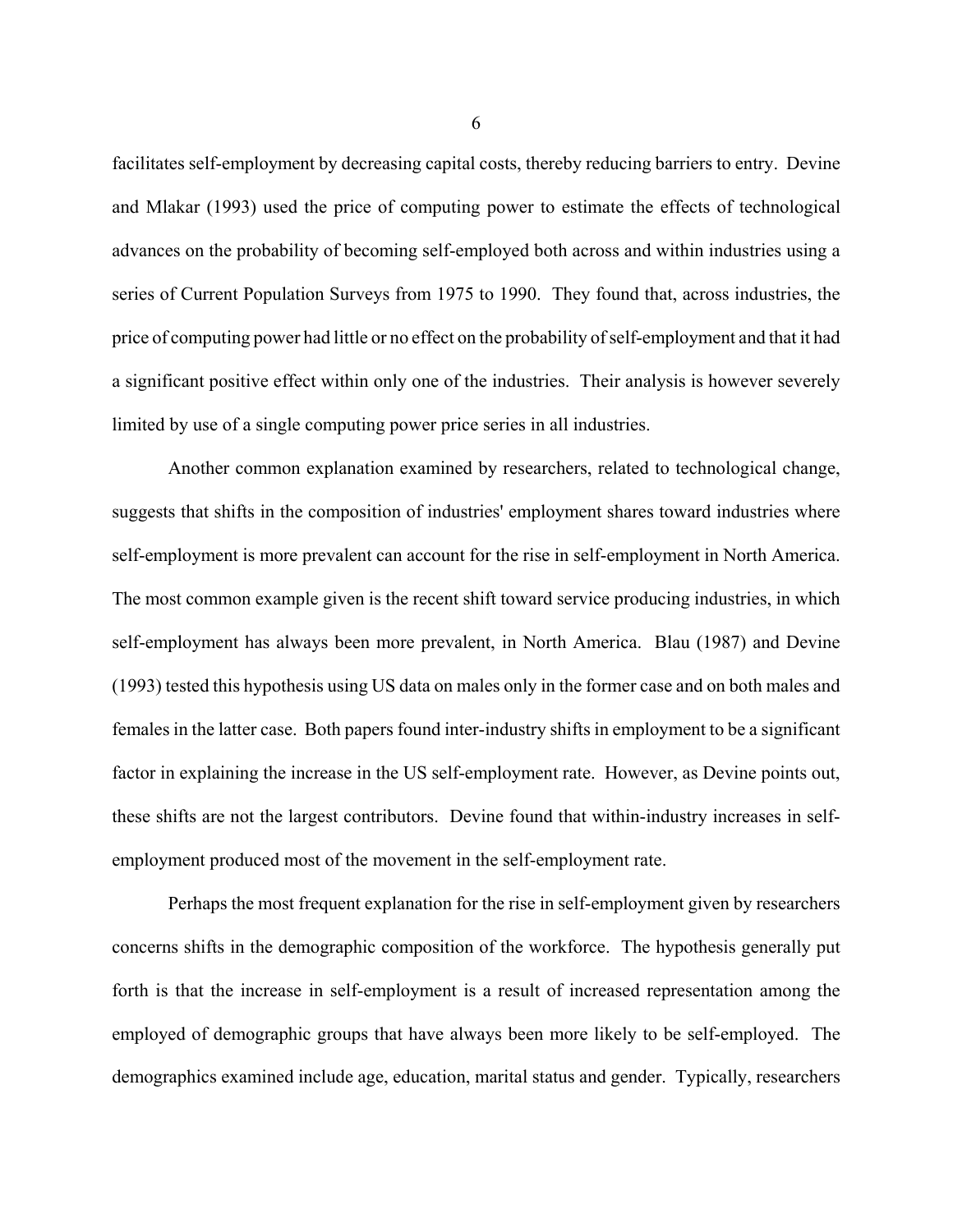have found that in a single cross section older, more highly educated, married male workers are more likely to be self-employed.<sup>4</sup> However, changes in the demographic composition of the employed accounted for only a small fraction of the overall increase in self-employment. Moreover, the researchers found that most of the increase in self-employment occurred within demographic groups.

Most analysts pay little attention to institutional factors in their accounts of the recent trends in self-employment. Besides income tax policy, institutional factors that have been examined include minimum wage legislation (Blau 1987), immigration policy (Borjas and Bronars 1989), and retirement policies (Quinn 1980, Parnes and Less 1985, and Iams 1987). Studies of the effects of income tax policies on self-employment include Long (1982), who identified a statistically significant positive relation between imputed federal income tax liabilities and male selfemployment using a single cross section of data from the 1970 US census. Time series studies include Blau (1987), who found that only the higher of the two assumed marginal tax rates included in his study had a positive effect on the male rate of self-employment in the US between 1948 and 1982. One serious concern with this analysis is due to the lack of variation in the tax rates. Variation in the tax variables is limited to that which is captured in a time series for a single country which amounts to 35 observations-- one for each year from  $1948-1982$ .<sup>5</sup> A more recent study by

 ${}^{4}$ See, for example, Devine (1993), Evans and Leighton (1989) and Crompton (1993).

<sup>&</sup>lt;sup>5</sup>To illustrate this point a I did a number of variance decompositions using the data described later in this paper. A decomposition of the variance in the tax and unemployment rates within Canada and the US showed that most of the variation is explained by province or state as opposed to year. Within Canada, provincial variation in the median tax rates explained 77% of the total sum of squares while year explained 19% and the remaining 4% was unexplained by province or year indicators. These results were similar looking at tax rates in the US and for a comparable variance decomposition of the unemployment rates within the two countries. In addition, there appears that significant variation in these variables is gained by pooling the data. A decomposition of the pooled data shows that asynchronous variation in the time trends accounts for a significant portion of the total variation in the pooled data.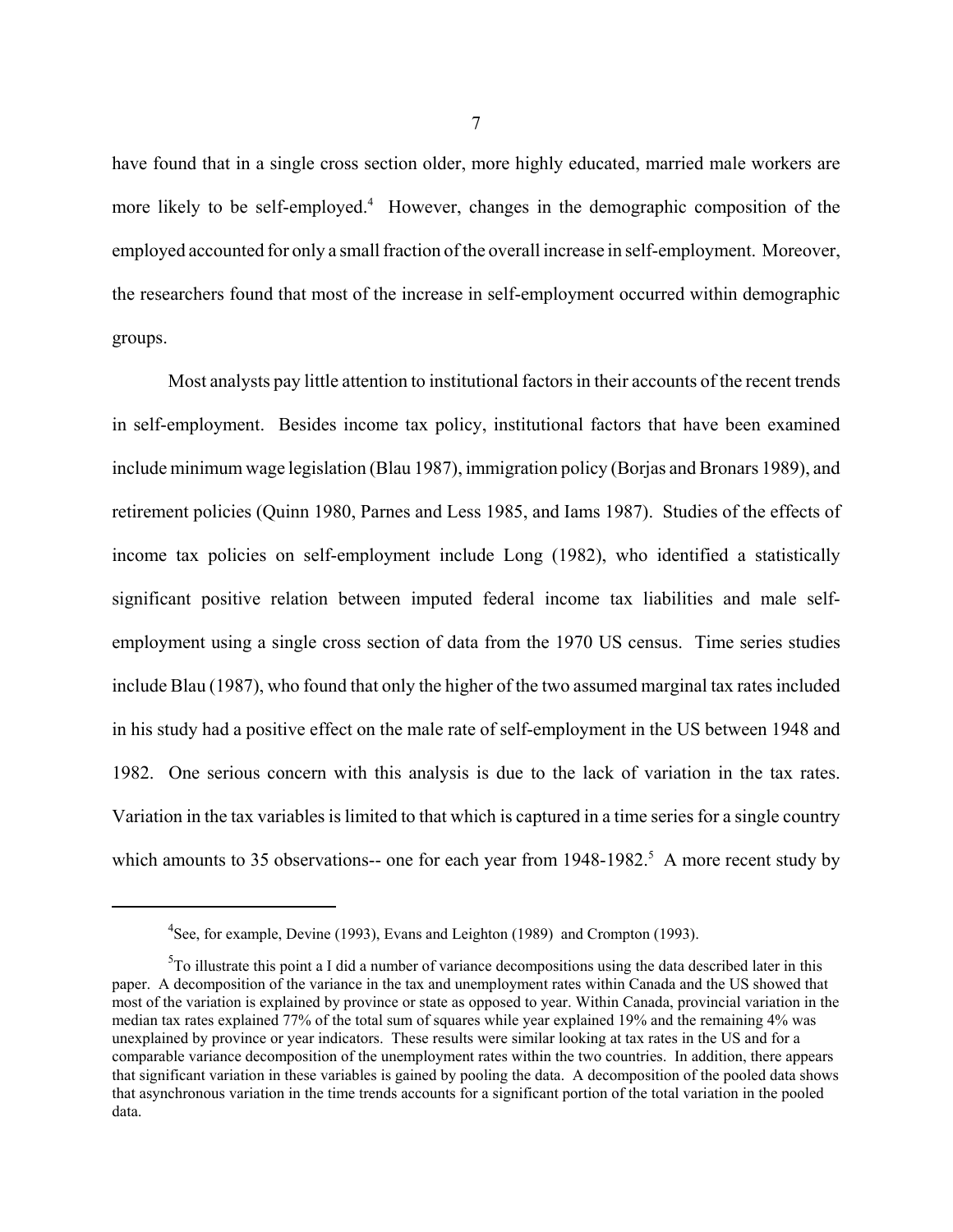Devine and Mlakar (1993) reported that while aggregate personal income tax rates had a positive and significant effect across industries between 1975 and 1990, within industries the same aggregate tax measure was significant only in the trade industry. Like the previous study, this study also lacks cross-section and cross-country variation in the tax measures.

A number of studies have also examined the cyclical aspects of self-employment. Again, the results are mixed. For instance, Becker (1984) observed that, in raw data, the rate of selfemployment moved counter cyclically in the US between 1948 and 1982. Using panel data on the US between 1968 and 1987, Evans and Leighton (1989) found that white men who are unemployed are almost twice as likely as employed wage workers to enter self-employment. However, they do not use this rather strong finding to explain secular trends in US self-employment. In contrast, Blanchflower and Oswald (1990) find the rate of self-employment to be procyclical using recent data on the United Kingdom. While this is one of only two papers, to my knowledge, to use regional variation in macroeconomic conditions, there were relatively few regions from a single country and the sample size in any year and region was small. A second study which also utilizes regional variation in macroeconomic conditions using Canadian data (Lin et. al 1998) finds an empirically small procyclical relationship between aggregate self-employment rates and macroeconomic conditions. One limitation of this paper is the fact that regional variation in unemployment rates comes solely from provinces whose tax rates are linked to a great extent<sup>6</sup>. The focus in Lin et. al is on determining if an aggregate cyclical relationship exists between self-employment and demand conditions unlike the current study which focuses on microdata and the effects of demand conditions

<sup>&</sup>lt;sup>6</sup> With the exception of Quebec, provincial tax rates are calculated as a percentage of the basic federal tax liability.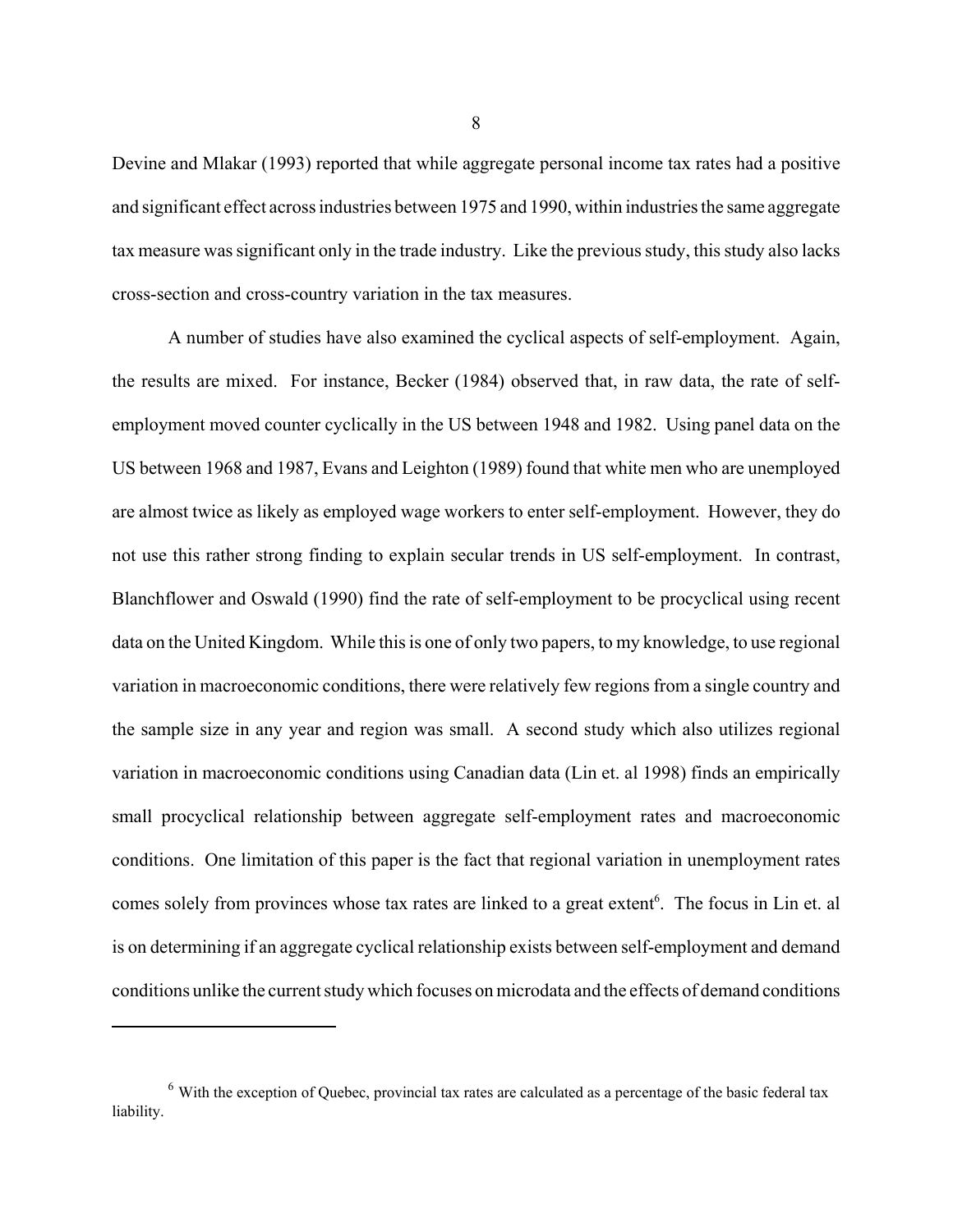on secular changes in self-employment.

## **(4) Data**

As noted above, this paper uses a series of microdata files from Canada and the US for the years 1983 to 19947 . The microdata files are taken from the Canadian Surveys of Consumer Finances<sup>8</sup> (SCF) and the US Current Population Surveys (CPS) which are conducted in April and March of each year and contain information on income as well as personal and labor-related characteristics for approximately 75 and 160 thousand individuals per year, respectively. Both the April SCF and the March CPS provide standard monthly labor force data as well as supplemental data on the previous year's work experience and income. The data extracted from these data files was, in some cases, recoded to make variables as consistent as possible both across years within surveys and across the surveys. All samples are restricted to males aged 25 to 64 who were employed<sup>9</sup> in non-primary industries. The individual year/country data files are pooled to create a single data file containing 487,062 observations or approximately 49,000 observations per year of which about 32,000 observations are from the US CPS and 17,000 are from the Canadian SCF.

 The variables used to identify whether or not an individual was self-employed in the two surveys were quite similar. In both surveys, respondents were asked to report whether, in their "main" job, they were i) a paid worker in the private sector, ii) a paid worker in the public sector,

 $7$ Because, unlike the CPS, the SCF data employ questions from the Labor Force Survey which refer to the "reference week" (see below) the data files used for Canada involve 1983 to 1994 labor force behaviour but the 1982 to 1993 income years. As explained earlier, 1984 and 1985 are not available.

<sup>&</sup>lt;sup>8</sup>Additional information to that provided in the public use SCF data files was provided by Statistics Canada. The added information allows a distinction to be made between wage and salary earners and the incorporated selfemployed, who are typically grouped together. Because of a trend toward incorporation among the self-employed the true trends are typically masked.

<sup>&</sup>lt;sup>9</sup>The data is restricted to those who were employed in the reference week in Canada and at any time in the reference year in the US.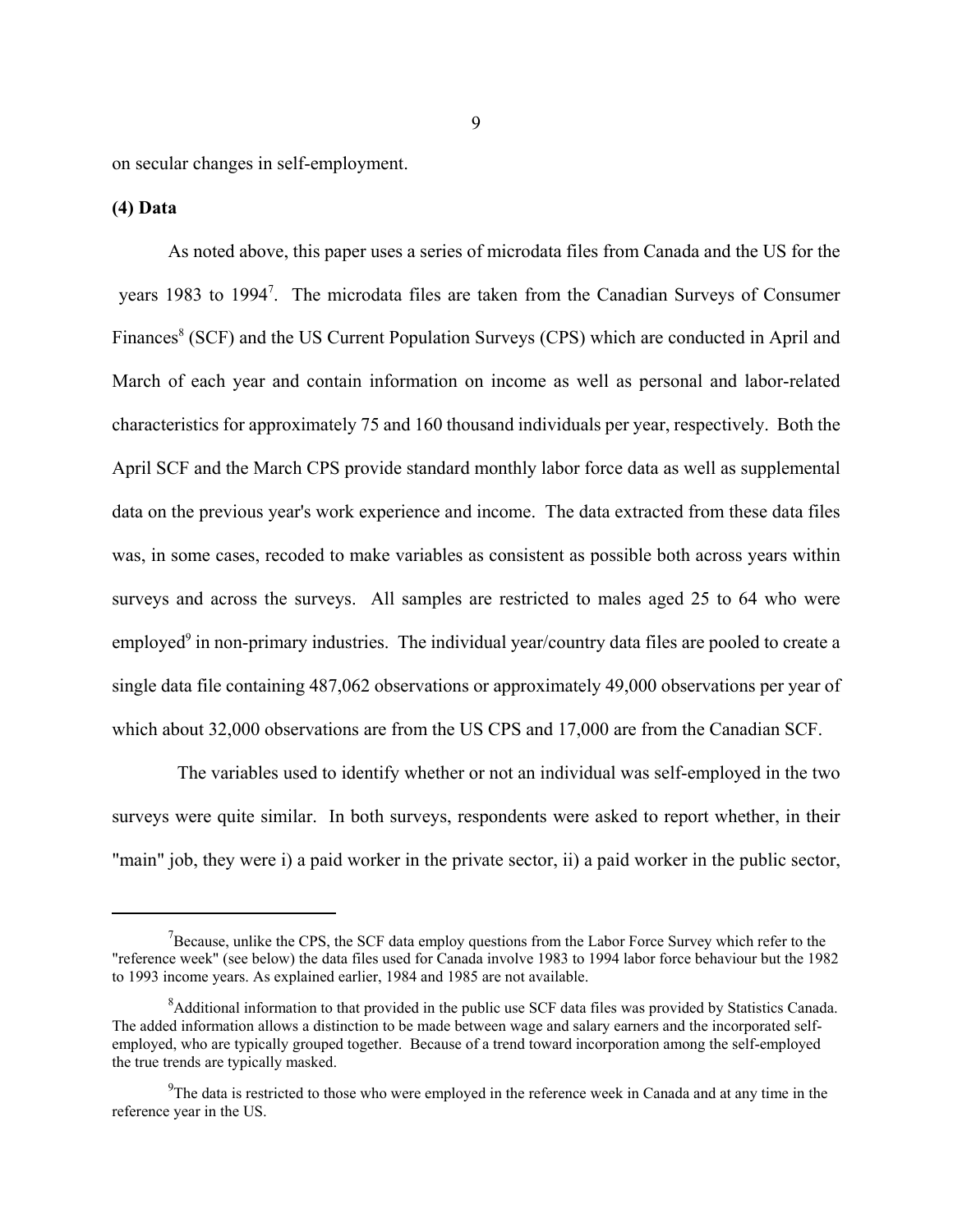iii) self-employed in an incorporated business, iv) self-employed in an unincorporated business or v) an unpaid family worker (the exact questions are included in section A of the appendix). However, information this detailed is only available for the survey week in the SCF and for the calendar year preceding the survey week in the CPS. The incorporated self-employed are grouped together with paid employees in the CPS for the survey week and no similar question is asked for the previous year in the SCF. Because of a trend toward incorporation over this period the decision was made to use the information on both the incorporated and unincorporated self-employed in both surveys. Therefore, in the SCF, worker classification refers to the individual's main job in the week prior to the survey while in the CPS worker classification refers to the individual's longest job in the previous year.

This raises a couple of concerns. First, there may be differences between the selfemployment rates across these slightly different definitions.<sup>10</sup> However, comparing the rates of selfemployment among *unincorporated* businesses based on the survey week and the previous year for a number of years from the US CPS suggests that these differences are very small (less than half of one percentage point). Second, while unlikely given the correlation between the two definitions, the determinants of self-employment may depend on the definition that is used. However, the bias in the results because of the trends in incorporation status is likely to be more of a cause for concern than the bias due to definitional differences. Therefore, the decision was made to include both the unincorporated and incorporated self-employed recognizing that the differences in definitions may

 $10$  The definition based on the survey week is at a point in time whereas the one based on the survey year requires that the individual be mostly self-employed in the previous year. Since those who are employed throughout the year but self-employed for a short term are more likely to be included in the definition based on the survey week the rate might be higher using that measure. On the other hand, we are more likely to observe individuals who had short spells of self-employment but were not employed for the remainder of the year in the survey year.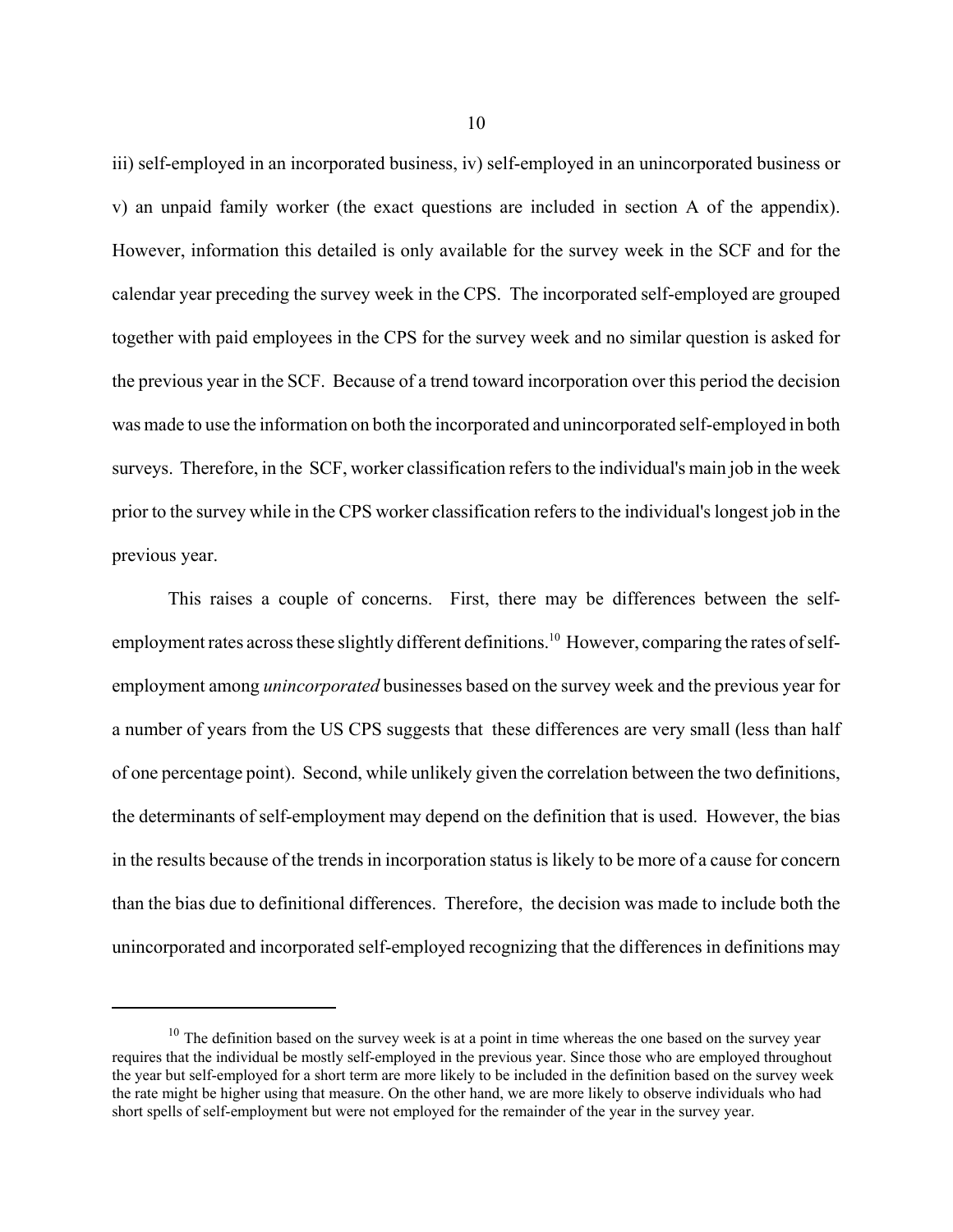not be ideal.

Because individual income tax liabilities or tax rates are endogenous in a self-employment equation, I use an alternative measure of taxes as a proxy for the "tax environment."11 The criteria for choosing such a measure are that it should (1) capture changes in the tax code over time rather than fluctuations in income, but also, (2) be rich enough to encompass variation in the tax code across the income distribution. To this end, the tax data are calculated by evaluating the income tax liability of a family<sup>12</sup> with constant real income over the period at different points in the income distribution for each year and province/state. This is done by first calculating real family income<sup>13</sup> at the 50th and 90th percentiles<sup>14</sup> in each year and taking the average over the period for the two points in the income distribution. For Canada this procedure yielded figures of \$49,965 and \$84,365 real 1992 Canadian dollars for the 50th and 90th percentiles, respectively. Similar figures for the US were \$51,222 and \$96,105 in real 1992 Canadian dollars. These real income figures, one per country for each of the two points in the income distribution, are used to calculate tax liabilities within countries throughout the period. This ensures that the tax measure captures variation in tax liabilities that is due to changes in the tax code and not to tax increases that are due to fluctuations in average incomes. Separate calculations of the 50th and 90th percentiles of family income were

 $11$ An alternative to "proxying" for the tax environment would be estimate using two-stage least squares including the proxy variable as an instrument for actual tax outcomes. However, data on actual tax outcomes is not available in the CPS, though it is in the SCF.

 $12$ The term "family" refers to a couple (male and female) with no children. Children were not considered here for the sake of simplicity.

 $13$ Family income is calculated by ranking family income (as defined in the survey) for males and taking the male's income associated with family income at the 50th and 90th percentiles. A similar procedure yields female incomes associated with family incomes at the 50th and 90th percentiles. The male income and female incomes are added together to create a "family" (couple) for the 50th and 90th percentiles.

<sup>&</sup>lt;sup>14</sup>Initially, the 10th percentile was also used. However, because of data limitations that prevent me from calculating tax credits and deductions available to low-income families in Canada the 10th percentile was dropped.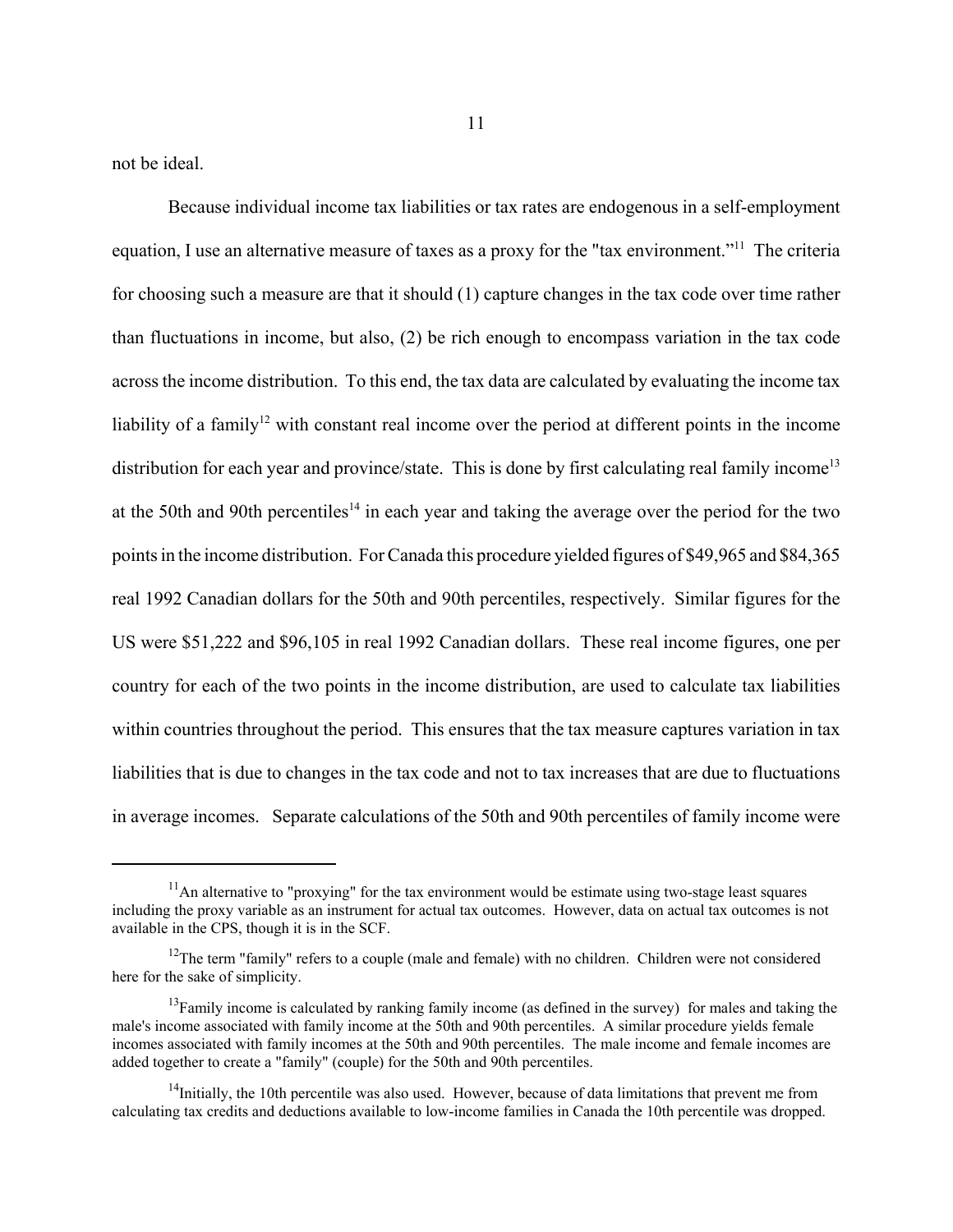computed for each country because tax codes are linked to a great extent to a country's income level and income distribution. Using the nominal equivalent of the real incomes for the two points in the income distribution, tax liabilities net of deductions for each year and province/state are then calculated using information taken from a series of publications from the Canadian Tax Foundation, for Canada, and using the computer program TAXSIM<sup>15</sup> from the National Bureau of Economic Research for the US (for details on the deductions etc. included in the tax calculations see section B of the appendix). For estimation purposes the combined real federal and provincial/state tax liabilities for each province/state and year are used. US figures are converted to real 1992 dollars using the US consumer price index and then to real Canadian 1992 dollars using the purchasing power parity figure<sup>16</sup> for that year. All tax liabilities are converted to an average<sup>17</sup> tax rate by dividing by the relevant real income used in calculating the liabilities.

Average unemployment rates are calculated for males and females together by province or state using the SCF and CPS microdata files. Aggregate average annual unemployment rates are used as regressors since they are less likely to be endogenous than male unemployment rates alone.

# **(5) Sample Characteristics and Trends**

## **Sample Characteristics**

Table 2 presents raw self-employment rates and the employment shares by demographic group and industry category in Canada and the US, separately, for 1983 and 1992 (two years at

<sup>&</sup>lt;sup>15</sup>For Canada see the Canadian Tax Foundation publications (1982-1993) and for information Regarding Taxsim see: Feenberg et al. (1993).

 $16$ Purchasing power parity figures are taken from the PENN World Tables (version 5.6).

 $17$ The average rate is used rather than the marginal rate in part because I am considering discrete changes rather than marginal changes in labor market activities (i.e. whether or not an individual is self-employed in his main job). The individual takes into account the "overall" tax burden. In practice, average and marginal tax rates are likely to be highly correlated across time and space.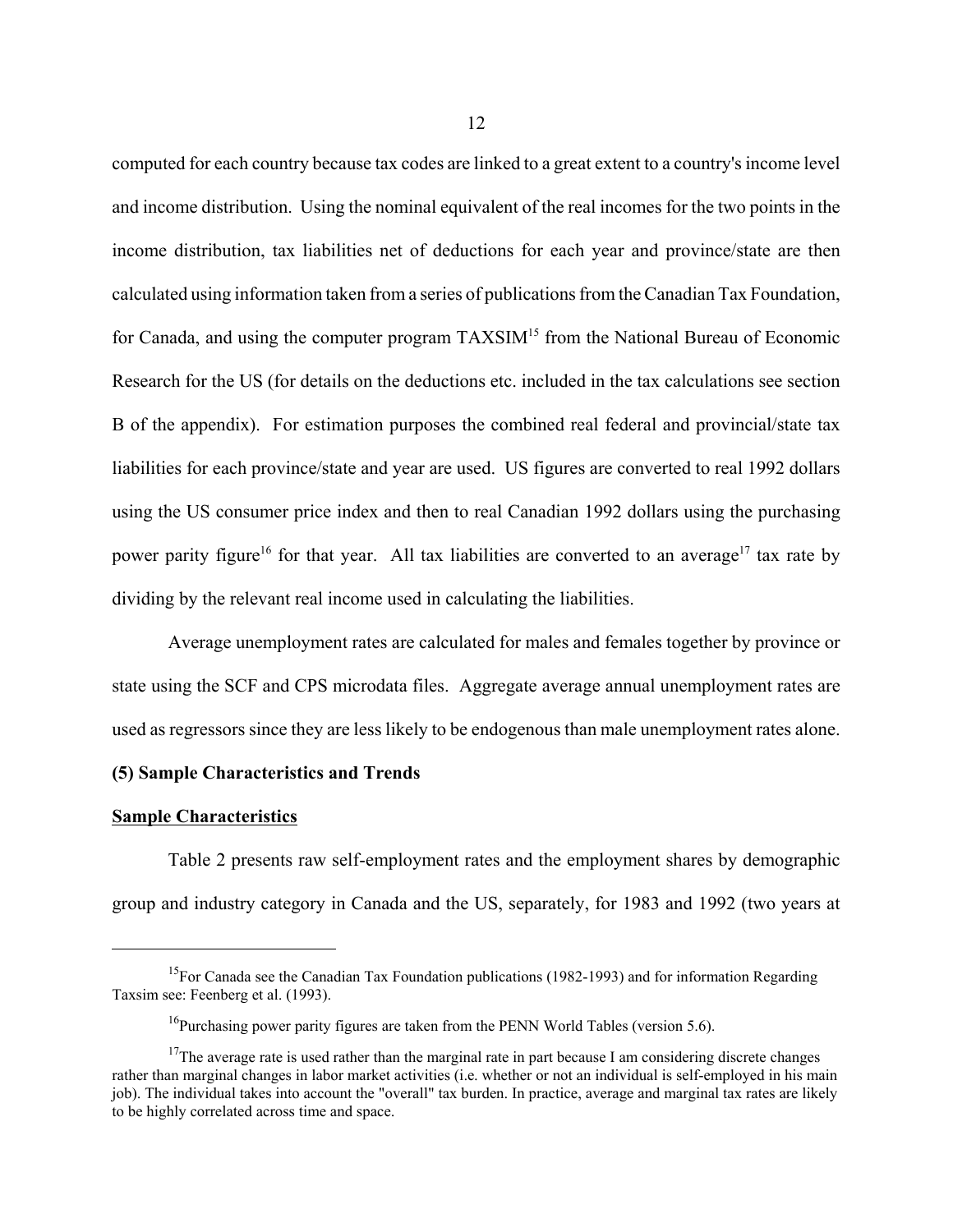similar points in the business cycle<sup>18</sup>). The employment shares are the percentages of the samples (the employed) in each group or cell and sum to one hundred over the demographic and industry groupings in any year and country.

Two opposing shifts in the age structure of employed males in Canada and the US occurred between 1983 and 1992. The first, which is doubtless the result of the "baby boom," is an increase in the age of the male working population. Employment shares among the lowest age category fell while these same shares rose or remained constant for those age 36-55. Since male selfemployment rates tend to increase with age this shift favours increased self-employment. However, a second shift-- likely caused by a trend toward early retirement in North America-- acted at the same time to decrease employment shares among the oldest workers in the sample (those aged 55- 64). The expected effect of the two shifts on self-employment, therefore, is indeterminate.

One interesting characteristic of the self-employment rates across education categories found in Canada but not in the US is the "U-shaped" pattern of self-employment rates. In Canada, the raw self-employment rates are highest in the lowest education category (those with 8 or less years of education).19 Male self-employment rates fall with education beyond 8 years in Canada but increase slightly for those with any post secondary education relative to those with 11-13 years of education. In the US, unlike in Canada, male self-employment rates tend to increase monotonically with the level of education. Between 1983 and 1992 the level of education among employed males in both Canada and the US increased. This shift toward more highly educated workers clearly favours

 $18$ Both 1983 and 1992 were relative troughs in the business cycle (i.e. years in which the unemployment rate reached a local maximum) in Canada and the US

<sup>&</sup>lt;sup>19</sup>Interestingly, in almost all industry and occupation categories the rate of self-employment among loweducated workers in Canada is higher than in the US.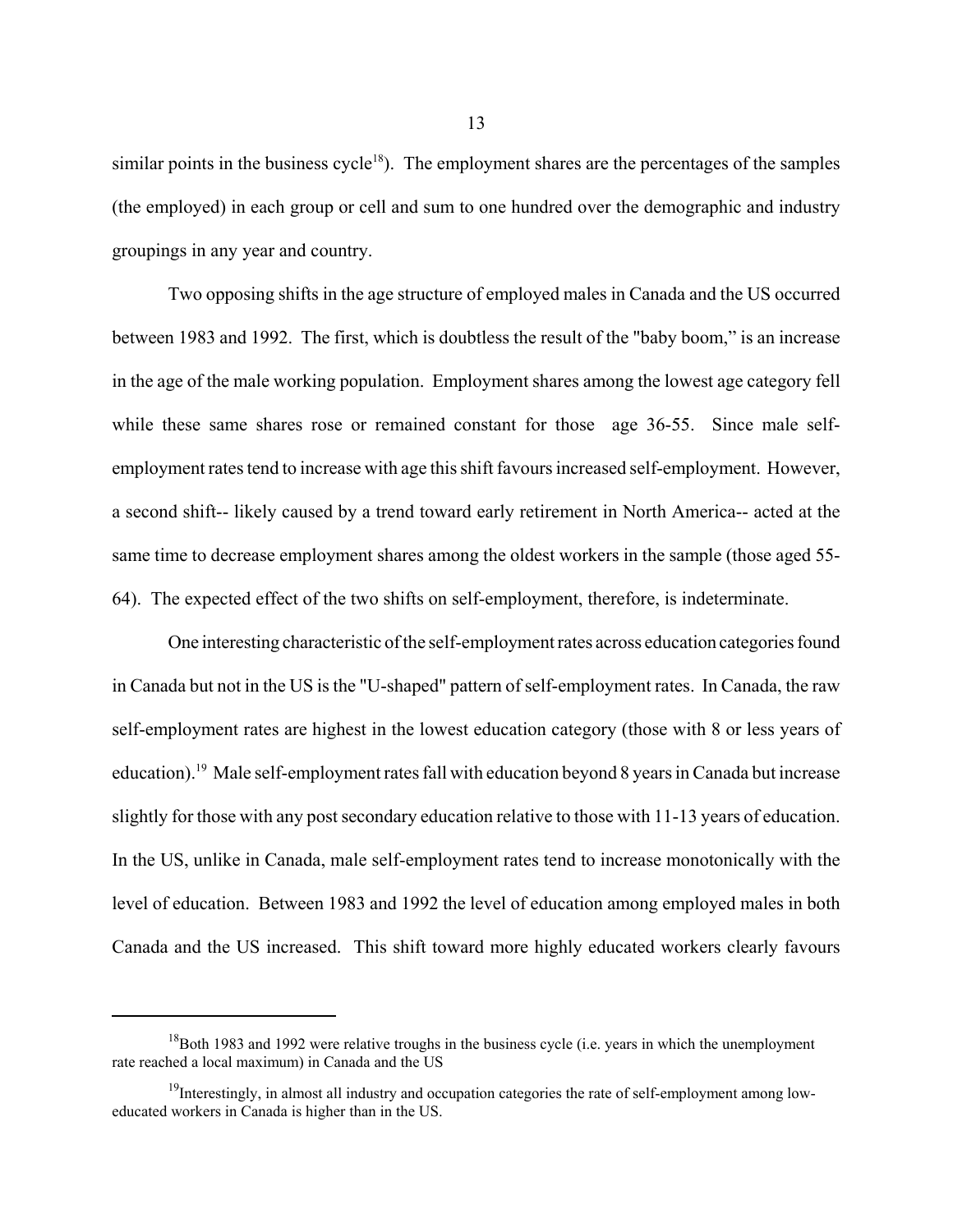increased self-employment in the US but because of the non-monotonic relationship between selfemployment rates and education in Canada it is not clear whether or not such a shift has the same effect in that country.

Shifts in the family structure of employed males between the two years, for the most part, worked against increased self-employment. Fewer employed males were married-- the group with the highest self-employment rates-- and more workers were single and divorced, widowed or separated in 1992 relative to 1983. The share of male workers in Canada and the US with no older children (aged 7-17) increased between 1983 and 1992. This shift should act to decrease selfemployment rates because, unlike for the presence of young children, male self-employment rates tend to rise with the number of older children present in the family in both countries.

Employment shares among North American males shifted toward industries in which male self-employment rates were high. Rates of self-employment in Canada and the US were highest in the construction, services and retail trade industries and lowest among the manufacturing industries. Between 1983 and 1992 employment shares fell substantially in the manufacturing industries in both countries and rose in the service industries and, to a certain extent, in the retail trade and construction industries as well.

It appears from the raw data, therefore, that in both countries, some shifts in the demographic and industrial structure of the employed favored self-employment, while others worked against it. This casts some doubt on the potential of explanations for the trends in self-employment based on such shifts. Also incompatible with such an explanation is the fact that, in Canada, where aggregate self-employment rose between 1983 and 1992, the rate of self-employment rose within all demographic groups except for single males and within all industries except manufacturing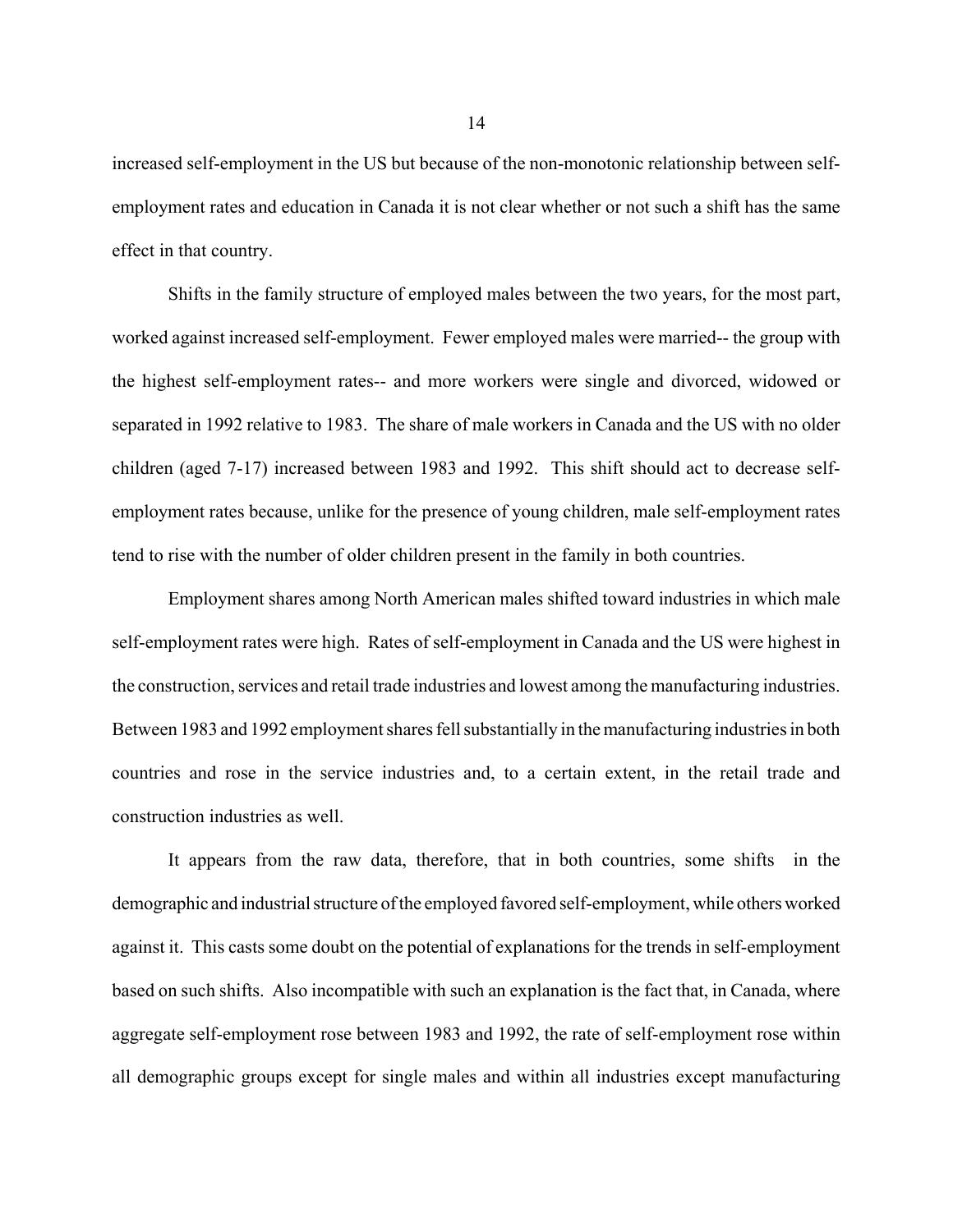durables and retail trade.

### **Self-Employment Rate Trends**

Figure 1 shows the trends in the non-primary self-employment rates for males aged 25 to 64 for Canada and the US over the period. The rate of male self-employment in Canada lies everywhere above the US rate throughout the period. Between 1983 and 1989, the rates of male self-employment in both countries were relatively stable. In Canada, this rate fluctuates by less than one percentage point and closes out the period at about the same rate (16.3 percent) that it was in 1983. Similarly, in the US this rate was constant, hovering around the 13.5 percent mark - starting out slightly above this mark at 13.9 percent in 1983 and ending up slightly below at 13.1 percent in 1989. Following 1989, however, the Canadian and US male self-employment rates diverge. In Canada it rises from 16.2 percent in 1989 to 18.7 percent in 1993 and then falls slightly in 1994. In the US, on the other hand, this rate remains stable up until 1992 and then declines by about one percentage point from 1992 to 1994. The gap between the rates in Canada and the US, which averaged about 3 percentage points between 1983 and 1989, doubled by 1994 to just over 6 percentage points.

Figure 2 disaggregates the country-specific annual self-employment rates by incorporation status. In both Canada and the United States the number of unincorporated self-employed outnumbers the incorporated self-employed over the entire period. The fractions of workers employed in unincorporated businesses in Canada and the US were about the same until 1990, when the Canadian rate rose relative to the US rate. Prior to 1990, the unincorporated self-employment rate in both countries was about 9 percent. After 1990, this rate rose to almost 11 percent in Canada and fell to 8 percent in the US by 1994. One striking difference between the two countries is the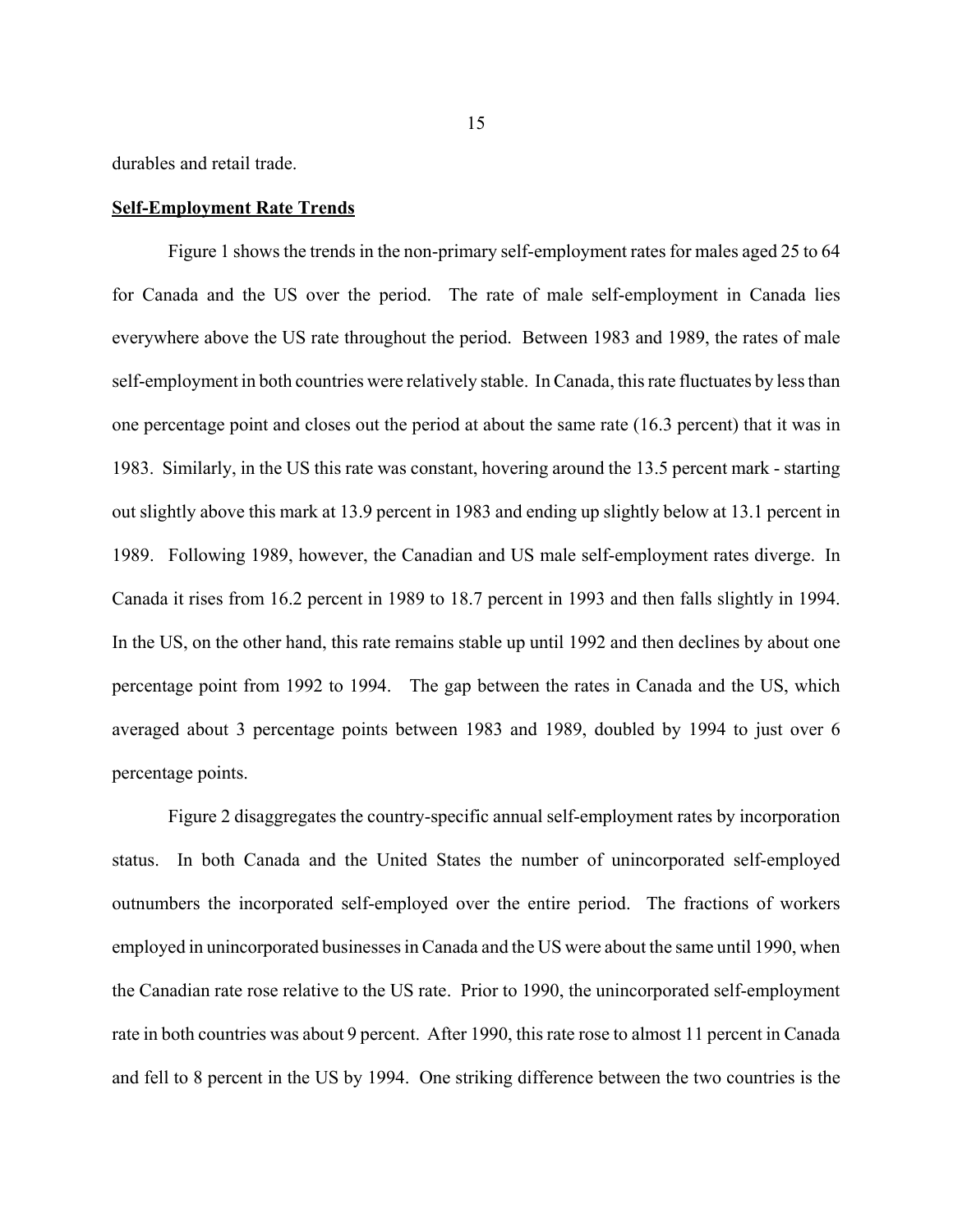large gap between their rates of self-employment in incorporated businesses, $20$  which is roughly constant over the period.

### **Average Tax Rates**

The trends in tax rates, like those in the self-employment rates, diverged significantly between Canada and the US over the period.<sup>21</sup> Figures 3 and 4 show the average annual tax rates for the two countries separately<sup>22</sup> for a family earning the median and 90th percentile of income, respectively. In Canada, at both income levels, tax rates rose throughout the period with the exception of a sharp decline between 1987 and 1988. This was a result of tax reform which resulted in a reduction in tax rates and a change in the rate schedule from 10 tax brackets to only 3 brackets. The greatest rise in average tax rates occurred in Canada between 1983 and 1987 among families earning median income. Over the entire period, average tax rates in Canada rose by 1.5 percentage points for median income families and 2 percentage points for families at the 90th percentile. Between 1982 and 1987 tax rates in the US fell by 4.5 percentage points for median family income earners. The downward trend in tax liabilities continued an extra year for US families at the 90th percentile which resulted in a decline of almost 7 percentage points between 1982 and 1988. Tax rates were stable for median US family income earners following 1987 and for those at the 90th percentile following 1988.

 $^{20}$ The rates of self-employment in incorporated businesses are higher in Canada than the US in all industries. The rates in Canada are about twice those in the US in all industries over the entire period except for construction where the rate is about four times higher in Canada. One would expect to find rates higher in a single industry if these differences were definitional (e.g. if lawyers were considered self-employed in Canada but not in the US).

<sup>&</sup>lt;sup>21</sup>Throughout the analysis I examine the effects of lagged taxes on current self-employment rates for reasons which will become obvious. For consistency and because tax data for the US in 1994 are not currently available the trends from 1982-1993 are examined here.

 $22$ Average annual tax rates at the country level are calculated as a weighted average of the provincial or state level rates using the sample weights.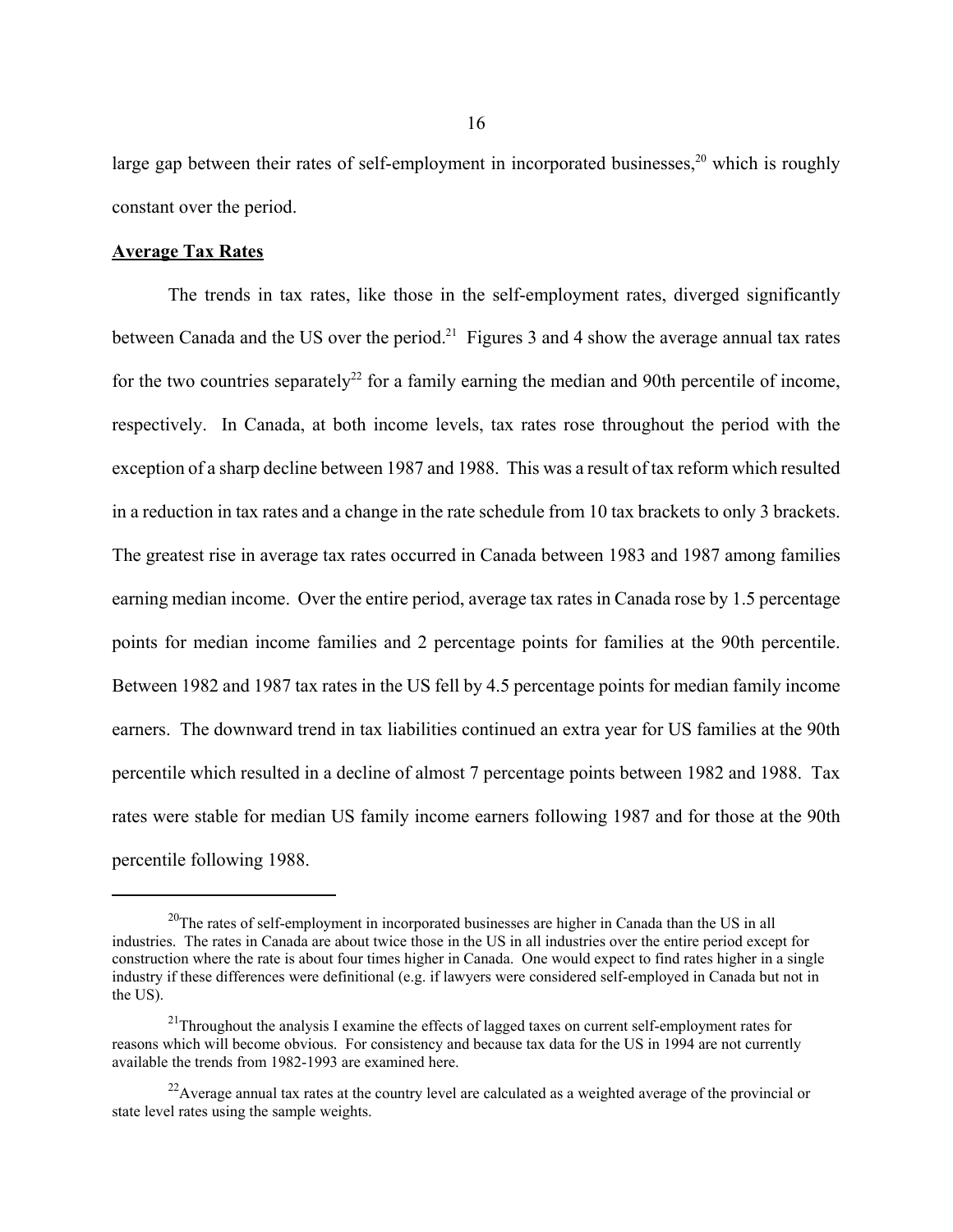Figures 5 and 6 present the average tax rates for a family earning median income for six provinces and six states, respectively, over the period examined. The provinces or states were chosen to illustrate the variation in the regional tax rates. In all cases, the provinces or states with the highest and lowest average tax rates over the period are included in the figures. Average tax rates for a family at the median in Canada (Figure 5) were highest in Quebec and lowest in Alberta. The provincial trends, which for the most part followed a similar time path, contained some crossprovince variation. For instance, between 1982 and 1987 average tax rates rose by 1.7 percentage points in Quebec and by almost twice that figure in Alberta: rising by 3.3 percentage points. Further, the rather sharp decline in tax rates, experienced to varying degrees in all the provinces between 1987 and 1988, was more than twice as large in Quebec as in Manitoba. Average tax rates fell by 1.8 and 0.7 percentage points in Quebec and Manitoba, respectively.

In the US, the dispersion of average tax rates for a family at the median in any given year was much larger than in Canada. The difference between the highest (New York) and lowest (Florida) tax rate by state in the US (Figure 6) was on average 10 percentage points over the period. The state trends, like the provincial trends, followed similar time paths, however, there was a great deal more asynchronicity in the variation of tax rates in the US than in Canada. For example, average tax rates in Arkansas fell by almost 5 percentage points between 1990 and 1991 and rose by 4 percentage points in North Dakota between 1991 and 1992. These tax rate variations came at a time when the other state tax rates were stable.

### **Unemployment Rates**

Figure 7 shows the aggregate unemployment rates for individuals aged 15 and over in Canada and 16 and over in the US between 1983 and 1994. A gap which opened up in the early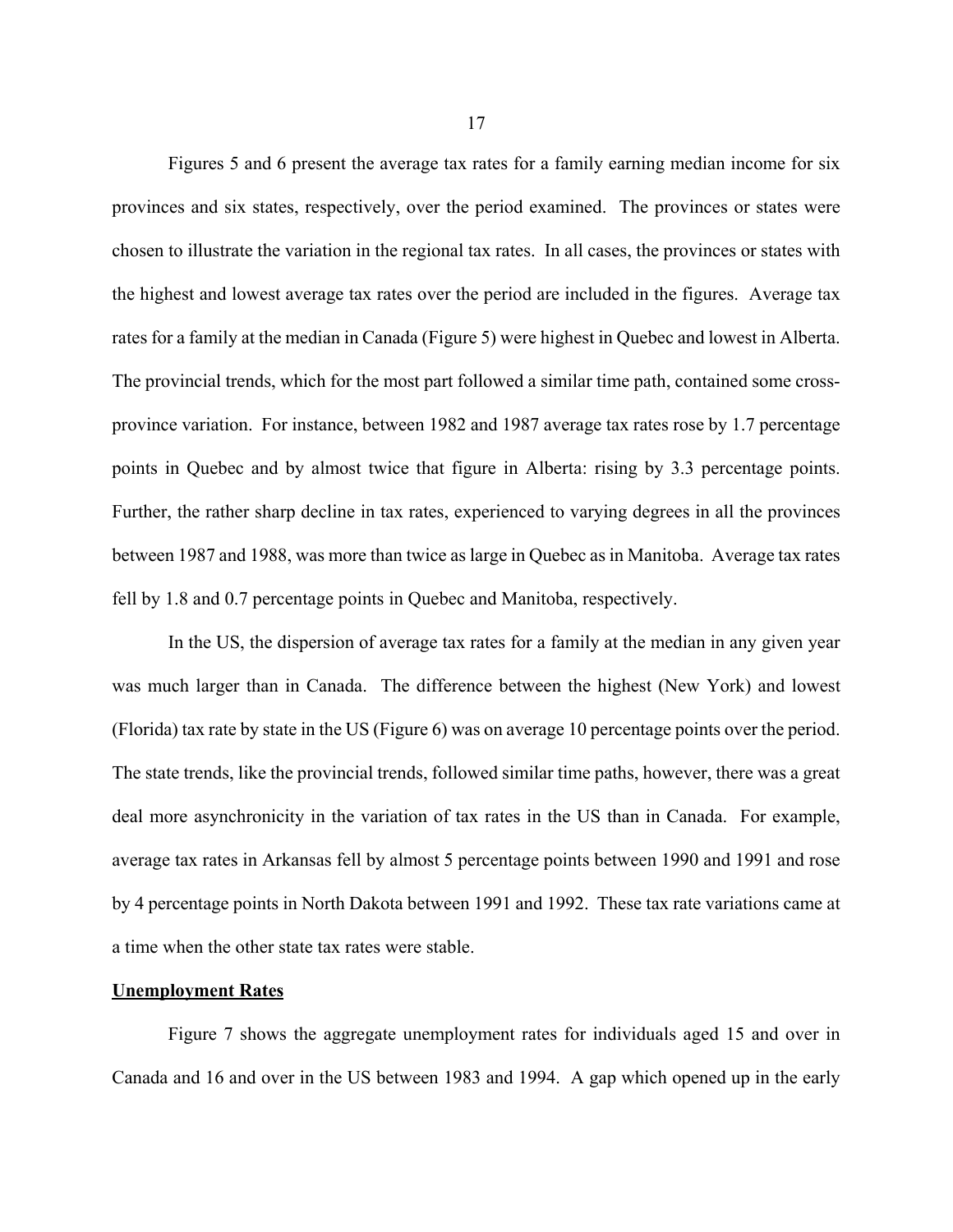1980's between the Canada and US unemployment rates persists throughout the period. The Canadian unemployment rate increased from about 2 percentage points above the US rate in the 1980's to 3.5 percentage points above it in the 1990's. In both countries the unemployment rate falls between 1983 and 1989, rises between 1989 and 1992 and falls again after 1992.

Like the trends in average tax rates by province or state, unemployment rates by province/state follow somewhat similar time trends in Canada and the US. However, as Figures 8 and 9 show there is greater regional variation in the time trends for unemployment rates than for average tax rates. In Canada and particularly in the US there are numerous examples where one province or state is experiencing a decline (rise) in its unemployment rate while the other provinces/states are experiencing a rise (decline) in unemployment rates. Further, provincial/ state unemployment rates, even when rising or falling together, do so to varying degrees.

# **(6) Estimation and Results**

An empirical investigation into the role that average tax rates and economic

 conditions play in the decision of males to become self-employed proceeds by estimating a linear probability model by  $OLS^{23}$  using the pooled cross-section time-series data on Canada and the US combined with the province/state level tax and unemployment data described above. The data file contains more than 487,000 observations on ten years between 1983-1994 resulting in an average of 49,000 observations a year.

Separate regressions are estimated using the average tax rates for a family with the median

 $^{23}$ OLS was used rather than a probit because of the difficulties that arise performing decompositions with a non-linear model. In any case, work not reported here showed that the coefficients/results are similar to the OLS results when a probit is used to estimate the "base" model.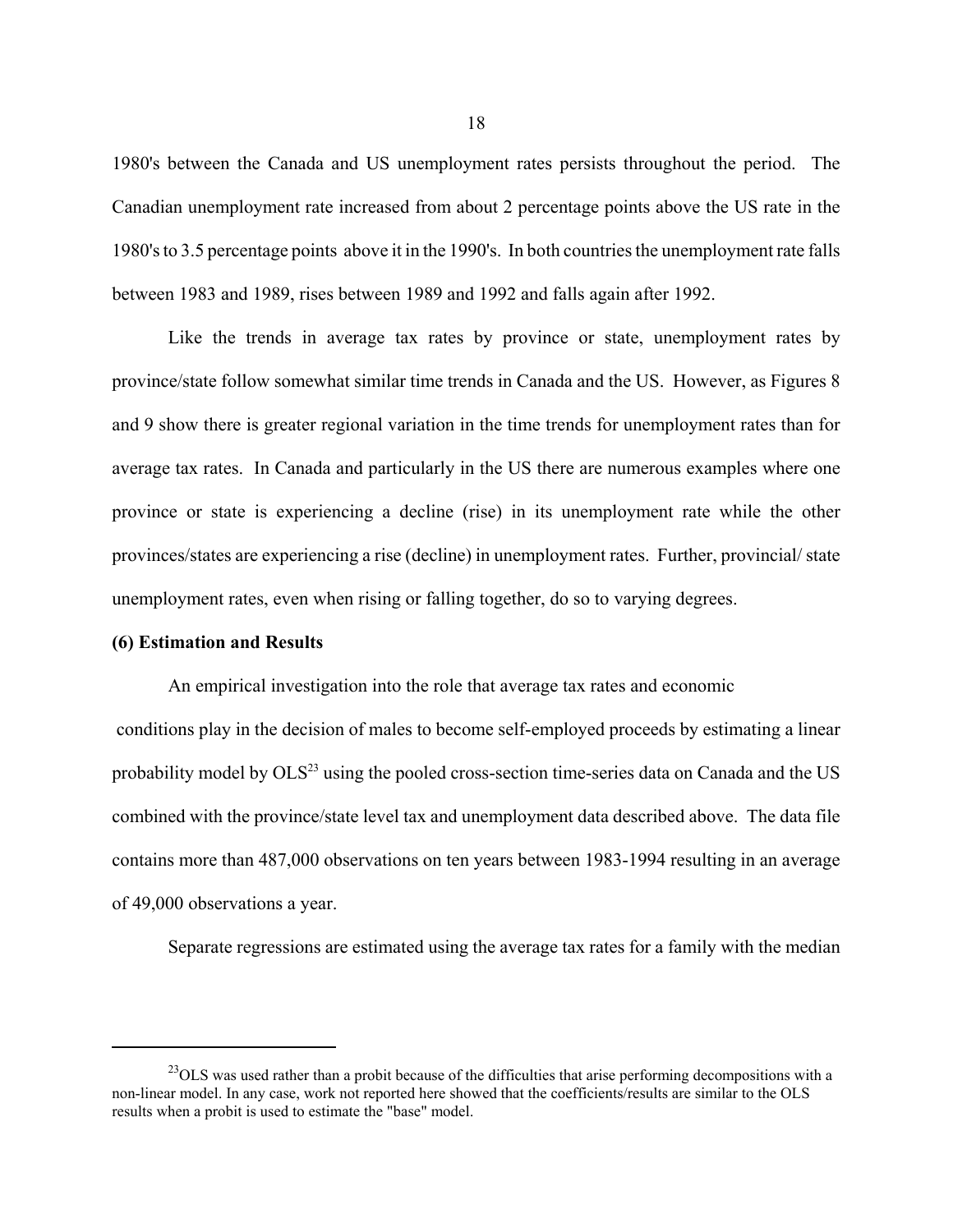and 90th percentile incomes<sup>24</sup> for the following model<sup>25</sup>:

# $SE_i^+$   $\alpha$ % $\beta_1$ ( ltax(PP)<sub>i</sub>% $\beta_2$ ( urate<sub>i</sub>% $\beta_3$ ( ind<sub>i</sub>% $\beta_4$ ( dem<sub>i</sub>% $\beta_5$ ( dem<sub>i</sub> % $\beta_6$ ( reg<sub>i</sub>% $\beta_7$ ( indt<sub>i</sub>% $\beta_8$ ( indtsq<sub>i</sub>% $\epsilon_i$  ))

**α**, **β1** and **β2** are scalars while the remainder of the coefficients are vectors. Subscript "i" indexes each of the individual observations (1 to 487,062) and the tax and unemployment rate apply to the year-province/state in which individual i lives. **SE** is a 0-1 indicator variable for self-employment, equal to 1 if the individual is self-employed. **ltax(PP)** is the lagged average tax rate where PP is the two digit percentile  $(50 \text{ or } 90)^{26}$  and **urate** is the current year's unemployment rate.<sup>27</sup> ind is a series of industry dummy variables, **dem** and **demC** are a number of demographic variables and those same demographic variables crossed with a country dummy (equal to 1 if the country is Canada and 0 if the US), respectively, and **reg** is a set of dummy variables for individual province or state. **Indt** and **indtsq** are the industry dummies crossed with a linear time trend and a linear time trend squared, respectively. One might expect that differences in industry composition would explain much of the difference between self-employment rates in Canada and the US. For this reason, the controls for industry fixed effects as well as time-varying industry characteristics, such as industry-specific

<sup>&</sup>lt;sup>24</sup>The decision was made to include the tax rates from different points in the income distribution in separate regressions rather than including both in a single regression because the two measures are highly correlated. By comparing the results of the separate regression this approach accounts for sensitivity in the model to non-linearity in the tax code.

 $^{25}$ For a complete description of the variables see appendix, section C.

<sup>&</sup>lt;sup>26</sup>Ideally one would like to include both personal and business taxes in equation (1) because both tax codes influence the self-employment decision. However, personal tax codes are essentially the same as those for selfemployed individuals in unincorporated businesses with the exception that more tax deductions are available to the self-employed. Also, under certain circumstances the tax structure for the incorporated self-employed is the same as that for personal income tax. Therefore, I feel that the costs of including such data outweigh the benefits.

<sup>&</sup>lt;sup>27</sup>The current tax rate and the lagged unemployment rate were statistically insignificant when the lagged tax rate and the current unemployment rate are included in the regression (see Table A1). This result seems reasonable given that individuals really might not understand the full impact of a tax change until they do their taxes the following year or might not need to react to these increases immediately, but unemployment will have an immediate impact on an individual's labor market activities.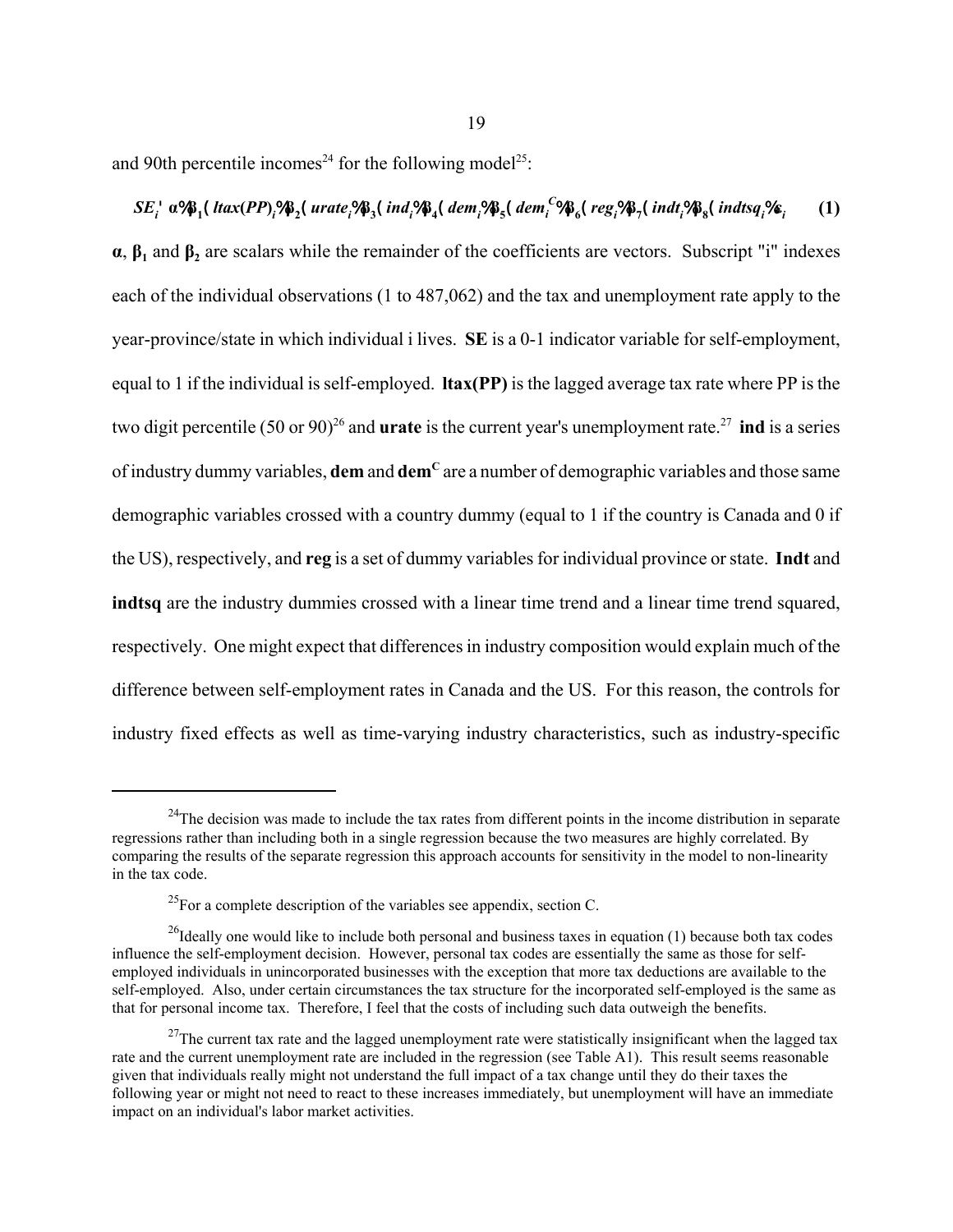technological change, are included.

The estimation results using both the median and 90th percentile tax rates for equation (1) are presented in Table 3. Column two of the table shows the estimated coefficients and the standard errors<sup>28</sup> using the tax rates at the 50th percentile and column three gives similar results for the tax rates calculated at the 90th percentile. In both regressions the coefficients on the average tax rates are positive and significantly different from zero at standard levels. However, the impact of an increase in the average tax rate at the 90th percentile on the probability of becoming self-employed is larger than the impact from the same tax increase (in percentage terms) at the median. The elasticities of male self-employment with respect to the average income tax rates at the median and 90th percentile using 1994 figures in Canada are 0.16 and 0.30, respectively. These same elasticities using US data are slightly larger at 0.21 and 0.37. These elasticities mean that a 30 percent increase in taxes in 1994 would lead to an increase in the rate of male self-employment in Canada of 4.8 percent or 0.9 percentage points using average tax rates at the median and 9 percent or 2 percentage points using taxes at the 90th percentile. Similar estimates using US data are 6.3 percent or 0.8 percentage points using taxes at the median and 11.1 percent or 1.4 percentage points using taxes at the 90th percentile. To put such a tax increase into perspective, a 30 percent increase in family income tax is equivalent to a tax increase in 1992 Canadian dollars of \$2500 for a family at the median and \$7100 for a family at the 90th percentile in Canada or \$2250 and \$6650 in the US over

 $^{28}$ As Moulton (1990) suggests, when a regression is fit to micro observations using both aggregate data and microdata as explanatory variables there is a possibility that the disturbances are correlated within the aggregate groups and even small correlations of this type can cause a large downward bias of the standard errors. The magnitude of the bias depends upon, among other things, the correlations of the regressors within groups. Within provinces/states in any given year in my data both the tax rates and the unemployment rates are perfectly correlated. The standard errors (in parentheses) are White's estimates with province/state-year cells as the primary sampling unit (i.e. the robust command in stata was used for clustered samples by state/year). These estimates account for this type of "group-wise" autocorrelation.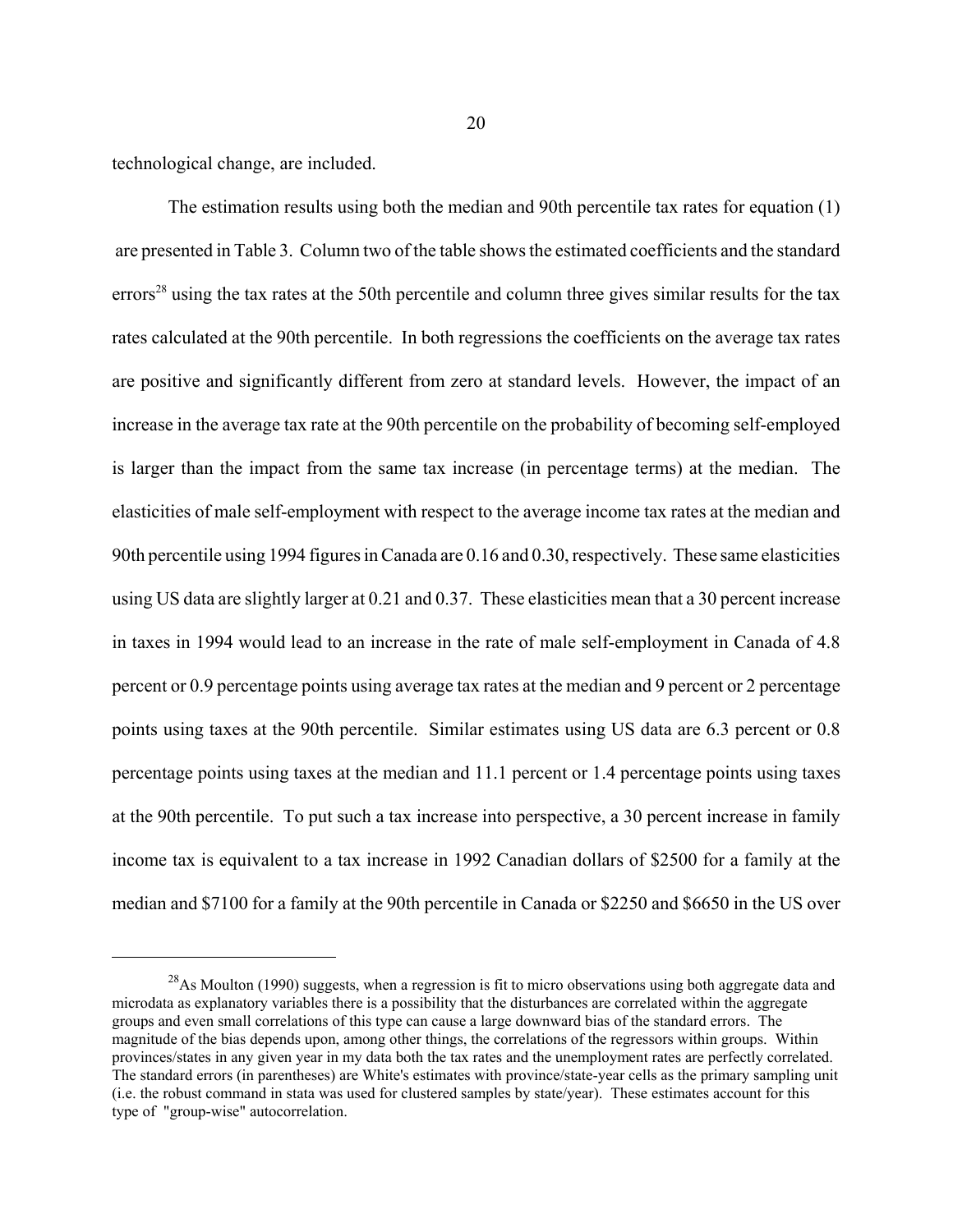1994 levels.

An increase in the unemployment rate also had a positive effect on self-employment in both regressions. However, the magnitude of the increase in self-employment resulting from an increase in the unemployment rate was smaller than that from an increase in taxes. The elasticity of selfemployment associated with the unemployment rate is equal to about 0.1 in both countries using 1994 figures. This means that a decrease of 5 percentage points in the unemployment rate (about the same decline that occurred between 1983 and 1989 in the US) leads to about a 1 percentage point decrease in the self-employment rate.

Other results shown in Table 3 are consistent with those of previous researchers.<sup>29</sup> I find that: (1) Age has a positive effect on the probability of self-employment and the effect is similar in both countries. It might be the case that older workers have accumulated entrepreneurial abilities, savings and business links making them more likely to be self-employed.<sup>30</sup> (2) Increases in educational attainment lead to increases in the probability of being self-employed in the United States. Unlike what is typically found in studies on US males, increases in education had almost no effect on the probability of being self-employed for Canadian males. (3) The more children present in the family the more likely males were to be self-employed. This fact was particularly true if the children were younger-- less than age 7. This might be because self-employment allows for greater flexibility in hours and the ability to work at home which gives workers the chance to take care of younger children. (4) Married men were most likely to be self-employed followed by men who were

<sup>&</sup>lt;sup>29</sup>See Aronson (1991) for a review of this literature.

<sup>&</sup>lt;sup>30</sup>Another issue dealt with in the self-employment literature related to age is the effects of retirement on self-employment. Researchers have found that retired individuals are more likely to be self-employed than nonretirees (for example, Parnes and Less 1985 and Iams 1987). To control for retirement status and the trend towards early retirement equation (1) was re-estimated for males age 25-54. Excluding older males from the sample had little effect on the parameter estimates (see appendix Table A1)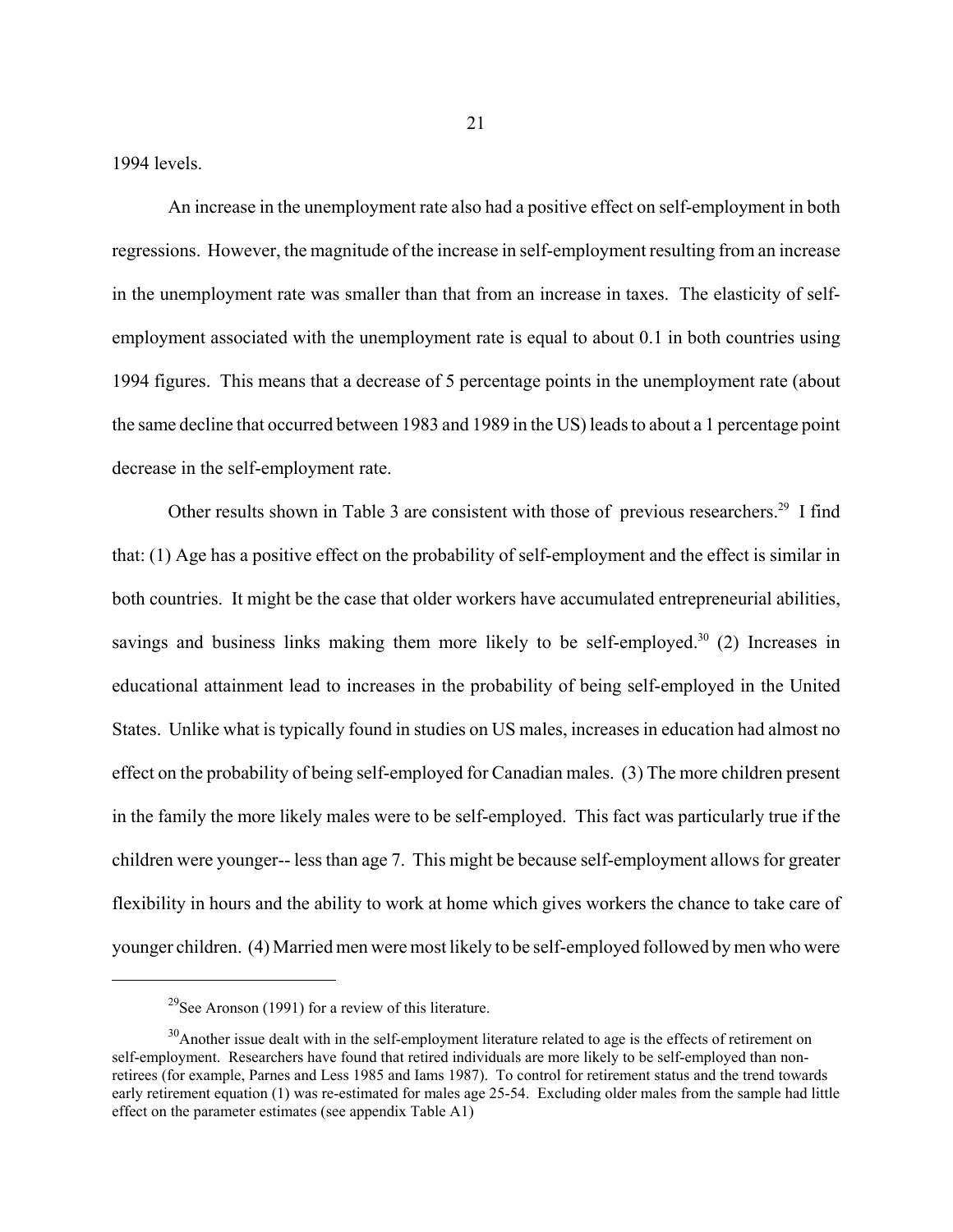divorced widowed or separated. This is probably because married men are more likely to be in a family with a second income and fringe benefits that extend coverage to the entire family. A spouse's earnings and fringe benefits provide easier access to capital and allow greater risks to be taken. (5) Though not presented in the table, males in construction trades were most likely to be self-employed followed by retail trade and service industries.

The positive and significant effects of the tax environment and economic conditions on the probability of self-employment for North American males found here are robust for different specifications. Table 4 presents coefficient estimates for the tax rates and unemployment rates using a number of different samples or specifications<sup>31</sup>. Panel A, included for comparison, presents the same coefficients and standard errors as in Table 3 using the average tax rates calculated on a family earning the median and 90th percentile of income for the sample which includes both the incorporated and unincorporated self-employed. Panel B gives similar results where only individuals who are self-employed in incorporated businesses are included in the sample while Panel C includes only those who are self-employed in unincorporated businesses. Panel D redefines which individuals in the sample are considered self-employed in an attempt to capture individuals who may be "part-time" self-employed or who are self-employed in a secondary job. Here individuals who had non-zero self-employment income from unincorporated businesses are considered selfemployed.

In almost all cases, the coefficients on the lagged average tax rate and the unemployment rate are positive and significant at the five percent level. The one exception is Panel B where only males self-employed in incorporated businesses are considered. The coefficients on both the tax and

 $31A$  complete list of variables and their associated standard errors are included in the appendix Table A2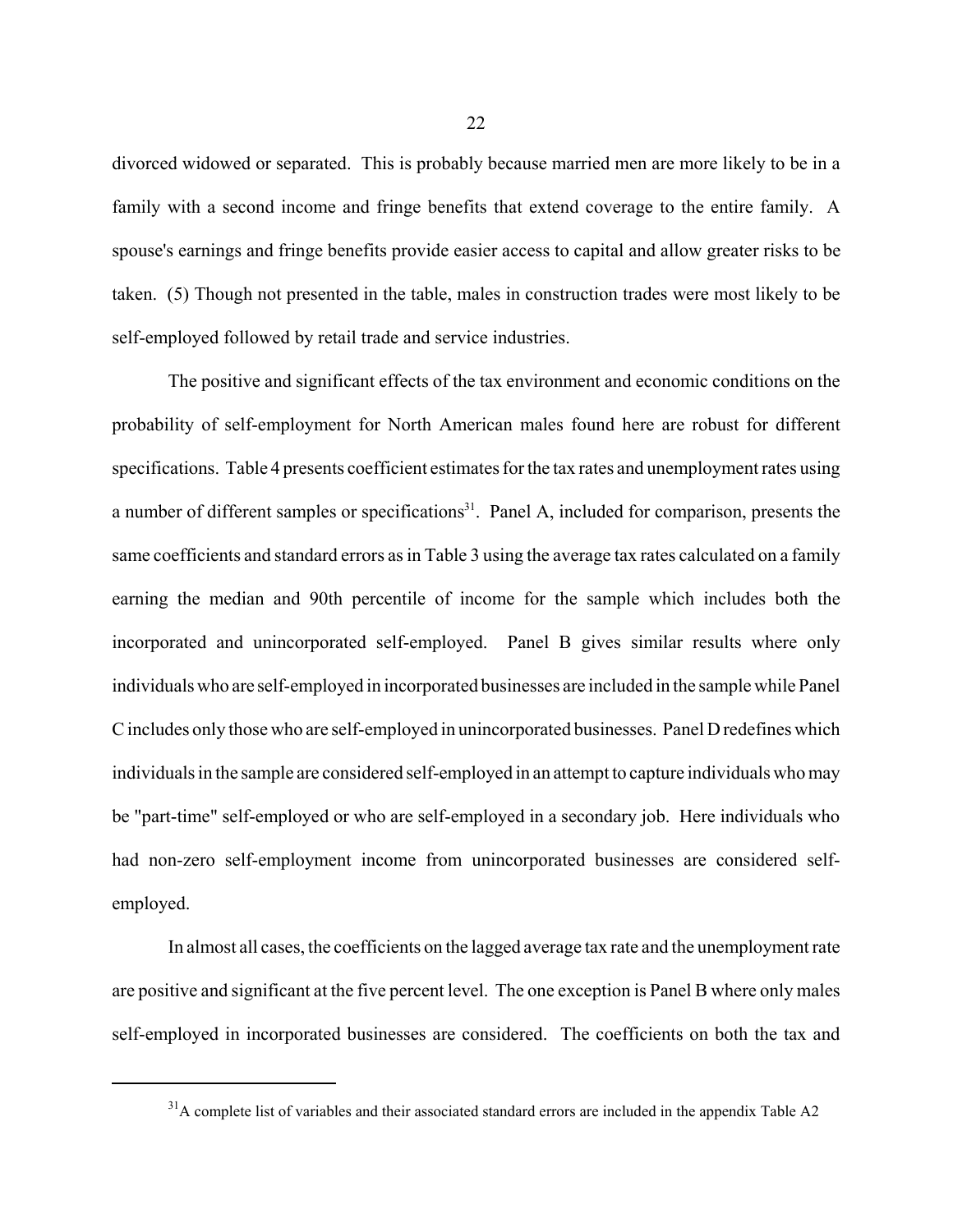unemployment rates in Panel B are small and insignificant. The most likely explanation for this result is the fact that firms tend to start out as unincorporated firms and only incorporate as the firm grows. Thus, the link between self-employment status and the tax environment or aggregate demand is diluted. The results in Panel D suggest that tax exemptions and write offs alone, which are available to both full and part-time self-employed, are not enough of an incentive to lure some of these males into self-employment. Panel D shows that the "part-time" self-employed males are less responsive to changes in the tax environment. While still highly significant, the coefficients on the lagged average tax rates are dampened when both "full-time" and "part-time" unincorporated selfemployment status is included as the dependent variable compared to Panel C where only "full-time" self-employed in an unincorporated business are considered on the left-hand-side. Part-time selfemployment, besides allowing a number of tax write offs, does not enable individuals to underreport as large a proportion of income to tax authorities as those engaged in self-employment fulltime.

The positive relation found here between the probability of self-employment and the average tax rates is contingent upon the assumption that the industry-specific time trends are the same in both countries.<sup>32</sup> In other words, within industries, factors like technological change are assumed to have the same effect across the two countries, which is likely to be the case given the very strong links between the two economies of Canada and the US. This assumption, while not ideal, compares favourably to previous research on this topic. Only when fairly strict controls are introduced into

 $32A$  Hausman test of the restrictions imposed in this model by pooling the data rejects the hypothesis that the coefficients are the same in the two countries. However, a similar test for Canada and the US, separately, rejects the hypothesis that the coefficients are the same across the provinces/states within these two countries. It appears that, while useful in some contexts, the Hausman test as applied here may be overly sensitive and too stringent to provide insightful guidance. Given the similarities in the overall structure of the two economies it seams a logical progression to increase variation in the variables of interest by pooling across these countries.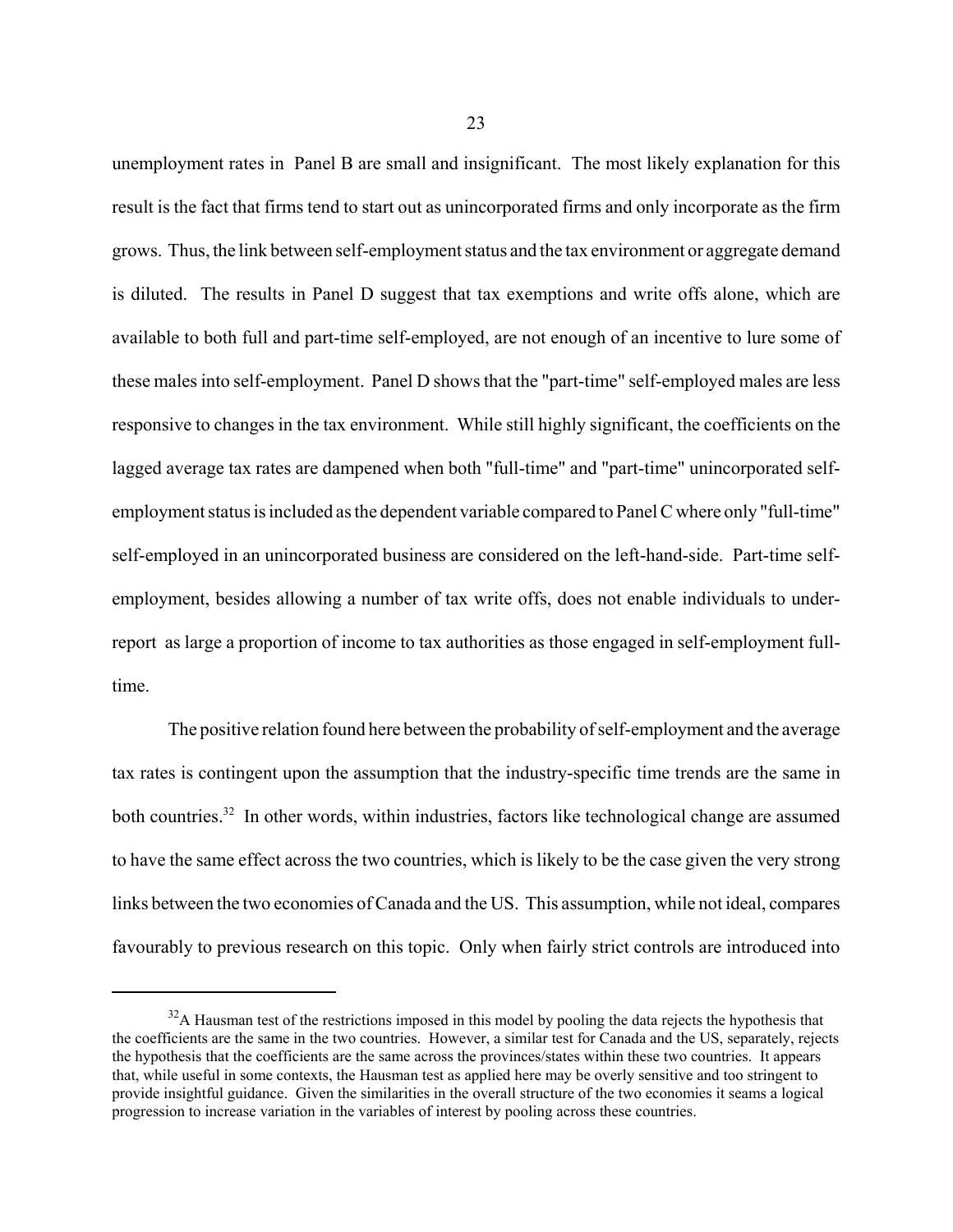the model by allowing the industry-specific time trends to vary across the two countries do the coefficients on the average tax rates become small and statistically insignificant.<sup>33</sup> However, relaxing this assumption is likely to eliminate much of the variation in the average tax rates. Controlling for within-industry time trends by country while simultaneously including controls for fixed effects across provinces/states is likely to soak up much of the variation in the tax data.

## **Supporting Evidence**

In order to show that the positive correlation found here between the income tax rates and the probability of self-employment is not simply a spurious relationship I present two pieces of supporting evidence.

First, one might expect that individuals with greater potential productivity (higher income) would be affected more by increases in income tax rates associated with income at higher points in the income distribution than individuals with lower potential productivity. One can not determine whether or not males at the top of the income distribution are more responsive to changes in the tax rates from the results presented above because the income tax rates are taken from a single point in the income distribution and applied to males at all points in the income distribution. Therefore, to examine this relationship more closely the tax variables are interacted with education category indicators in equation (1). This method links income tax rates to productivity by using education as a proxy for productivity.

The results, which are presented in the top half of Table 5, confirm my expectation and provide additional support for the tax finding. Males in the highest education category (those with

 $33$ The coefficients and standard errors on lagged average taxes for a family earning the median and the 90th percentile are -.0343 (.0634) and .0695 (.0621) when the industry-specific time trends are crossed with a country indicator. The standard errors correcting for group-wise autocorrelation are in parentheses.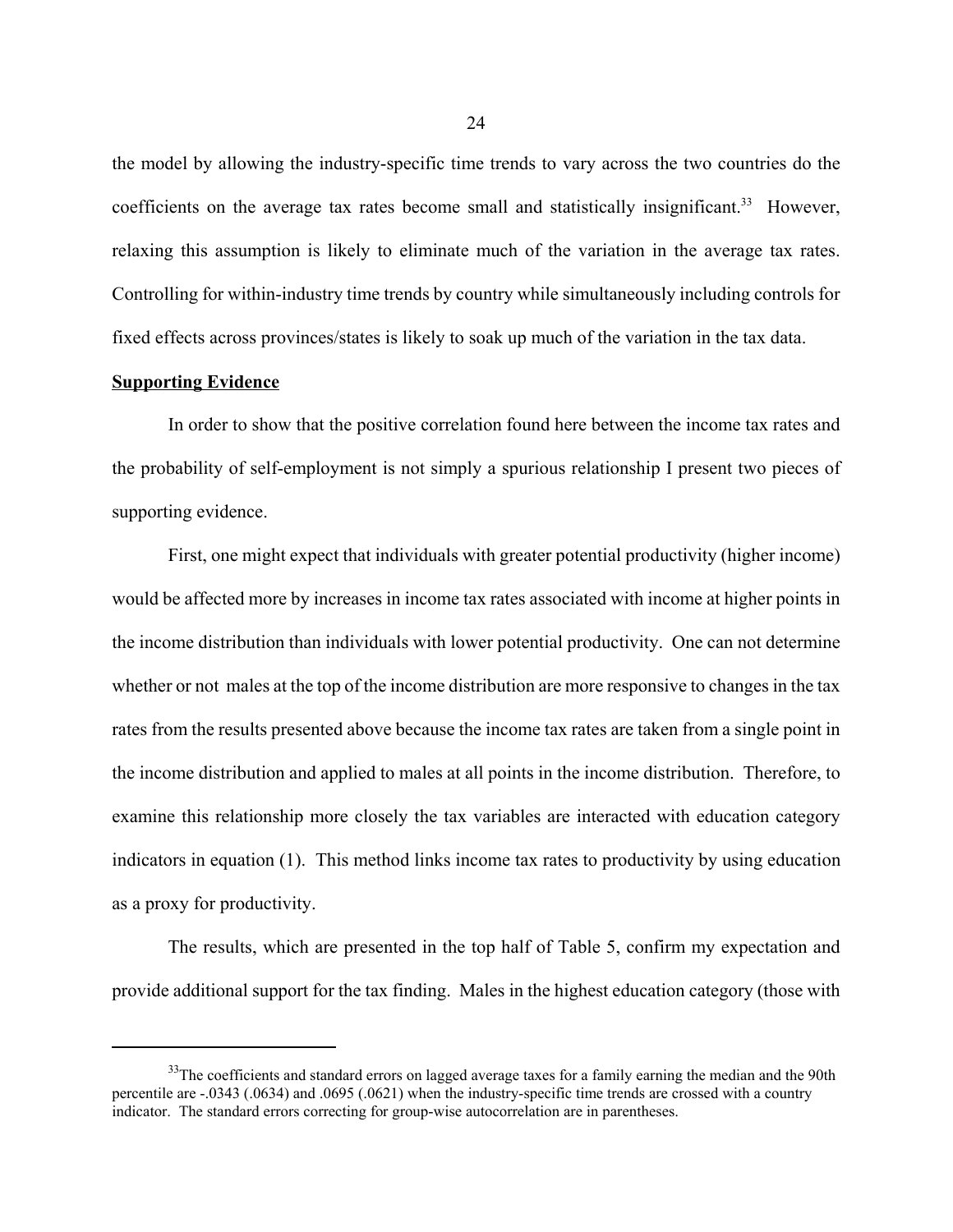any post-secondary schooling) appear to be more responsive to changes in the tax rate at the 90th percentile. The coefficient on average income tax rates at the 90th percentile interacted with the highest education category is significantly different than zero and results in a tax effect that is more than twice the size (0.27 versus 0.12) of those interacting the tax at the 90th with the other education categories. An F-test on the joint significance of the tax-education interaction coefficients reveals that these coefficients are jointly significant at the 5 percent level when the tax is calculated at the 90th percentile. As we might expect, increases in educational attainment had weaker effects on the tax coefficient calculated at the median. The coefficient on the tax-education interaction terms were individually not significantly different than zero and were jointly insignificant at the 5 percent level.

Second, it is undoubtably the case that the self-employed in different industries or occupations have different abilities to avoid taxes. For instance, those proprietors whom the US Internal Revenue Service (IRS) call "informal suppliers" or "individuals who provide products or services through informal arrangements which frequently involve cash-related transactions or 'off the books' accounting practices<sup>"34</sup> have a greater ability to under-report income. One would expect, therefore, that the tax effect in the current study would vary in terms of magnitude across industries- with industries characterized by these "informal suppliers" having the largest coefficients.

In the bottom half of Table 5 the tax variable is crossed with industry indicator variables. The results show that the effect of the tax rate on the probability of self-employment varies significantly across industries. F-tests for the null hypothesis that the coefficients are the same are rejected at standard levels. Among the industries in which the tax effect is the largest are the retail trade, construction and transportation industries. The industries in which the tax effect was lowest

<sup>&</sup>lt;sup>34</sup>U.S. Internal Revenue Service, 1996, p.43.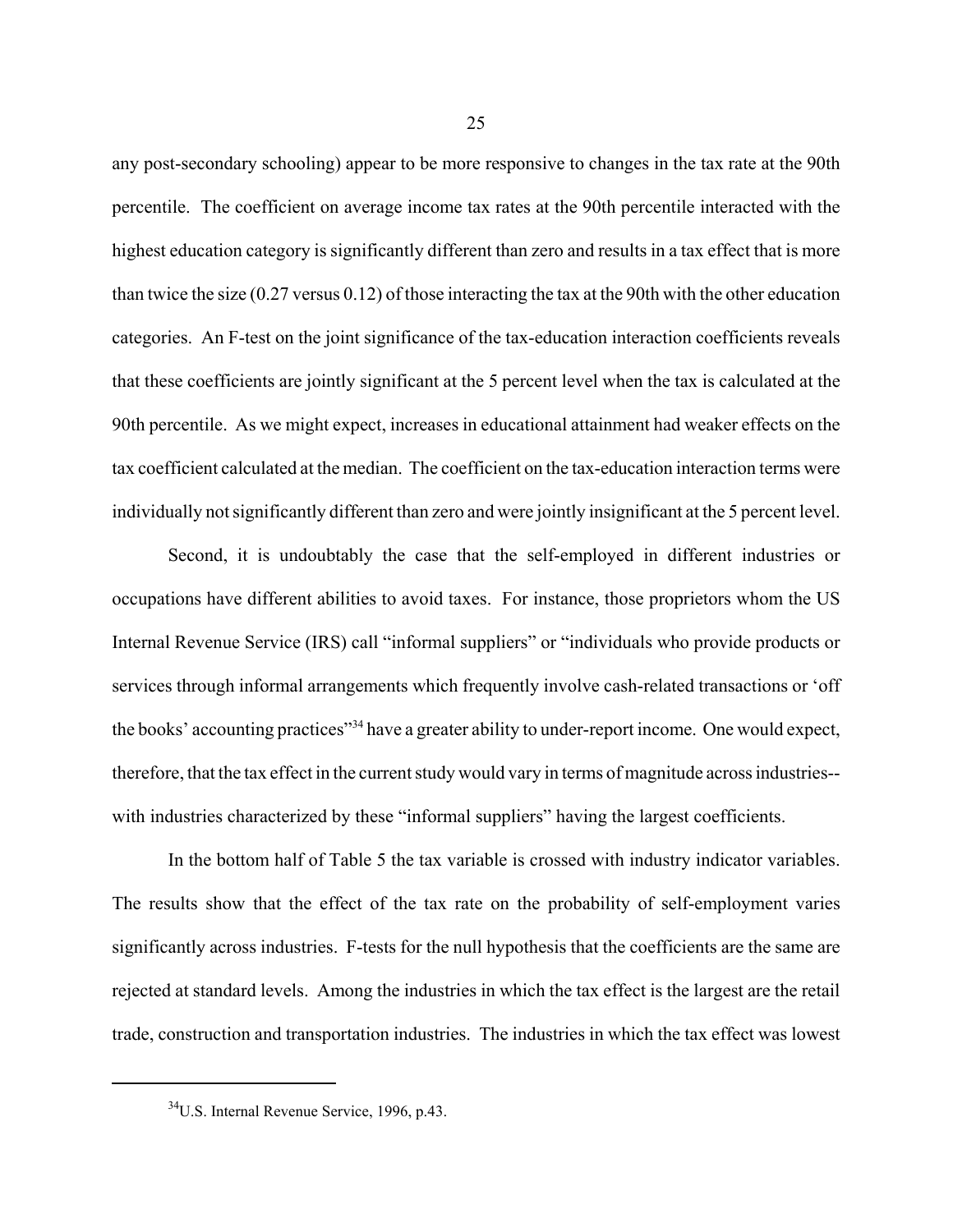include finance/insurance/real estate, manufacturing and wholesale trade.

Interestingly, the rank ordering by industry of the IRS estimates of the percentage of taxes under-reported among proprietors conform with the findings in Table 5. Under the US Taxpayer Compliance Measurement Program (TCMP) stratified random samples of income tax returns are subjected to intensive audits. A breakdown of the estimates of under-reporting by proprietors from data collected through the TCMP is provided in US General Accounting Office (1990). According to this report the industries in which the percentage of tax under-reporting was the greatest include: Retail Sales (fixed location) 39%, Transportation 36%, Retail Sales (no fixed location) 31% and production (including construction). The lowest estimates of under-reporting were recorded among the wholesale trade 19%, and finance/insurance/real estate 16%. The remarkable similarities in ranking by industry between Table 5 and the IRS estimates provide strong evidence that the correlation found between tax rates and self-employment is not a spurious relationship.

## **(7) Decompositions**

This section describes a simple decomposition used to determine what fraction of the overall change in predicted male self-employment rates between 1983 and  $1992^{35}$  is explained by movements in average tax rates, unemployment rates and the demographic and industrial composition of the employed. Results for the decomposition are presented for the changes in the predicted self-employment rates in Canada and the US, separately, as well as for the change in the gap between the Canadian and US predicted self-employment rates that existed over this period.

One can examine aggregate predicted self-employment rates for each country separately in

 $35$ These years were chosen because both 1983 and 1992 were relative troughs in the business cycle (i.e. years in which the unemployment rate reached a local maximum) in Canada and the US. This allows me to focus on factors which best explain secular, rather than cyclical, changes in self-employment rates.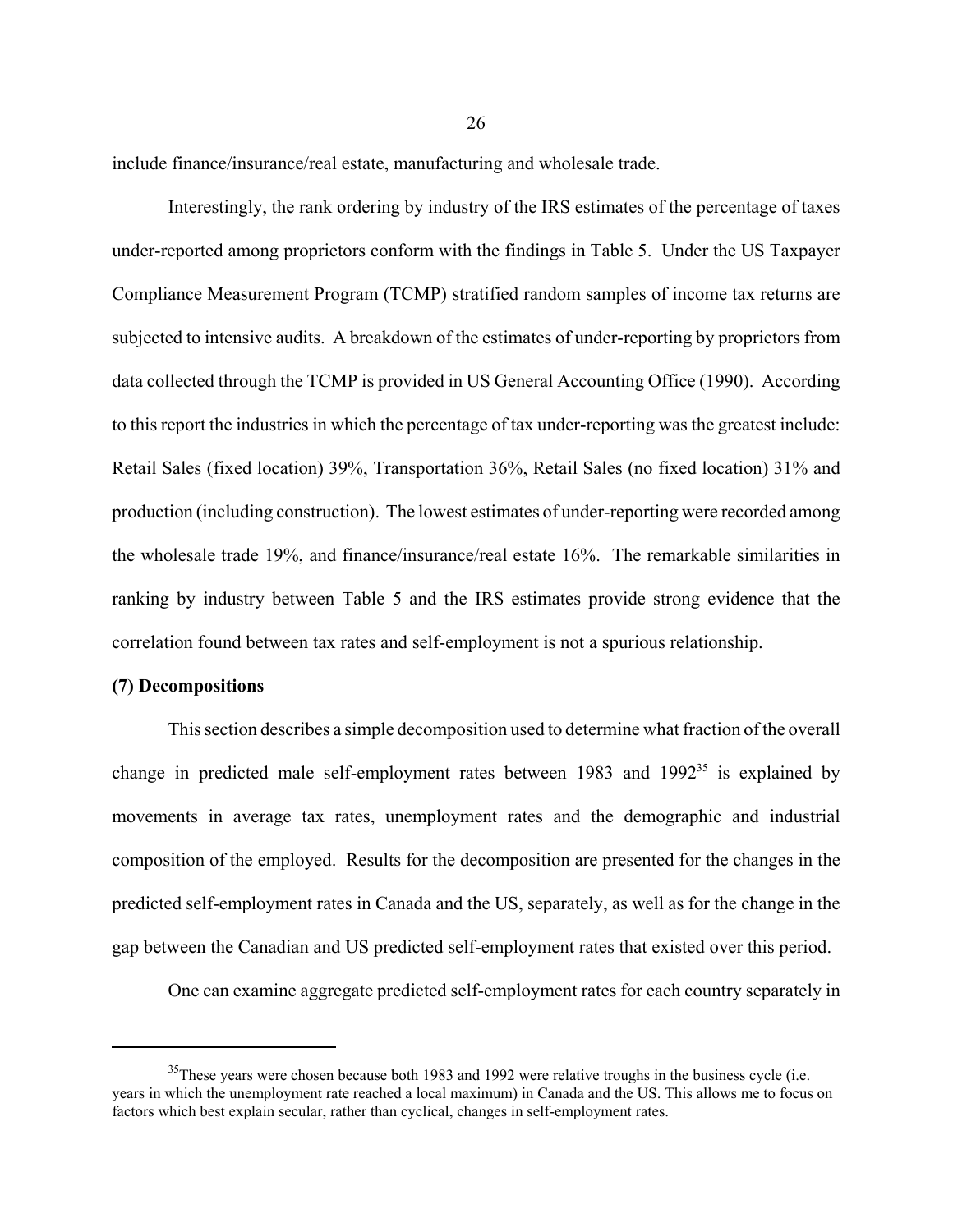any given year by averaging each of the variables in equation (1) as follows:

$$
\overline{SE}_{tc}^{\text{!`}} \alpha \mathcal{A}_1(\overline{tax}(PP)_{tc} \mathcal{A}_2(\overline{urate}_{tc} \mathcal{A}_3(\overline{ind}_{tc} \mathcal{A}_4(\overline{dem}_{tc} \mathcal{A}_5(\overline{dem}_{tc}^C \mathcal{A}_6(\overline{reg}_{tc} \mathcal{A}_7(\overline{ind}_{tc} \mathcal{A}_8(\overline{ind}_{sc} \mathcal{A}_6(\overline{ind}_{tc} \mathcal{A}_7(\overline{ind}_{tc} \mathcal{A}_7(\overline{ind}_{tc} \mathcal{A}_7(\overline{ind}_{tc} \mathcal{A}_7)))))))
$$

Let t index the year and c index the country. The  $\alpha$  and  $\beta$ 's are the parameter estimates from equation (1). Then,  $\overline{SE}_{tc}$  is the predicted self-employment rate in year t and country c given the average characteristics of the individuals in that year and country. Also, one can define groupings of the independent variables by summing the components as follows:

$$
\overline{SE}_{tc}^{\ \ i} \ \alpha \mathcal{A} \beta^{T} (\overline{X}_{tc}^{T} \mathcal{A} \beta^{U} (\overline{X}_{tc}^{U} \mathcal{A} \beta^{D} (\overline{X}_{tc}^{D} \mathcal{A} \beta^{U} (\overline{X}_{tc}^{U} \mathcal{A} \beta^{UN} (\overline{X}_{tc}^{UN} \tag{3})
$$

Here, the X's replace variable names. The superscripts indicate groupings of variables: T is the tax variable, U is the unemployment rate, D represents the demographic components including region, I represents the industry fixed effects and UN represents the industry specific time trends, which I think of as the unexplained component.36

The change in the predicted rate of self-employment in a given country between any two years  $\{t, \tau\}$ , for  $\tau > t$ , can, therefore, be written:

$$
\overline{SE}_{\tau c} \& \overline{SE}_{tc} \, (\overline{X}_{\tau c}^T \& \overline{X}_{tc}^T) \beta^T \mathcal{H} \overline{X}_{\tau c}^U \& \overline{X}_{tc}^U) \beta^U \mathcal{H} \overline{X}_{\tau c}^D \& \overline{X}_{t}^D) \beta^D \mathcal{H} \overline{X}_{\tau c}^I \& \overline{X}_{tc}^U) \beta^I \mathcal{H} \overline{X}_{\tau c}^{U N} \& \overline{X}_{tc}^{U N}) \beta^{U N} \tag{4}
$$

Then, for example,  $\frac{(\overline{X}_{\text{te}}^T \& \overline{X}_{\text{te}}^T)\bm{\beta}^T}{\equiv}$  is the fraction of the overall change in the predicted self- $\overline{SE}_{\tau c}$ & $\overline{SE}_{tc}$ employment rate between  $\tau$  and t that is explained by the change in the provincial/state average tax rates. One can calculate a similar fraction for changes in unemployment rates, demographics, and the industrial composition of the work force as well as for the unexplained portion. The fraction of the change in the gap between the Canada and the US male self-employment rates explained by each

<sup>&</sup>lt;sup>36</sup>To the extent that technological change is industry-specific but the same on either side of the Canada-US border, these can also be thought of as representing technological change.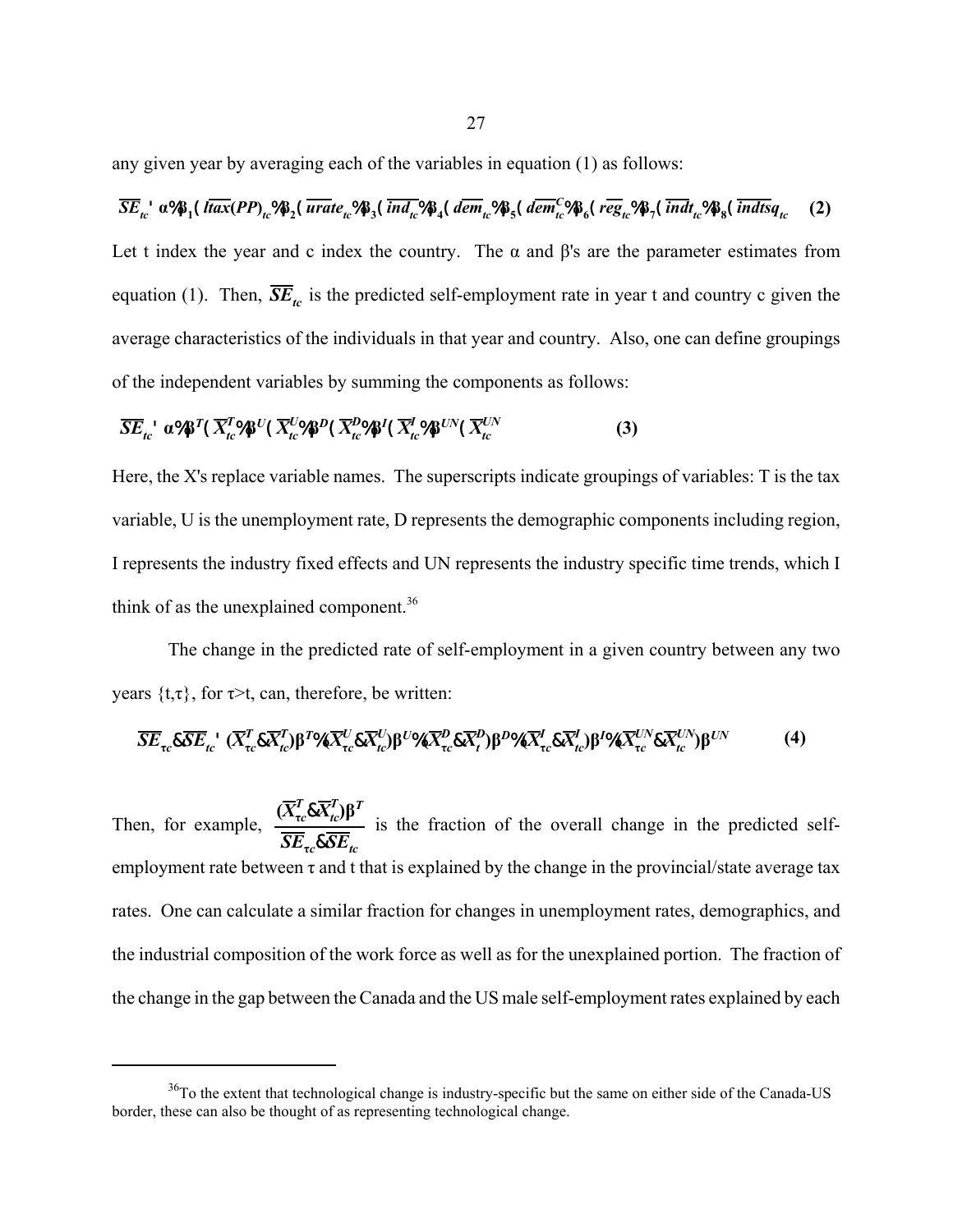of these components can be determined by differencing the average characteristics in equation (3) by country so that the left-hand-side of (3) becomes the Canadian male predicted self-employment rate in year t minus the US male predicted self-employment rate in year( t).

Table 6 shows the results of the decomposition described above for Canada (Panel A), the US (Panel B) and the Canada-US gap (Panel C) for the years 1983-1992. Rather than repeating the exercise for both sets of tax calculations the decomposition results are shown for the average tax rates calculated on a family with median income only. The first column of each of the panels gives the total predicted change attributable to each of the components (e.g.  $(X_{\tau c}^T \& X_{tc}^T)\beta^T$ ) while the second column gives the fraction of the change that is due to changes in each of the components. The lower half of the table breaks down the demographic grouping into its components. As one might expect, the model does not predict the changes in the raw self-employment rates very well. For example, the model predicts only about 35 percent of the rise in the self-employment rate that occurred in Canada between 1983 and 1992. The model is a bit better in predicting the decline in the US rate and the increase in Canada-US gap between the two years. Approximately 50 percent of the actual changes in the US rate and 45 percent of the gap are predicted by the model. However, the results useful as in ranking the explanatory power of the determinants examined.

In Canada (Panel A), changes in the provincial tax rates between 1983 and 1992 explained the largest fraction of the predicted change in male self-employment rates among the factors examined here. Changes in the average tax rates accounted for 192% of the overall change in the self-employment rate. This suggests that, holding all other factors constant, the male selfemployment rate in Canada would have increased by almost twice as much as it did between 1983 and 1992 given the changes that occurred in the provincial average tax rates. In Canada, unlike in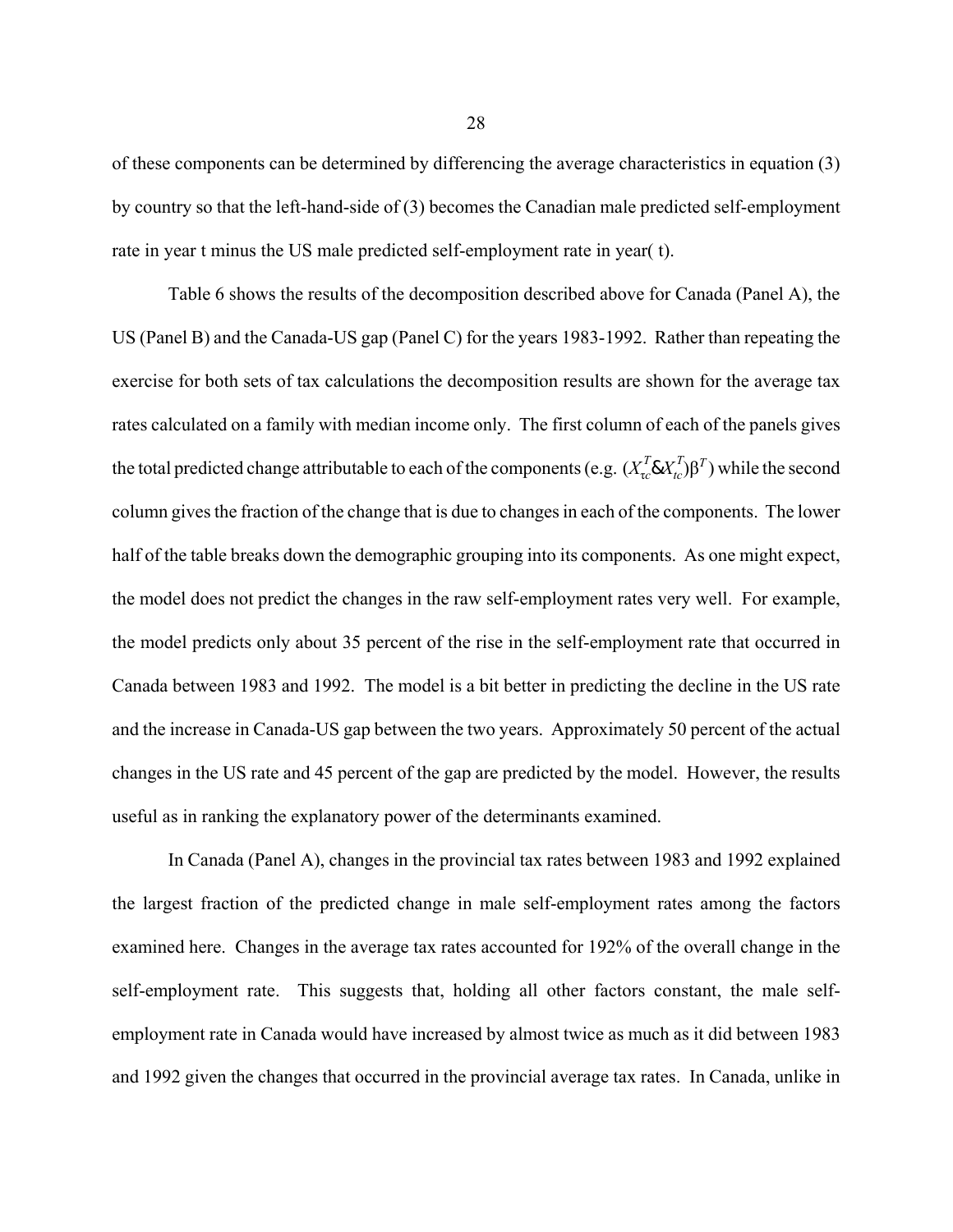the US, changes in the industrial composition of the employed also helps substantially in explaining the increase in the male self-employment rate. Changes in the unemployment rate, the demographic composition of the workforce and the unexplained portion offset the effects of the average tax rates and industry sector shifts. Each of these offsetting components would have led to a decrease in the rate of male self-employment in Canada between the two years had it been the only variable to change.

The overall fraction explained by changes in the demographic composition of the employed was negative in Canada. However, this masks some of the effects of the individual components that make up the demographic grouping. For instance, changes in the age and education structure of the employed in Canada accounted positively for the overall change in male self-employment. The positive effects of age and education were dominated by the negative effects that changes in the number of children, marital status and province of residence had on the overall rate of male selfemployment in Canada.

In the US (Panel B), as in Canada, changes in the average tax rates explained the largest fraction of the overall predicted change (in this case a decline) in the male self-employment rate between 1983 and 1992. Changes in tax rates between 1983 and 1992 in the US accounted for 199% of the overall change in the predicted male self-employment rate. Changes in the industrial composition of workers in the US did not explain the decline in the male self-employment rate between 1983 and 1992. In fact, the results suggest that the male rate of self-employment would have increased if the only factor that changed over the period had been the composition of industries' employment shares. Unlike in Canada, changes in the unemployment rate in the US explained some (79%) of the change in the male self-employment rate over this period. Like in Canada, changes in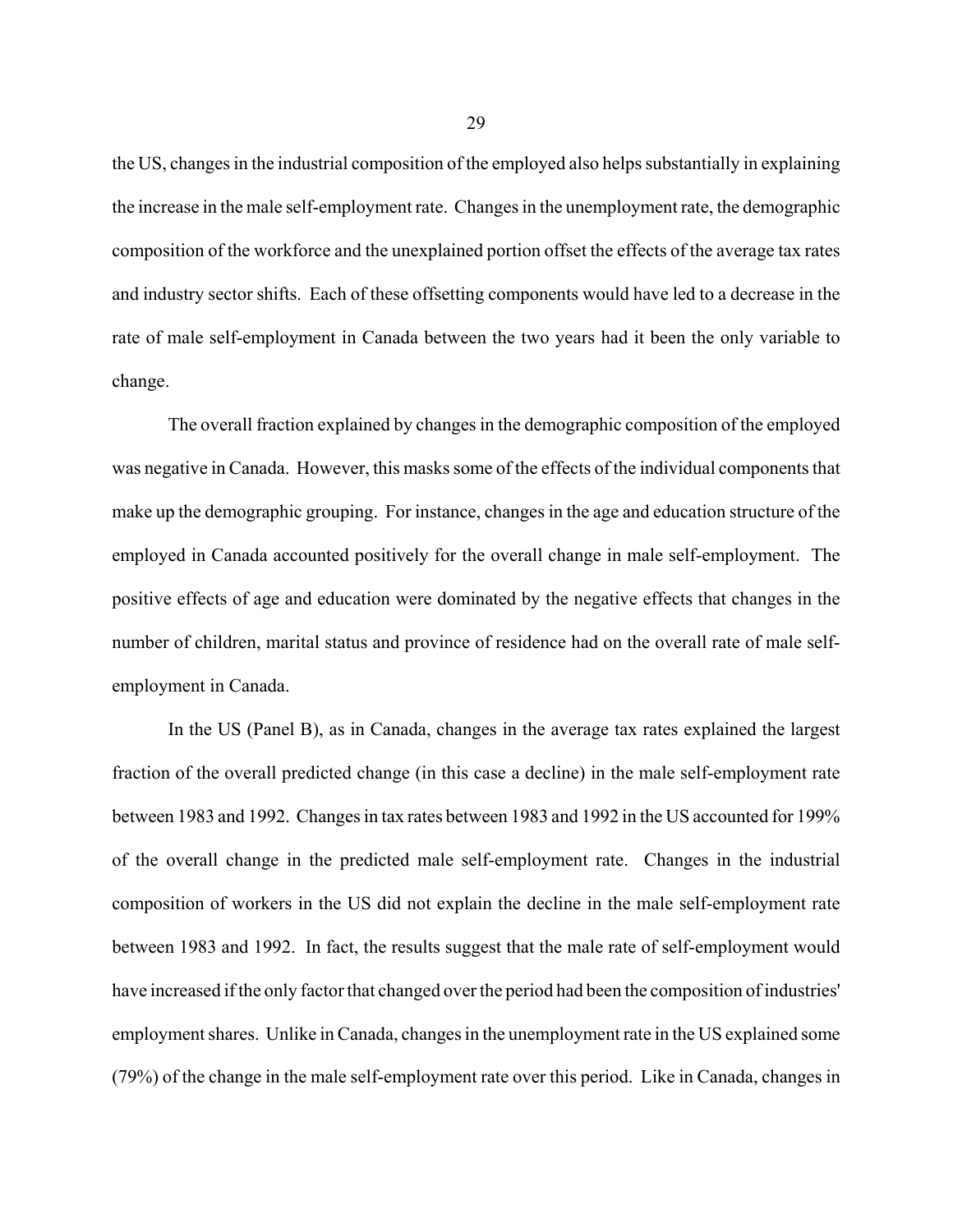the demographic composition of the employed accounted for a negative fraction of the overall change in male self-employment. Also as in Canada, changes in age and education of the US workforce suggest that the rate of male self-employment should have risen while changes in the number of children, marital status and state led to a decline in the rate between 1983 and 1992. However, in the US the effects of shifts in age and educational attainment among the employed dominated the effects of the other demographic changes.

Finally, the decomposition is used to explain the gap between the Canada and US male selfemployment rates which widened between 1983 and 1992. The raw numbers suggest that the gap between the two countries' male self-employment rates widened by more than 1 percentage point between 1983 and 1992. The model predicts about a 0.6 percentage point increase in the gap between the two years. As with the individual country analyses, changes in the provincial/state average tax rates account for the largest fraction of the increase in the predicted gap. Changes in average tax rates account for 197% of the predicted increase in the gap between the two selfemployment rates. Changes in the unemployment rates account for a relatively small fraction (37%) of the increase in the gap. Shifts in both the demographic and industrial employment shares of the two work forces countered the effects of the tax and unemployment rates on the Canada-US male self-employment rate gap between 1983 and 1992.

Overall, the results from the decompositions show that changes in the average tax rates consistently explain a large fraction of the predicted shifts in the Canada and US male selfemployment rates as well as the gap that opened up between the two rates from 1983 to 1992. The role that unemployment rates played in explaining changes in the male self-employment rates is not quite as clear. In Canada economic conditions explained a negative fraction of the rise in predicted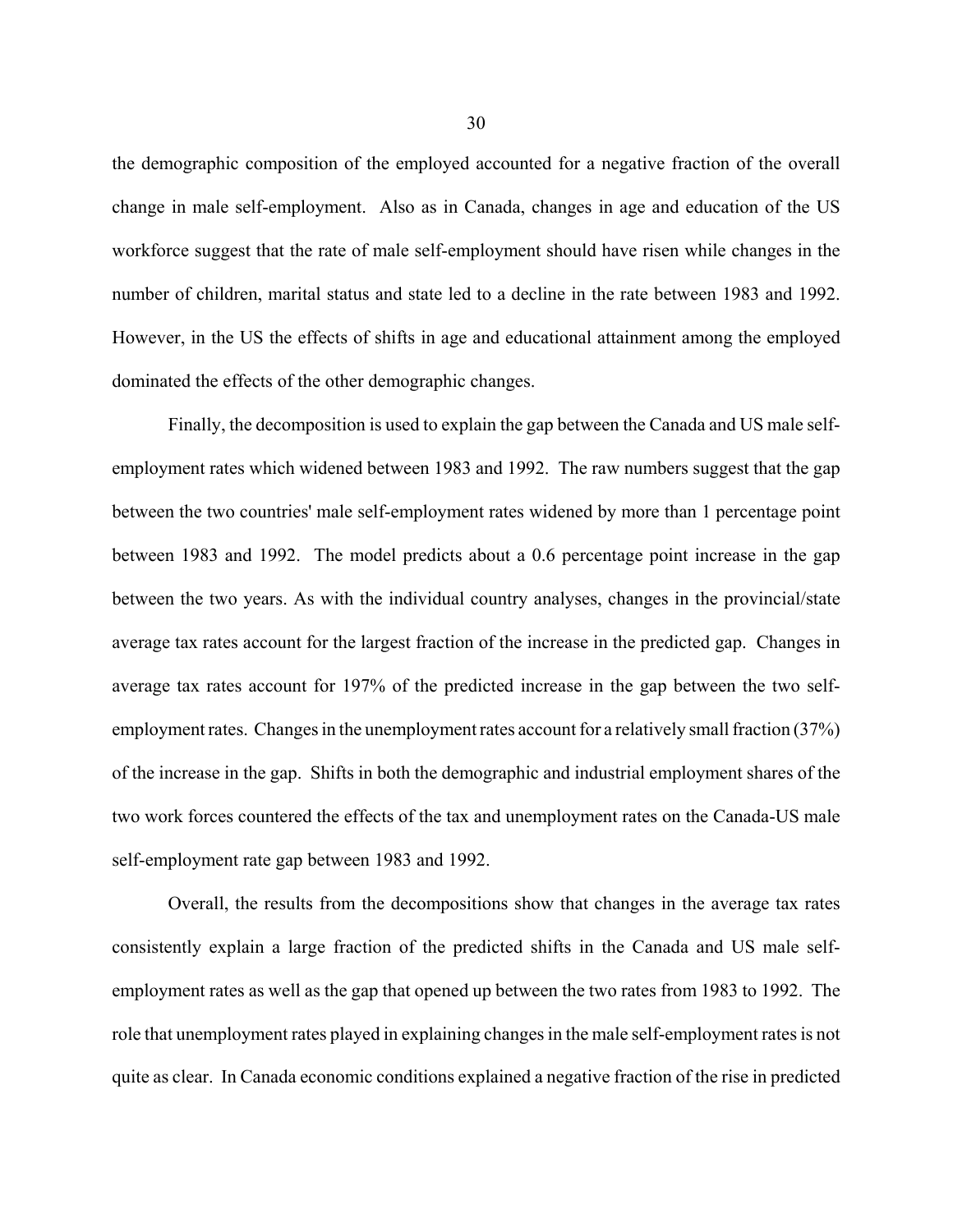male self-employment while in the US economic conditions had at least some explanatory power. In Canada, shifts in the industrial composition of the employed appears to explain a significant fraction of the increase in male self-employment while changes in the demographics of the workers did not help to explain the increase. Both composition effects did not explain any of the decline in the US rate of male self-employment nor the gap between the Canada and US rates.

### **(8) Conclusions**

The literature on self-employment to this point has primarily focused on factors that have global effects for most developed economies. However, the evidence suggests that no single common factor is responsible for the trends. For this reason, this paper has focused on regionspecific factors-- namely the tax environment and economic conditions-- as possible causes for the trends in male self-employment in North America. This examination improves upon previous studies which have examined the effects of taxes and economic conditions on self-employment by incorporating province or state as well as cross-country variation in the tax and unemployment data. The results presented here provide evidence that changes in the tax environment explain a considerable amount of the secular trends in male self-employment in North America while economic conditions explain less of these trends.

The empirical analysis shows that even with fairly strict controls for industry characteristics, increases in average income tax rates have positive and large effects on the rate of male selfemployment. The estimated effect of increasing taxes by 30 percent is an increase in the rate of male self-employment in incorporated and unincorporated businesses of between 4.8 and 11.1 percent. This suggests that one of the motivations for becoming self-employed is the relative tax advantages associated with self-employment. In fact, the decompositions demonstrate that changes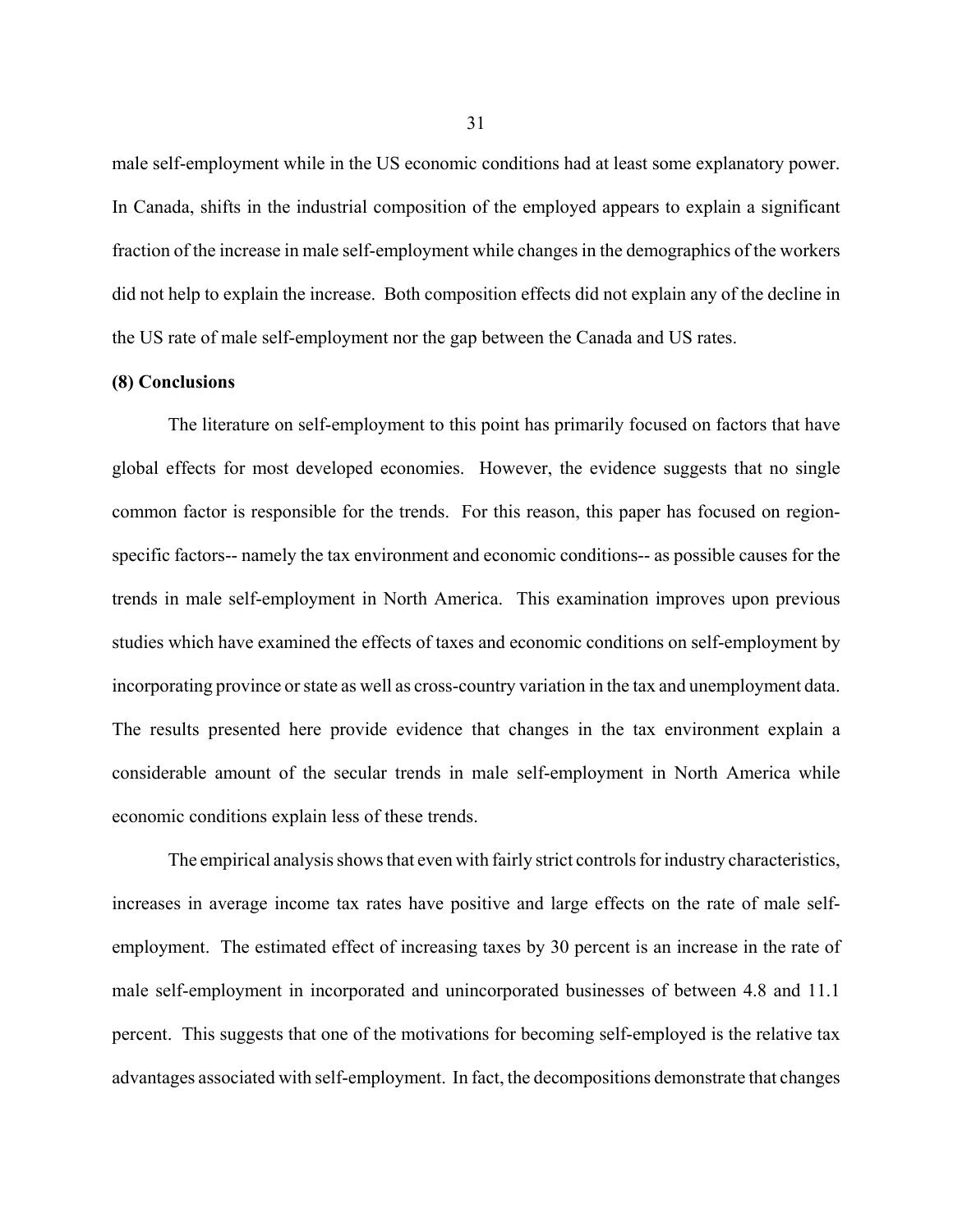in average tax rates are the largest contributing factor of the possible determinants examined here for the secular trends in self-employment in Canada and the US. While previous studies by Blau (1987) and Devine and Mlakar (1993) reported some evidence of a positive relationship between tax rates and self-employment the findings were not convincing because of conflicting results. In addition, these studies did not attempt to quantify the importance of taxes as an explanation for the trends in self-employment. Indeed, by examining the effect of the tax environment on selfemployment across variously defined groups of self-employed males, this study has uncovered some of the more salient features of this relationship. The finding that the probability of self-employed in a secondary job is less responsive to increases in income taxes than the same probability in a main job implies that tax sheltering alone is not enough of an incentive to lure some North American males into self-employment. Instead, for some it is the relative ease of under-reporting income in self-employment that is the factor determining self-employment status among these males.

The results also support the notion that North American males turn to self-employment to some extent during spells of high unemployment. This result adds new evidence to the debate in the literature on whether or not individuals are being "pushed" into self-employment. It could be that individuals experiencing unemployment find this transition to be a convenient time to become self-employed or that self-employment is simply employment of last resort. It appears, however, that economic conditions had a smaller role in determining self-employment among these males than the tax environment did. Further, the unemployment rates did not explain much in terms of the secular trends in self-employment in Canada and the US over this period, as was illustrated by the decompositions.

A number of policy implications arise from these findings. First, raising income taxes may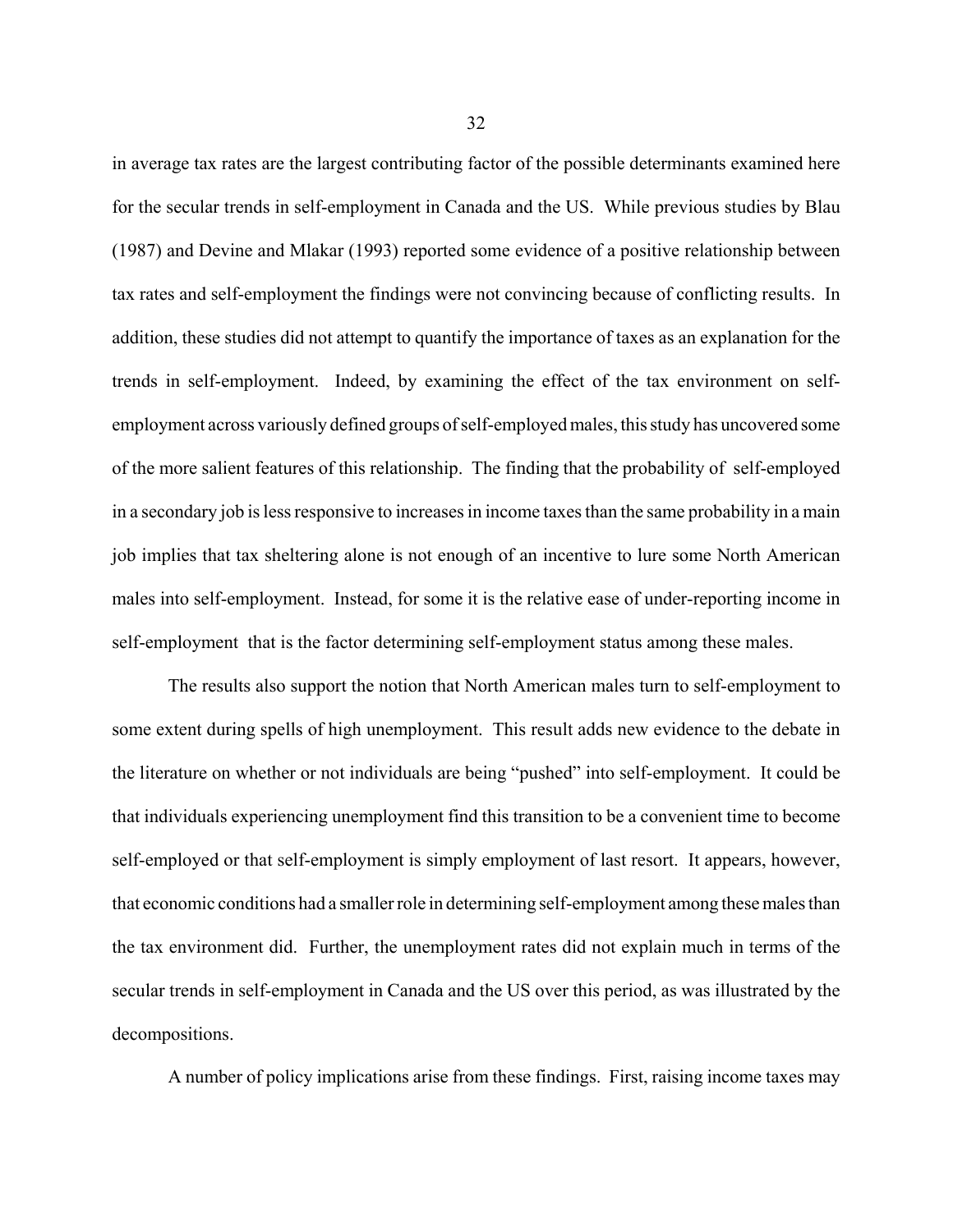result in increased numbers of workers moving into the self-employment sector where their labor income can be taxed at a lower rate. This will leave fewer tax paying workers which, in turn, may require greater-than-expected increases in income taxes. Second, the fact that self-employment appears to provide employment during downturns suggests that policies that provide assistance to fledgling entrepreneurs may assist in alleviating the particularly harmful negative employment effects of recessions. Not surprisingly, however, this policy prescription should be regarded as highly tentative for a number of reasons. First, it is not clear from this analysis whether or not this finding is a result of an increase in the actual number of self-employed individuals. It could be that jobs in the self-employment sector are simply more insulated against demand shocks than wage and salary jobs. Therefore, in recessions the rate of self-employment may rise because the number selfemployed holds constant while the total number of individuals employed falls. Second, supposing that new jobs are created in the self-employment sector during recessions, we are unable to discern from this analysis how stable these newly created self-employment jobs actually are. These jobs could be temporary and, therefore, not worthy of assistance. It seems that an analysis that includes a longitudinal component would be effective in providing answers to these questions. In any case further analysis is required to sort these issues out.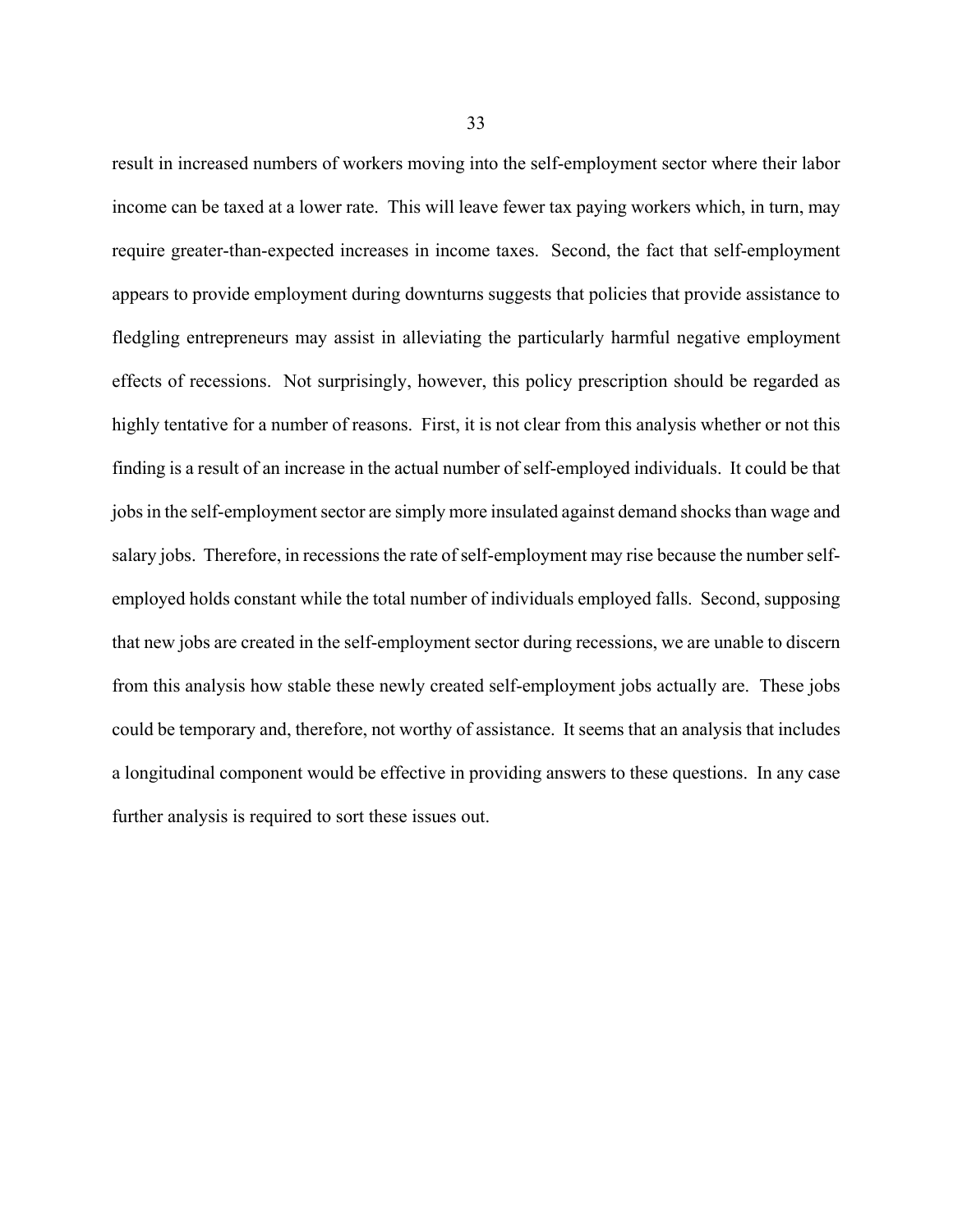| ۱D۱ |
|-----|
|-----|

| TABLE (1)<br>Non-Agricultural Self-Employment, 1973-1990<br>Percentage Point Changes                                  |           |           |           |                   |  |  |  |  |
|-----------------------------------------------------------------------------------------------------------------------|-----------|-----------|-----------|-------------------|--|--|--|--|
|                                                                                                                       | 1973-1983 | 1983-1990 | 1973-1990 | <b>1990</b> level |  |  |  |  |
| <b>COUNTRY</b>                                                                                                        |           |           |           |                   |  |  |  |  |
| Australia <sup>a</sup>                                                                                                | 2.6       | 0.3       | 2.9       | 12.4              |  |  |  |  |
| Austria                                                                                                               | $-3.6$    | $-1.7$    | $-5.3$    | 6.4               |  |  |  |  |
| Belgium                                                                                                               | 1.1       | 0.6       | 1.7       | 12.9              |  |  |  |  |
| Canada <sup>a</sup>                                                                                                   | 0.9       | 0.3       | 1.2       | 7.4               |  |  |  |  |
| Denmark                                                                                                               | $-0.8$    | $-1.3$    | $-2.1$    | 7.2               |  |  |  |  |
| Finland                                                                                                               | 0.6       | 1.8       | 2.4       | 8.8               |  |  |  |  |
| France <sup>a</sup>                                                                                                   | $-0.9$    | $-0.2$    | $-1.1$    | 10.3              |  |  |  |  |
| Germany                                                                                                               | $-1.7$    | 0.3       | $-1.4$    | 7.7               |  |  |  |  |
| Ireland                                                                                                               | 0.6       | 2.6       | 3.2       | 13.3              |  |  |  |  |
| Italy                                                                                                                 | $-2.4$    | 1.6       | $-0.8$    | 22.3              |  |  |  |  |
| Japan <sup>a</sup>                                                                                                    | $-0.8$    | $-1.8$    | $-2.6$    | 11.5              |  |  |  |  |
| Luxembourg                                                                                                            | $-2.3$    | $-1.7$    | $-4.0$    | 7.1               |  |  |  |  |
| Norway <sup>a</sup>                                                                                                   | $-1.0$    | $-0.7$    | $-1.7$    | 6.1               |  |  |  |  |
| Portugal                                                                                                              | 4.3       | 1.5       | 5.8       | 18.5              |  |  |  |  |
| Spain                                                                                                                 | 0.7       | 0.1       | 0.8       | 17.1              |  |  |  |  |
| Sweden                                                                                                                | 0.0       | 2.2       | 2.2       | 7.0               |  |  |  |  |
| United Kingdom <sup>b</sup>                                                                                           | 1.3       | 3.0       | 4.3       | 11.6              |  |  |  |  |
| United States <sup>a</sup>                                                                                            | 1.0       | $-0.1$    | 0.9       | 7.6               |  |  |  |  |
| a) Excluding owner-managers of incorporated businesses<br>b) Excluding some owner-managers of incorporated businesses |           |           |           |                   |  |  |  |  |

Source: OECD, Labour Force Statistics, 1970-1990, Paris, 1992.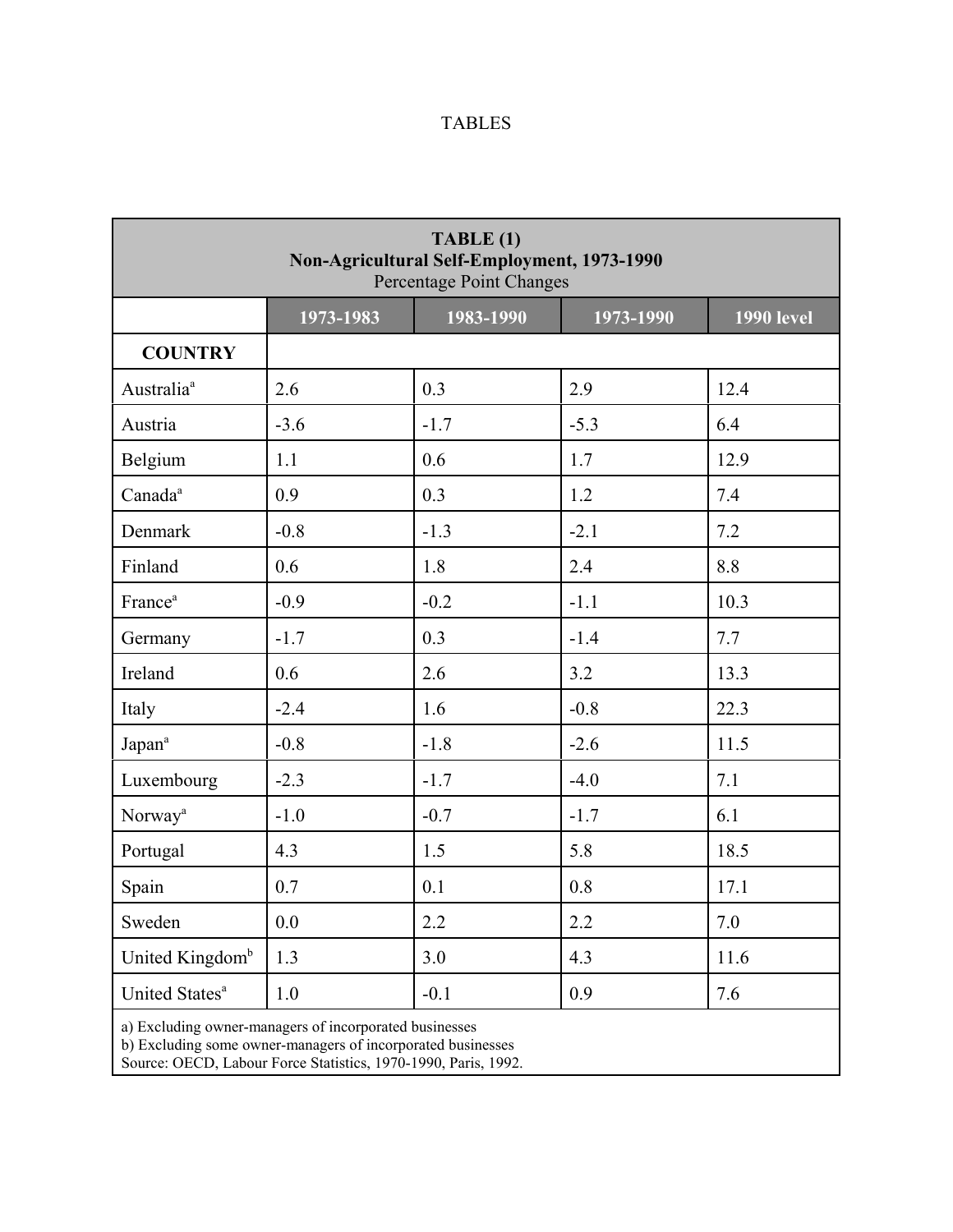| TABLE (2)<br><b>SAMPLE CHARACTERISTICS</b><br>NON-PRIMARY SELF-EMPLOYMENT RATES AND EMPLOYMENT SHARES BY<br>INDUSTRY/DEMOGRAPHIC GROUP (MALES 1983-1992) |      |       |               |       |      |       |                      |       |
|----------------------------------------------------------------------------------------------------------------------------------------------------------|------|-------|---------------|-------|------|-------|----------------------|-------|
|                                                                                                                                                          |      |       | <b>CANADA</b> |       |      |       | <b>UNITED STATES</b> |       |
|                                                                                                                                                          |      | 1983  |               | 1992  |      | 1983  |                      | 1992  |
| Age                                                                                                                                                      | rate | share | rate          | share | rate | share | rate                 | share |
| $25 - 35$                                                                                                                                                | 11.8 | 38.9  | 12.9          | 36.9  | 9.8  | 40.1  | 8.0                  | 37.2  |
| 36-45                                                                                                                                                    | 18.1 | 27.6  | 19.2          | 32.4  | 15.0 | 27.0  | 14.6                 | 31.6  |
| $46 - 55$                                                                                                                                                | 20.2 | 21.2  | 22.4          | 21.0  | 17.6 | 19.4  | 18.4                 | 20.3  |
| 55-64                                                                                                                                                    | 19.4 | 12.3  | 25.4          | 9.7   | 18.3 | 13.5  | 19.9                 | 11.0  |
| Education                                                                                                                                                |      |       |               |       |      |       |                      |       |
| 0-8 Years                                                                                                                                                | 18.3 | 16.2  | 22.0          | 7.6   | 10.8 | 7.5   | 12.6                 | 4.3   |
| 9-10 Years                                                                                                                                               | 16.5 | 13.9  | 19.4          | 11.7  | 11.9 | 6.8   | 14.1                 | 4.2   |
| 11-13 Years                                                                                                                                              | 15.2 | 30.5  | 16.9          | 39.5  | 11.6 | 39.7  | 11.4                 | 37.3  |
| Any Post Secondary                                                                                                                                       | 16.1 | 39.4  | 18.3          | 41.3  | 16.6 | 46.0  | 15.0                 | 54.2  |
| <b>Marital Status</b>                                                                                                                                    |      |       |               |       |      |       |                      |       |
| Single                                                                                                                                                   | 10.7 | 11.1  | 10.4          | 16.5  | 9.5  | 14.3  | 7.8                  | 18.7  |
| Married                                                                                                                                                  | 17.0 | 83.8  | 19.7          | 77.6  | 14.8 | 74.9  | 15.0                 | 69.3  |
| Div/Widow/Separated                                                                                                                                      | 16.4 | 5.1   | 19.7          | 5.9   | 12.9 | 10.8  | 13.6                 | 12.0  |
| $\#$ Children Aged <7                                                                                                                                    |      |       |               |       |      |       |                      |       |
| $\boldsymbol{0}$                                                                                                                                         | 17.1 | 76.5  | 17.9          | 76.3  | 14.4 | 79.0  | 13.9                 | 79.8  |
| $\mathbf{1}$                                                                                                                                             | 12.3 | 15.1  | 17.7          | 14.3  | 11.9 | 14.1  | 11.5                 | 13.8  |
| $\overline{2}$                                                                                                                                           | 14.9 | 7.4   | 20.5          | 8.1   | 11.2 | 6.1   | 12.9                 | 5.7   |
| 3 or More                                                                                                                                                | 18.4 | 1.0   | 20.3          | 1.4   | 16.3 | 0.9   | 11.8                 | 0.7   |
| # Children Aged 7-17                                                                                                                                     |      |       |               |       |      |       |                      |       |
| $\boldsymbol{0}$                                                                                                                                         | 15.0 | 60.1  | 17.0          | 68.1  | 13.4 | 64.5  | 13.1                 | 67.8  |
| $\mathbf{1}$                                                                                                                                             | 17.7 | 18.7  | 18.6          | 16.0  | 14.2 | 17.8  | 14.0                 | 16.4  |
| $\overline{2}$                                                                                                                                           | 18.3 | 15.2  | 21.9          | 12.4  | 15.3 | 12.7  | 14.8                 | 11.6  |
| 3 or More                                                                                                                                                | 18.9 | 5.9   | 24.3          | 3.6   | 14.6 | 5.0   | 14.0                 | 4.3   |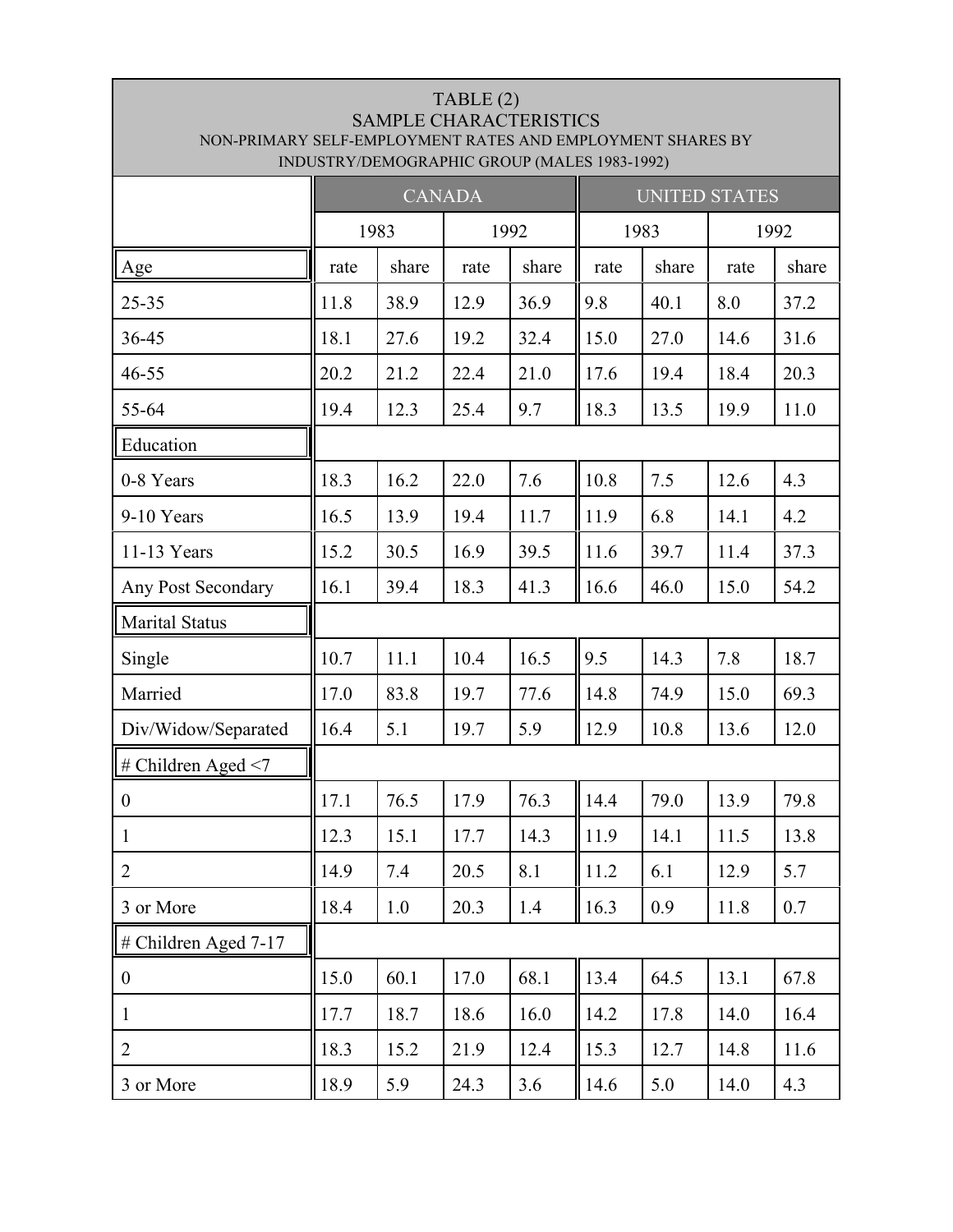| TABLE (2) CONTINUED          |                                                                                  |       |               |       |                      |       |      |       |  |
|------------------------------|----------------------------------------------------------------------------------|-------|---------------|-------|----------------------|-------|------|-------|--|
|                              |                                                                                  |       | <b>CANADA</b> |       | <b>UNITED STATES</b> |       |      |       |  |
|                              | 1983                                                                             |       | 1992          |       |                      | 1983  |      | 1992  |  |
| Industry                     | rate                                                                             | share | rate          | share | rate                 | share | rate | share |  |
| Manufact Non-Durable         | 4.5                                                                              | 11.0  | 7.5           | 9.4   | 3.8                  | 9.3   | 4.1  | 8.4   |  |
| <b>Manufact Durables</b>     | 5.4                                                                              | 13.7  | 4.5           | 12.7  | 3.7                  | 17.6  | 4.0  | 14.4  |  |
| Construction                 | 39.8                                                                             | 8.3   | 44.5          | 9.0   | 23.5                 | 11.5  | 27.2 | 11.5  |  |
| Transportation               | 9.4                                                                              | 12.9  | 10.9          | 12.5  | 7.7                  | 10.9  | 6.9  | 10.4  |  |
| <b>Wholesale Trade</b>       | 19.7                                                                             | 6.1   | 23.9          | 6.9   | 15.3                 | 5.7   | 15.5 | 5.3   |  |
| Retail Trade                 | 31.0                                                                             | 9.9   | 26.4          | 11.1  | 21.6                 | 11.5  | 16.2 | 13.1  |  |
| Fin/Ins./Real Estate         | 18.3                                                                             | 4.7   | 23.1          | 5.0   | 20.3                 | 5.3   | 18.6 | 5.3   |  |
| Services                     | 22.8                                                                             | 23.6  | 23.0          | 24.9  | 21.8                 | 22.3  | 19.4 | 24.8  |  |
| <b>Public Administration</b> | 0.0                                                                              | 9.8   | 0.0           | 8.4   | 0.0                  | 5.9   | 0.0  | 6.9   |  |
|                              | Note: Data calculated using sample weights from the SCF and CPS micro-data files |       |               |       |                      |       |      |       |  |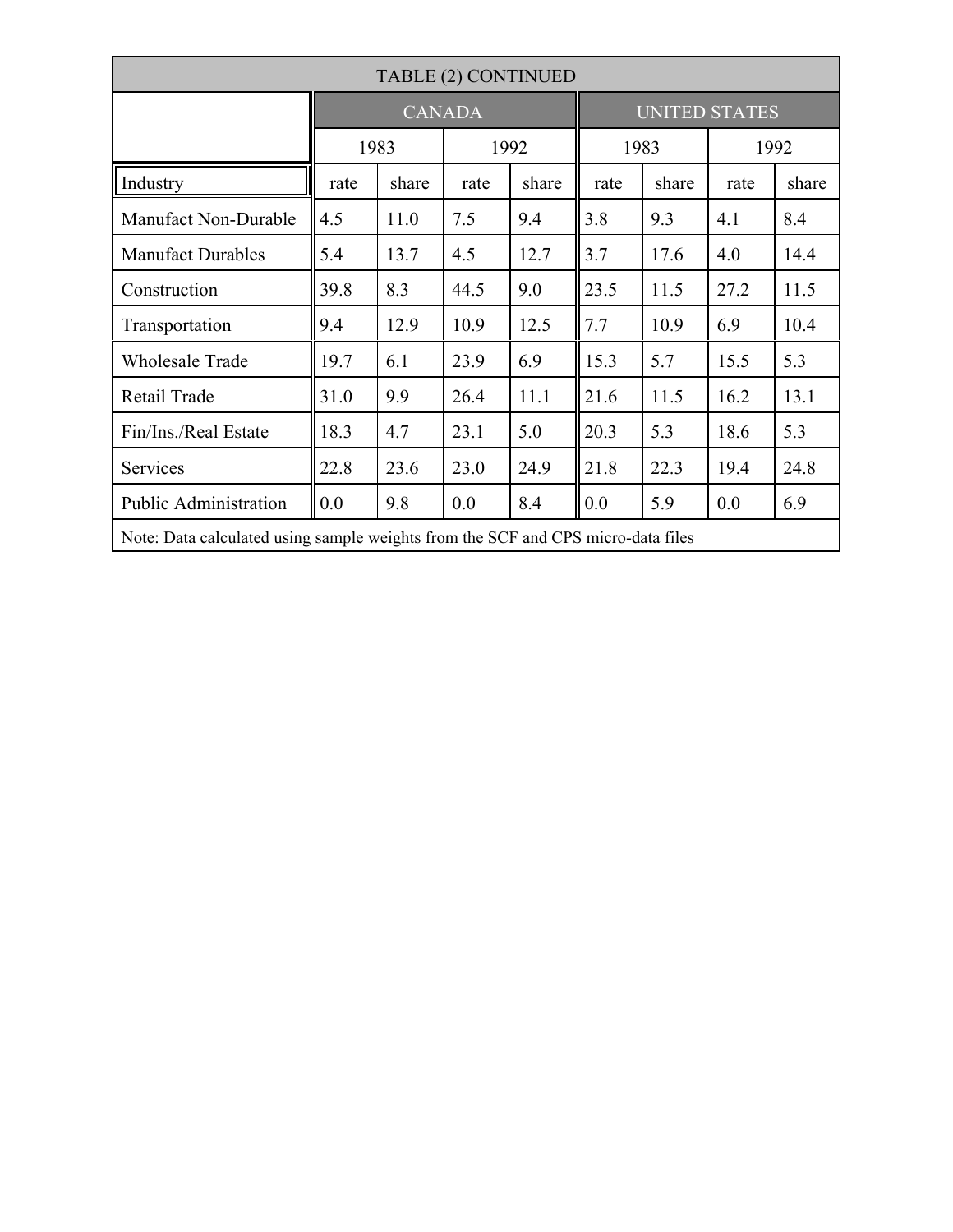|                                       | TABLE (3)<br><b>Regression Results: Base Model</b><br>Linear Probability (OLS), Pooled Data |                       |  |  |  |  |
|---------------------------------------|---------------------------------------------------------------------------------------------|-----------------------|--|--|--|--|
|                                       | <b>Incorporated + Unincorporated Self-Employed</b>                                          |                       |  |  |  |  |
| Variable                              | (50th)                                                                                      | (90th)                |  |  |  |  |
|                                       | 0.181                                                                                       | 0.200                 |  |  |  |  |
| <b>Regional Unemployment Rate</b>     | $(0.054)$ **<br>0.194                                                                       | $(0.040)$ **<br>0.184 |  |  |  |  |
|                                       | $(0.042)$ **                                                                                | $(0.040)$ **          |  |  |  |  |
|                                       | 0.015                                                                                       | 0.015                 |  |  |  |  |
|                                       | $(0.001)$ **                                                                                | $(0.001)$ **          |  |  |  |  |
|                                       | $-0.001$                                                                                    | $-0.001$              |  |  |  |  |
|                                       | (0.001)                                                                                     | (0.001)               |  |  |  |  |
|                                       | $-0.125$                                                                                    | $-0.126$              |  |  |  |  |
|                                       | $(0.006)$ **                                                                                | $(0.006)$ **          |  |  |  |  |
| Age Squared/1000 X Country            | 0.006                                                                                       | 0.008                 |  |  |  |  |
|                                       | (0.013)                                                                                     | (0.013)               |  |  |  |  |
|                                       | 0.027<br>$(0.003)$ **                                                                       | 0.027<br>$(0.003)$ ** |  |  |  |  |
| Ed. (9-10 Years) X Country            | $-0.020$                                                                                    | $-0.020$              |  |  |  |  |
|                                       | $(0.005)$ **                                                                                | $(0.005)$ **          |  |  |  |  |
|                                       | 0.048                                                                                       | 0.048                 |  |  |  |  |
|                                       | $(0.003)$ **                                                                                | $(0.003)$ **          |  |  |  |  |
| Ed. (11-13 Years) X Country           | $-0.046$                                                                                    | $-0.047$              |  |  |  |  |
|                                       | $(0.004)$ **                                                                                | $(0.004)$ **          |  |  |  |  |
| Ed. (Post Secondary)                  | 0.082                                                                                       | 0.082                 |  |  |  |  |
|                                       | $(0.003)$ **                                                                                | $(0.003)$ **          |  |  |  |  |
| <b>Ed. (Post Secondary) X Country</b> | $-0.080$                                                                                    | $-0.081$              |  |  |  |  |
|                                       | $(0.005)$ **                                                                                | $(0.005)$ **          |  |  |  |  |
| Children (aged 7-17)                  | 0.001                                                                                       | 0.001                 |  |  |  |  |
|                                       | (0.001)                                                                                     | (0.001)               |  |  |  |  |
| Children (aged 7-17) X Country        | 0.006                                                                                       | 0.006                 |  |  |  |  |
|                                       | $(0.001)$ **                                                                                | $(0.001)$ **          |  |  |  |  |
|                                       | 0.007                                                                                       | 0.007                 |  |  |  |  |
|                                       | $(0.001)$ **                                                                                | $(0.001)$ **          |  |  |  |  |
| Children (aged <7) X Country          | 0.006                                                                                       | 0.006                 |  |  |  |  |
|                                       | $(0.002)$ **                                                                                | $(0.002)$ **          |  |  |  |  |
|                                       | 0.030<br>$(0.002)$ **                                                                       | 0.030<br>$(0.002)$ ** |  |  |  |  |
| <b>M-Status (married) X Country</b>   | $-0.005$                                                                                    | $-0.004$              |  |  |  |  |
|                                       | (0.004)                                                                                     | (0.004)               |  |  |  |  |
| M-status (div/wid/sep)                | 0.010                                                                                       | 0.010                 |  |  |  |  |
|                                       | $(0.002)$ **                                                                                | $(0.002)$ **          |  |  |  |  |
| M-status (div/wid/sep) X Cntry        | 0.006                                                                                       | 0.006                 |  |  |  |  |
|                                       | (0.005)                                                                                     | (0.005)               |  |  |  |  |
|                                       | 487062                                                                                      | 487062                |  |  |  |  |
|                                       | 0.1                                                                                         | 0.1                   |  |  |  |  |

Notes: (1)Indicator variables for province/state and industry dummies crossed with a time trend were included but not presented here.

(2)Values in parentheses are White's estimators treating province/state-year cells as the primary sampling unit.

(3)\*\*indicates significance at the 5 percent level and \*indicates significance at the 10 percent level.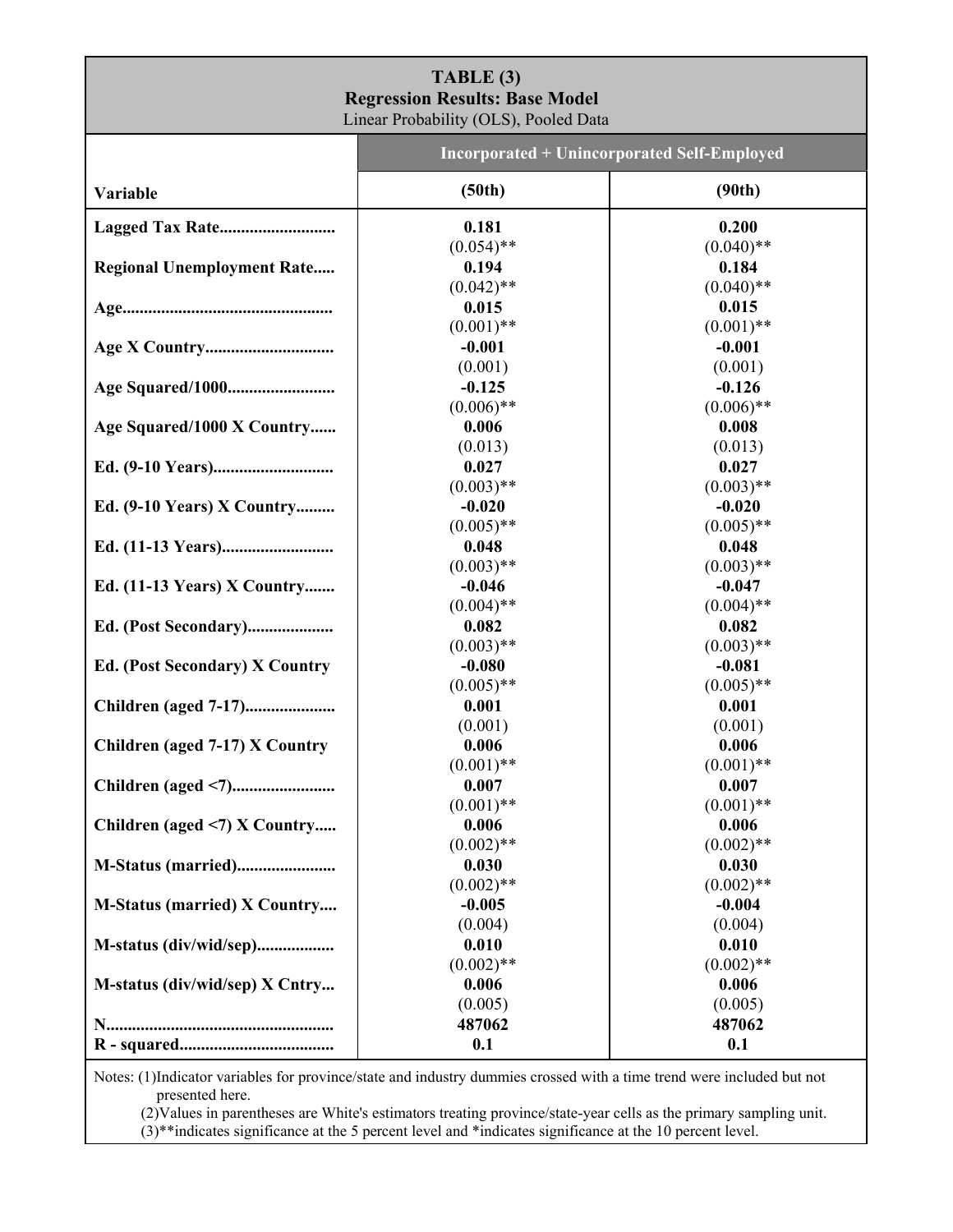| TABLE(4)<br><b>Regression Results: Various Specifications</b><br>Linear Probability (OLS), Pooled Data                                |                       |                                                                       |                  |                           |                       |                              |                       |                       |  |  |  |
|---------------------------------------------------------------------------------------------------------------------------------------|-----------------------|-----------------------------------------------------------------------|------------------|---------------------------|-----------------------|------------------------------|-----------------------|-----------------------|--|--|--|
|                                                                                                                                       |                       | Panel A<br>Panel B<br>$Incorp + Unincorp$<br><b>Incorporated Only</b> |                  | Panel C<br>Unincorp. Only |                       | Panel D<br>$F/T$ & $P/T$ S-E |                       |                       |  |  |  |
| Variable                                                                                                                              | (50th)                | (90th)                                                                | (50th)           | (90th)                    | (50th)                | (90th)                       | (50th)                | (90th)                |  |  |  |
| Lagged Tax                                                                                                                            | 0.181<br>$(0.054)$ ** | 0.200<br>$(0.040)$ **                                                 | 0.016<br>(0.050) | 0.047<br>(0.040)          | 0.192<br>$(0.040)$ ** | 0.188<br>$(0.028)$ **        | 0.110<br>$(0.044)$ ** | 0.133<br>$(0.037)$ ** |  |  |  |
| Unemployment<br>Rate                                                                                                                  | 0.194<br>$(0.042)$ ** | 0.184<br>$(0.040)$ **                                                 | 0.048<br>(0.033) | 0.042<br>(0.033)          | 0.184<br>$(0.037)$ ** | 0.177<br>$(0.035)$ **        | 0.130<br>$(0.044)$ ** | 0.130<br>$(0.044)$ ** |  |  |  |
| N                                                                                                                                     | 487062                | 487062                                                                | 441154           | 441154                    | 460090                | 460090                       | 450867                | 450867                |  |  |  |
| R - squared                                                                                                                           | 0.10                  | 0.10                                                                  | 0.06             | 0.06                      | 0.07                  | 0.07                         | 0.06                  | 0.06                  |  |  |  |
| Notes: (1)Indicator variables for province/state and industry dummies crossed with a time trend were included but not presented here. |                       |                                                                       |                  |                           |                       |                              |                       |                       |  |  |  |

(2)Values in parentheses are White's estimators treating province/state-year cells as the primary sampling unit.

(3)\*\*indicates significance at the 5 percent level and \*indicates significance at the 10 percent level.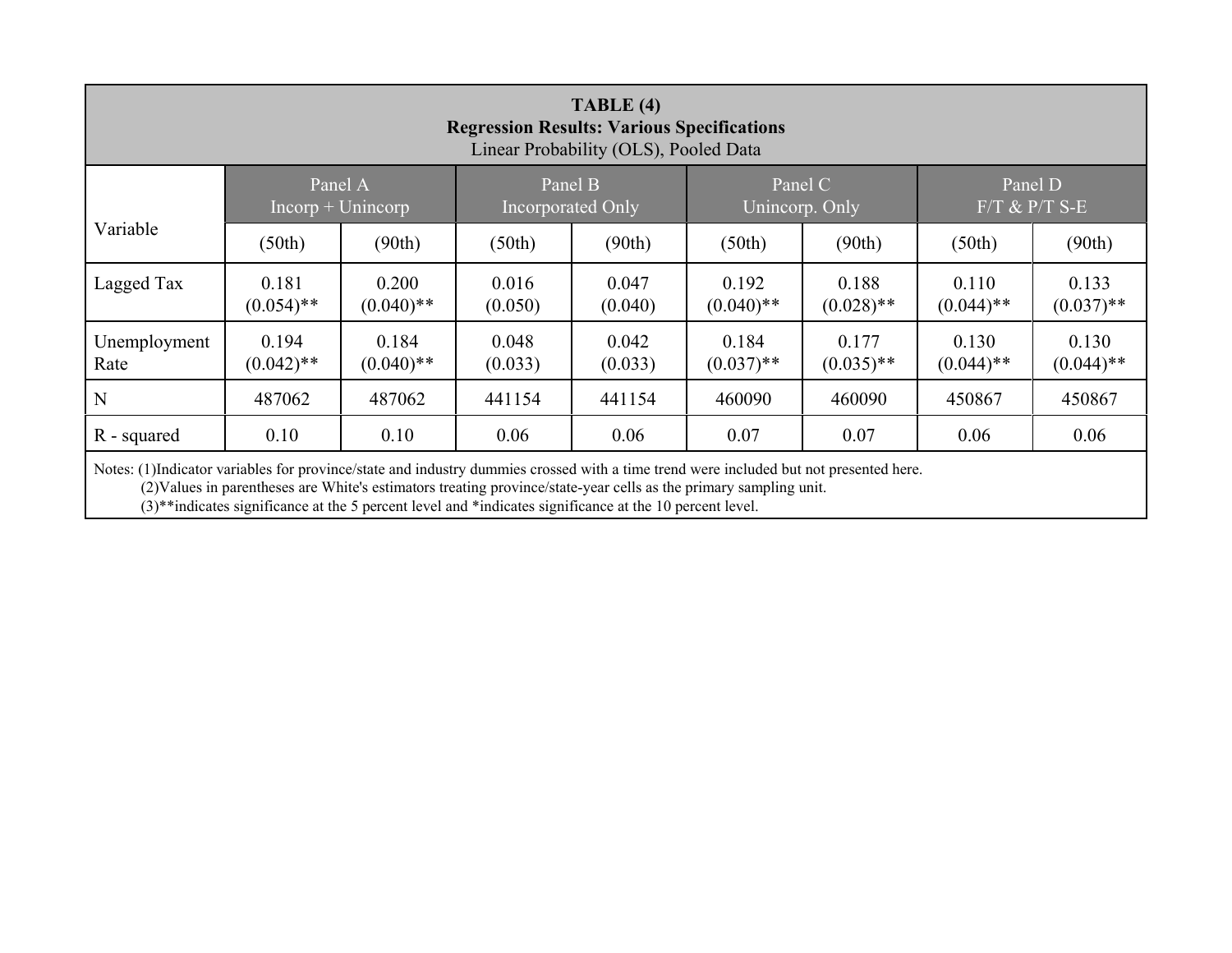| TABLE (5)<br><b>Lagged Tax Rate Crossed with Education and Industry Indicators</b>                                |                                                                                                                   |                                             |  |  |  |  |  |  |
|-------------------------------------------------------------------------------------------------------------------|-------------------------------------------------------------------------------------------------------------------|---------------------------------------------|--|--|--|--|--|--|
|                                                                                                                   |                                                                                                                   | Incorporated + Unincorporated Self-Employed |  |  |  |  |  |  |
| Variable                                                                                                          | (50th)                                                                                                            | (90th)                                      |  |  |  |  |  |  |
| <b>Tax Crossed With Education</b>                                                                                 |                                                                                                                   |                                             |  |  |  |  |  |  |
| Lagged Tax                                                                                                        | 0.125<br>(0.103)                                                                                                  | 0.121<br>$(0.074)$ *                        |  |  |  |  |  |  |
| Lagged Tax X                                                                                                      | $-0.020$                                                                                                          | $-0.003$                                    |  |  |  |  |  |  |
| Ed. (9-10 Years)                                                                                                  | (0.095)                                                                                                           | (0.076)                                     |  |  |  |  |  |  |
| Lagged Tax X                                                                                                      | $-0.003$                                                                                                          | 0.033                                       |  |  |  |  |  |  |
| Ed. (11-13 Years)                                                                                                 | (0.089)                                                                                                           | (0.065)                                     |  |  |  |  |  |  |
| Lagged Tax X                                                                                                      | 0.125                                                                                                             | 0.145                                       |  |  |  |  |  |  |
| Ed. (Post Secondary)                                                                                              | (0.097)                                                                                                           | $(0.071)$ **                                |  |  |  |  |  |  |
| <b>Unemployment Rate</b>                                                                                          | 0.195<br>$(0.042)$ **                                                                                             | 0.185<br>$(0.040)$ **                       |  |  |  |  |  |  |
| R - squared                                                                                                       | 0.10                                                                                                              | 0.10                                        |  |  |  |  |  |  |
| <b>Tax Rate Crossed With Industry</b>                                                                             |                                                                                                                   |                                             |  |  |  |  |  |  |
| Lagged Tax X                                                                                                      | 0.095                                                                                                             | $-0.072$                                    |  |  |  |  |  |  |
| Manufacturing Non-Durables                                                                                        | $(0.057)*$                                                                                                        | $(0.037)^*$                                 |  |  |  |  |  |  |
| Lagged Tax X                                                                                                      | 0.050                                                                                                             | 0.003                                       |  |  |  |  |  |  |
| <b>Manufacturing Durables</b>                                                                                     | (0.076)                                                                                                           | (0.062)                                     |  |  |  |  |  |  |
| Lagged Tax X                                                                                                      | 0.499                                                                                                             | 0.727                                       |  |  |  |  |  |  |
| Construction                                                                                                      | $(0.160)$ **                                                                                                      | $(0.123)$ **                                |  |  |  |  |  |  |
| Lagged Tax X                                                                                                      | 0.321                                                                                                             | 0.284                                       |  |  |  |  |  |  |
| Transportation                                                                                                    | $(0.070)**$                                                                                                       | $(0.053)$ **                                |  |  |  |  |  |  |
| Lagged Tax X                                                                                                      | 0.123                                                                                                             | 0.183                                       |  |  |  |  |  |  |
| Wholesale Trade                                                                                                   | (0.109)                                                                                                           | $(0.088)$ **                                |  |  |  |  |  |  |
| Lagged Tax X                                                                                                      | 0.733                                                                                                             | 0.907                                       |  |  |  |  |  |  |
| Retail Trade                                                                                                      | $(0.143)$ **                                                                                                      | $(0.096)$ **                                |  |  |  |  |  |  |
| Lagged Tax X                                                                                                      | $-0.357$                                                                                                          | $-0.122$                                    |  |  |  |  |  |  |
| Finance/Insurance/Real Estate                                                                                     | $(0.127)$ **                                                                                                      | (0.107)                                     |  |  |  |  |  |  |
| Lagged Tax X                                                                                                      | $-0.046$                                                                                                          | $-0.023$                                    |  |  |  |  |  |  |
| Services                                                                                                          | (0.070)                                                                                                           | (0.052)                                     |  |  |  |  |  |  |
| R - squared                                                                                                       | 0.10                                                                                                              | 0.10                                        |  |  |  |  |  |  |
| N                                                                                                                 | 487062                                                                                                            | 487062                                      |  |  |  |  |  |  |
| Notes: (1)Regression includes the same variables as the base case (eq. 1) but the results are not presented here. | (2) Values in parentheses are White's estimators treating province/state-year cells as the primary sampling unit. |                                             |  |  |  |  |  |  |

(3)\*\* indicates significance at the 5 percent level and \* indicates significance at the 10 percent level.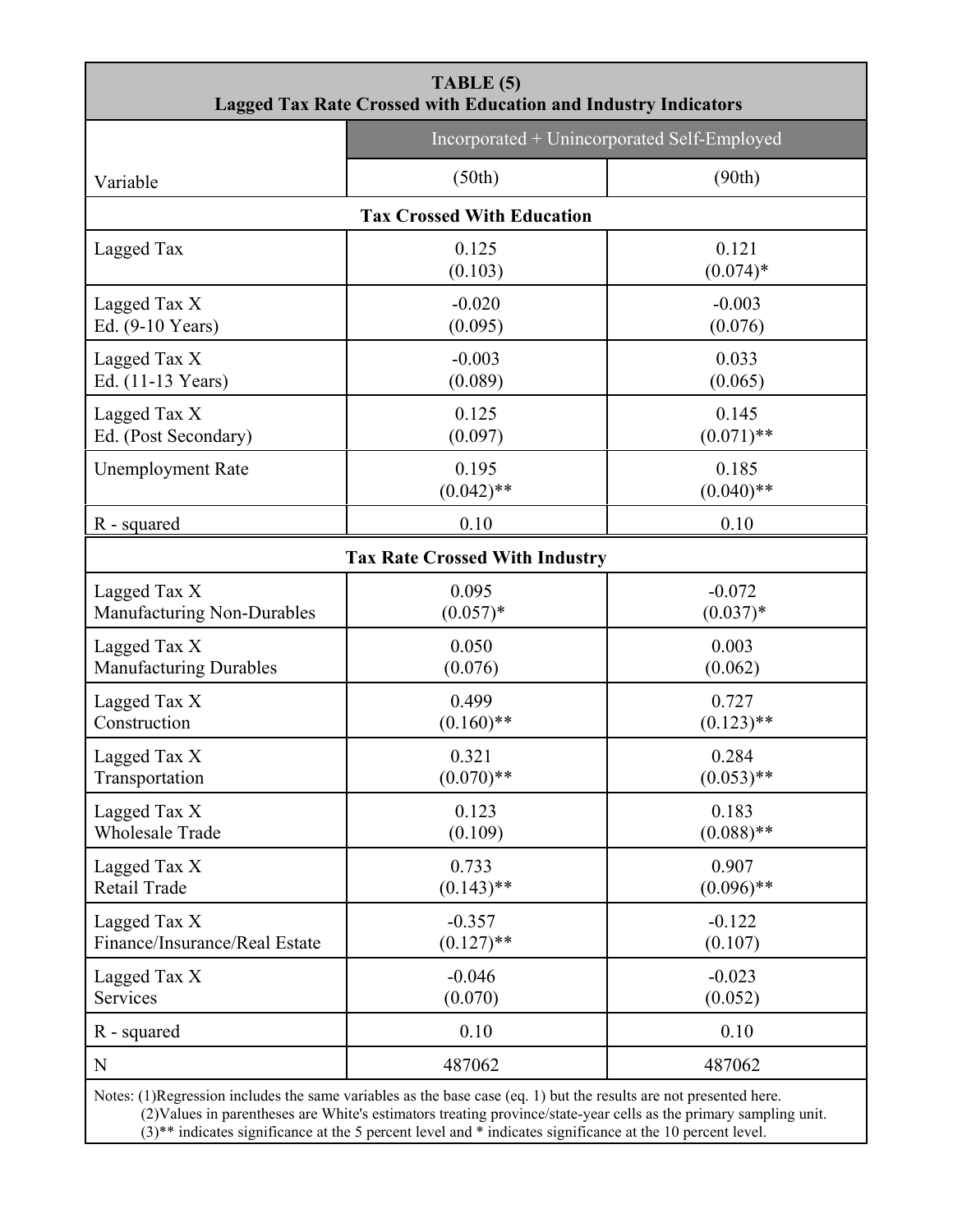| TABLE (6)<br>Decomposition Results: 1983-1992, Canada, United States and Gap<br>Coefficients Taken From Pooled Data                                                                                                                                                                                                                          |                            |                                               |                        |                                                      |                              |                                                      |  |  |  |
|----------------------------------------------------------------------------------------------------------------------------------------------------------------------------------------------------------------------------------------------------------------------------------------------------------------------------------------------|----------------------------|-----------------------------------------------|------------------------|------------------------------------------------------|------------------------------|------------------------------------------------------|--|--|--|
| <b>Variable</b>                                                                                                                                                                                                                                                                                                                              | Panel A<br>Canada          |                                               |                        | <b>Panel B</b><br><b>United States</b>               | Panel C<br>Gap (Canada-U.S.) |                                                      |  |  |  |
|                                                                                                                                                                                                                                                                                                                                              | <b>Change</b><br>1992-1983 | <b>Fraction</b><br><b>Predicted</b><br>Change | $C$ hange<br>1992-1983 | <b>Fraction</b><br><b>Predicted</b><br><b>Change</b> | <b>Change</b><br>1992-1983   | <b>Fraction</b><br><b>Predicted</b><br><b>Change</b> |  |  |  |
| Raw Self-Employment Rate                                                                                                                                                                                                                                                                                                                     | 0.0051                     |                                               | $-0.0071$              |                                                      | 0.0122                       |                                                      |  |  |  |
| Predicted Self-Employment Rate                                                                                                                                                                                                                                                                                                               | 0.0018                     | 1.00                                          | $-0.0037$              | 1.00                                                 | 0.0055                       | 1.00                                                 |  |  |  |
| <b>Tax Rates</b>                                                                                                                                                                                                                                                                                                                             | 0.0035                     | 1.92                                          | $-0.0074$              | 1.99                                                 | 0.0108                       | 1.97                                                 |  |  |  |
| <b>Unemployment Rates</b>                                                                                                                                                                                                                                                                                                                    | $-0.0009$                  | $-0.52$                                       | $-0.0029$              | 0.79                                                 | 0.002                        | 0.37                                                 |  |  |  |
| Demographics                                                                                                                                                                                                                                                                                                                                 | $-0.0010$                  | $-0.56$                                       | 0.0052                 | $-1.41$                                              | $-0.0062$                    | $-1.13$                                              |  |  |  |
| Industry                                                                                                                                                                                                                                                                                                                                     | 0.0032                     | 1.79                                          | 0.0050                 | $-1.34$                                              | $-0.0018$                    | $-0.32$                                              |  |  |  |
| <b>Unexplained Portion</b>                                                                                                                                                                                                                                                                                                                   | $-0.0029$                  | $-1.64$                                       | $-0.0036$              | 0.97                                                 | 0.0006                       | 0.12                                                 |  |  |  |
|                                                                                                                                                                                                                                                                                                                                              |                            | <b>Breakdown of Demographics</b>              |                        |                                                      |                              |                                                      |  |  |  |
| Age                                                                                                                                                                                                                                                                                                                                          | 0.0016                     | 0.88                                          | 0.0021                 | $-0.57$                                              | $-0.0005$                    | $-0.10$                                              |  |  |  |
| Education                                                                                                                                                                                                                                                                                                                                    | 0.0002                     | 0.12                                          | 0.0045                 | $-1.21$                                              | $-0.0043$                    | $-0.78$                                              |  |  |  |
| # Children                                                                                                                                                                                                                                                                                                                                   | $-0.0008$                  | $-0.46$                                       | $-0.0001$              | 0.04                                                 | $-0.0007$                    | $-0.12$                                              |  |  |  |
| <b>Marital Status</b>                                                                                                                                                                                                                                                                                                                        | $-0.0007$                  | $-0.39$                                       | $-0.0013$              | 0.35                                                 | 0.0007                       | 0.12                                                 |  |  |  |
| Province                                                                                                                                                                                                                                                                                                                                     | $-0.0013$                  | $-0.71$                                       | $-0.0001$              | 0.03                                                 | $-0.0014$                    | $-0.25$                                              |  |  |  |
| Notes: (1) The first column of each panel equals the total change attributable to each of the components (e.g. $(X_{\tau c}^T \& X_{\tau c}^T)\beta^T$ ) or $((X_{\tau c}^T \& X_{\tau c}^T)\& (X_{\tau t}^T \& X_{\tau t}^T)\beta^T)$<br>(2) The second column of each panel equals the first column divided by the total predicted change. |                            |                                               |                        |                                                      |                              |                                                      |  |  |  |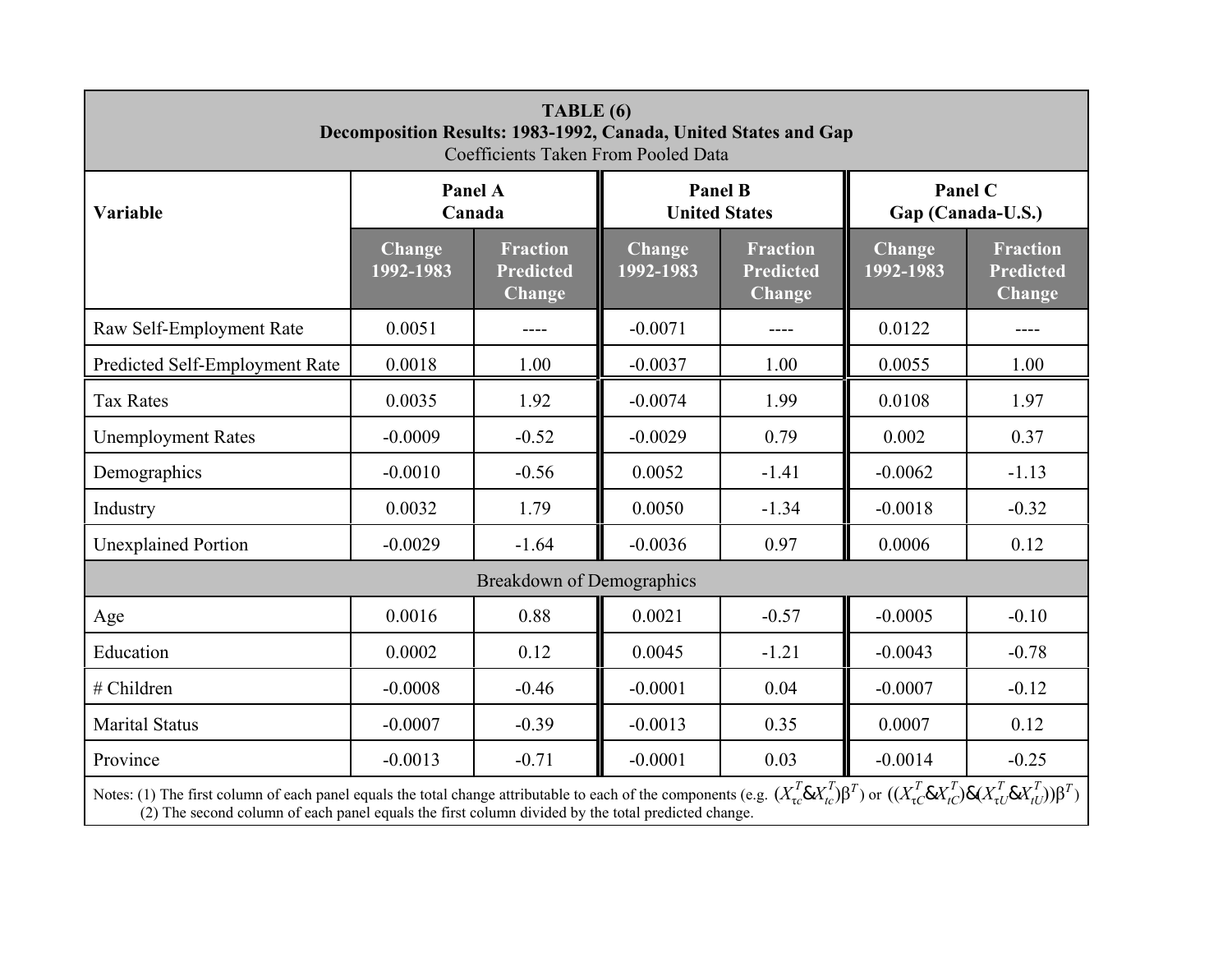| TABLE (A1)<br><b>Various Specifications For Illustration</b><br>Self-Employment Indicator as Dependent Variable Linear Probability (OLS), Pooled Data                                                                                   |                     |                                                  |                  |                  |  |  |  |  |
|-----------------------------------------------------------------------------------------------------------------------------------------------------------------------------------------------------------------------------------------|---------------------|--------------------------------------------------|------------------|------------------|--|--|--|--|
|                                                                                                                                                                                                                                         |                     | <b>Including Current &amp; Lagged Tax/U-Rate</b> |                  | Males Aged 25-54 |  |  |  |  |
| Variable                                                                                                                                                                                                                                | (50th)              | (90th)                                           | (50th)           | (90th)           |  |  |  |  |
|                                                                                                                                                                                                                                         | $-0.025$<br>(0.073) | $-0.084$<br>(0.074)                              | 0.148<br>(0.055) | 0.163<br>(0.041) |  |  |  |  |
|                                                                                                                                                                                                                                         | 0.157<br>(0.060)    | 0.229<br>(0.061)                                 |                  |                  |  |  |  |  |
| urate                                                                                                                                                                                                                                   | 0.151<br>(0.053)    | 0.169<br>(0.052)                                 | 0.204<br>(0.040) | 0.195<br>(0.039) |  |  |  |  |
| lurate                                                                                                                                                                                                                                  | 0.045<br>(0.066)    | 0.010<br>(0.064)                                 |                  |                  |  |  |  |  |
| N                                                                                                                                                                                                                                       | 439609              | 439609                                           | 424814           | 424814           |  |  |  |  |
| R - squared                                                                                                                                                                                                                             | 0.10                | 0.10                                             | 0.10             | 0.10             |  |  |  |  |
| Notes: $(1)$ Regressions include same variables as the base case $(eq. 1)$ but the results are not presented here.<br>(2) Values in parentheses are White's estimators treating province/state-year cells as the primary sampling unit. |                     |                                                  |                  |                  |  |  |  |  |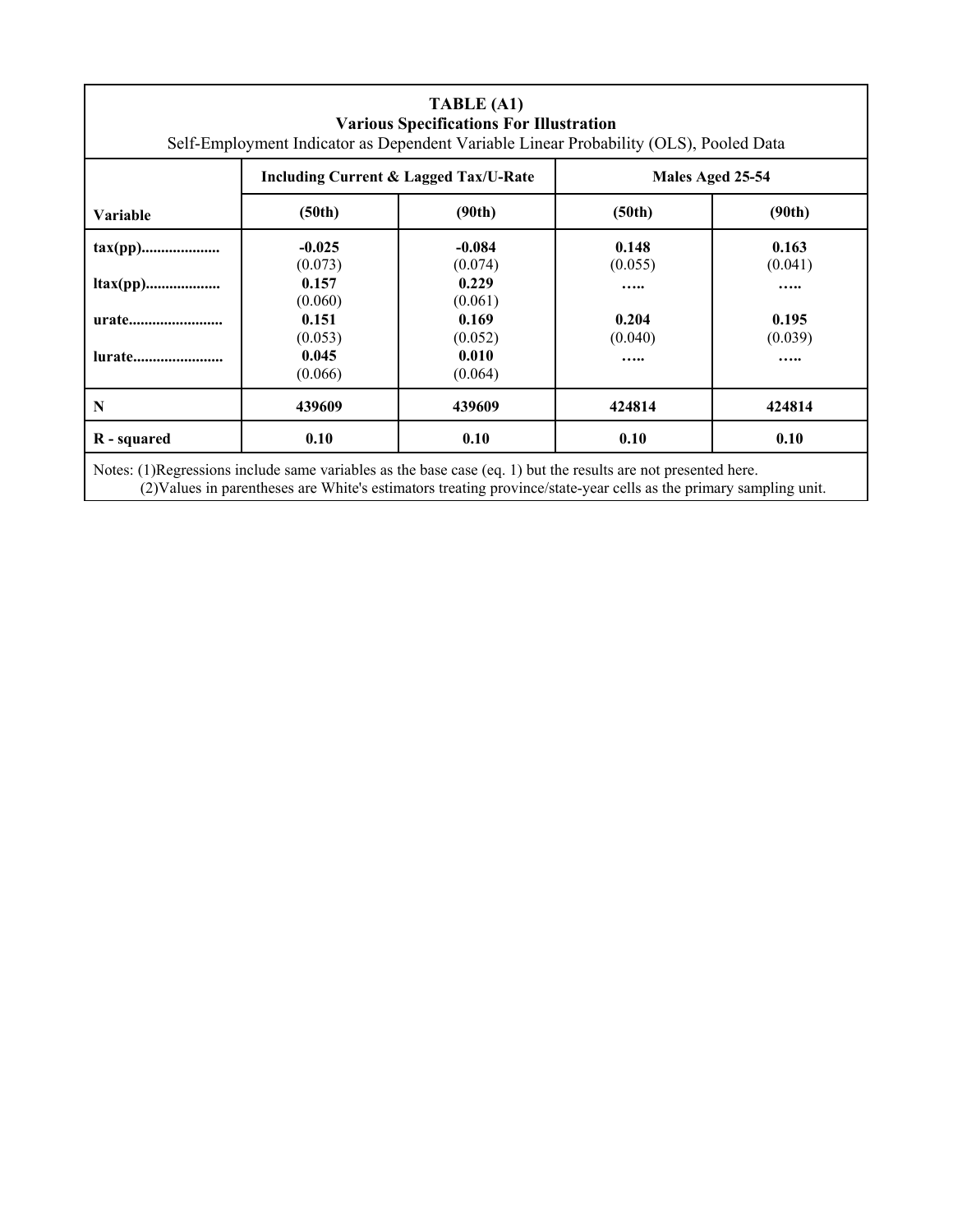| TABLE (A2)<br><b>Regression Results: Table (5) Continued</b><br>Self-Employment Indicator as Dependent Variable Linear Probability (OLS), Pooled Data |                          |                  |                          |                  |                  |                       |                  |                          |  |
|-------------------------------------------------------------------------------------------------------------------------------------------------------|--------------------------|------------------|--------------------------|------------------|------------------|-----------------------|------------------|--------------------------|--|
|                                                                                                                                                       | <b>Incorp + Unincorp</b> |                  | <b>Incorporated Only</b> |                  |                  | <b>Unincorp. Only</b> |                  | <b>F/T &amp; P/T S-E</b> |  |
| Variable                                                                                                                                              | (50th)                   | (90th)           | (50th)                   | (90th)           | (50th)           | (90th)                | (50th)           | (90th)                   |  |
| $ltax(pp)$                                                                                                                                            | 0.181<br>(0.054)         | 0.200<br>(0.040) | 0.016<br>(0.050)         | 0.047<br>(0.040) | 0.192<br>(0.040) | 0.188<br>(0.028)      | 0.110<br>(0.044) | 0.133                    |  |
| urate                                                                                                                                                 | 0.194                    | 0.184            | 0.048                    | 0.042            | 0.184            | 0.177                 | 0.130            | (0.037)<br>0.129         |  |
| <b>Manuf.</b> Dur                                                                                                                                     | (0.042)                  | (0.040)          | (0.033)                  | (0.033)          | (0.037)          | (0.035)               | (0.044)          | (0.044)                  |  |
|                                                                                                                                                       | 0.002                    | 0.001            | $-0.001$                 | $-0.001$         | 0.003            | 0.002                 | $-0.001$         | $-0.002$                 |  |
| Construction.                                                                                                                                         | (0.007)                  | (0.007)          | (0.004)                  | (0.004)          | (0.006)          | (0.006)               | (0.005)          | (0.005)                  |  |
|                                                                                                                                                       | 0.251                    | 0.250            | 0.093                    | 0.092            | 0.204            | 0.203                 | 0.179            | 0.179                    |  |
| Transport                                                                                                                                             | (0.020)                  | (0.020)          | (0.015)                  | (0.015)          | (0.016)          | (0.016)               | (0.009)          | (0.009)                  |  |
|                                                                                                                                                       | 0.040                    | 0.041            | $-0.008$                 | $-0.007$         | 0.048            | 0.048                 | 0.052            | 0.052                    |  |
| <b>Whole.Trade</b>                                                                                                                                    | (0.008)                  | (0.008)          | (0.005)                  | (0.005)          | (0.007)          | (0.007)               | (0.010)          | (0.010)                  |  |
|                                                                                                                                                       | 0.112                    | 0.112            | 0.057                    | 0.057            | 0.069            | 0.069                 | 0.035            | 0.035                    |  |
| Retail Trade                                                                                                                                          | (0.013)                  | (0.012)          | (0.009)                  | (0.009)          | (0.009)          | (0.009)               | (0.007)          | (0.007)                  |  |
|                                                                                                                                                       | 0.230                    | 0.230            | 0.111                    | 0.111            | 0.164            | 0.164                 | 0.115            | 0.115                    |  |
|                                                                                                                                                       | (0.016)                  | (0.016)          | (0.013)                  | (0.013)          | (0.012)          | (0.012)               | (0.009)          | (0.009)                  |  |
| <b>Fin/Ins/RealE</b>                                                                                                                                  | 0.149                    | 0.149            | 0.065                    | 0.064            | 0.106            | 0.106                 | 0.102            | 0.102                    |  |
|                                                                                                                                                       | (0.016)                  | (0.016)          | (0.012)                  | (0.012)          | (0.016)          | (0.016)               | (0.014)          | (0.014)                  |  |
| Services                                                                                                                                              | 0.167                    | 0.167            | 0.043                    | 0.043            | 0.145            | 0.145                 | 0.154            | 0.154                    |  |
|                                                                                                                                                       | (0.009)                  | (0.009)          | (0.007)                  | (0.007)          | (0.007)          | (0.007)               | (0.008)          | (0.008)                  |  |
| Pub. Admin.                                                                                                                                           | $-0.065$                 | $-0.065$         | $-0.046$                 | $-0.045$         | $-0.027$         | $-0.026$              | $-0.001$         | $-0.001$                 |  |
|                                                                                                                                                       | (0.007)                  | (0.007)          | (0.005)                  | (0.005)          | (0.005)          | (0.005)               | (0.007)          | (0.007)                  |  |
| age                                                                                                                                                   | 0.015                    | 0.015            | 0.007                    | 0.007            | 0.010            | 0.010                 | 0.011            | 0.011                    |  |
|                                                                                                                                                       | (0.001)                  | (0.001)          | (0.000)                  | (0.000)          | (0.000)          | (0.000)               | (0.000)          | (0.000)                  |  |
| age X country                                                                                                                                         | $-0.001$                 | $-0.001$         | 0.004                    | 0.004            | $-0.004$         | $-0.004$              | 0.000            | 0.000                    |  |
|                                                                                                                                                       | (0.001)                  | (0.001)          | (0.001)                  | (0.001)          | (0.001)          | (0.001)               | (0.001)          | (0.001)                  |  |
| agesq/1000                                                                                                                                            | $-0.125$                 | $-0.126$         | $-0.061$                 | $-0.061$         | $-0.079$         | $-0.080$              | $-0.099$         | $-0.099$                 |  |
|                                                                                                                                                       | (0.006)                  | (0.006)          | (0.000)                  | (0.000)          | (0.001)          | (0.001)               | (0.001)          | (0.001)                  |  |
| agesqc/1000                                                                                                                                           | 0.006                    | 0.008            | $-0.033$                 | $-0.032$         | $-0.036$         | $-0.037$              | 0.001            | 0.001                    |  |
|                                                                                                                                                       | (0.013)                  | (0.013)          | (0.001)                  | (0.001)          | (0.001)          | (0.001)               | (0.013)          | (0.013)                  |  |
| $ed(9-10 Yrs)$                                                                                                                                        | 0.027                    | 0.027            | 0.011                    | 0.011            | 0.021            | 0.021                 | 0.018            | 0.018                    |  |
|                                                                                                                                                       | (0.003)                  | (0.003)          | (0.002)                  | (0.002)          | (0.003)          | (0.003)               | (0.003)          | (0.003)                  |  |
| $ed(9-10yrs)Xc$                                                                                                                                       | $-0.020$                 | $-0.020$         | 0.005                    | 0.005            | $-0.025$         | $-0.025$              | $-0.020$         | $-0.020$                 |  |
|                                                                                                                                                       | (0.005)                  | (0.005)          | (0.003)                  | (0.003)          | (0.005)          | (0.005)               | (0.005)          | (0.005)                  |  |
| ed(11-13yrs)                                                                                                                                          | 0.048                    | 0.048            | 0.034                    | 0.034            | 0.025            | 0.025                 | 0.028            | 0.028                    |  |
|                                                                                                                                                       | (0.003)                  | (0.003)          | (0.001)                  | (0.001)          | (0.003)          | (0.003)               | (0.003)          | (0.003)                  |  |
| ed(11-13)Xc                                                                                                                                           | $-0.046$                 | $-0.047$         | $-0.010$                 | $-0.010$         | $-0.044$         | $-0.045$              | $-0.044$         | $-0.045$                 |  |
|                                                                                                                                                       | (0.004)                  | (0.004)          | (0.003)                  | (0.003)          | (0.004)          | (0.004)               | (0.005)          | (0.005)                  |  |
| ed(PostSec)                                                                                                                                           | 0.082                    | 0.082            | 0.069                    | 0.069            | 0.032            | 0.032                 | 0.042            | 0.042                    |  |
|                                                                                                                                                       | (0.003)                  | (0.003)          | (0.002)                  | (0.002)          | (0.003)          | (0.003)               | (0.003)          | (0.003)                  |  |
| ed(PostSec)Xc                                                                                                                                         | $-0.080$                 | $-0.081$         | $-0.037$                 | $-0.037$         | $-0.060$         | $-0.060$              | $-0.045$         | $-0.045$                 |  |
|                                                                                                                                                       | (0.005)                  | (0.005)          | (0.003)                  | (0.003)          | (0.005)          | (0.005)               | (0.005)          | (0.005)                  |  |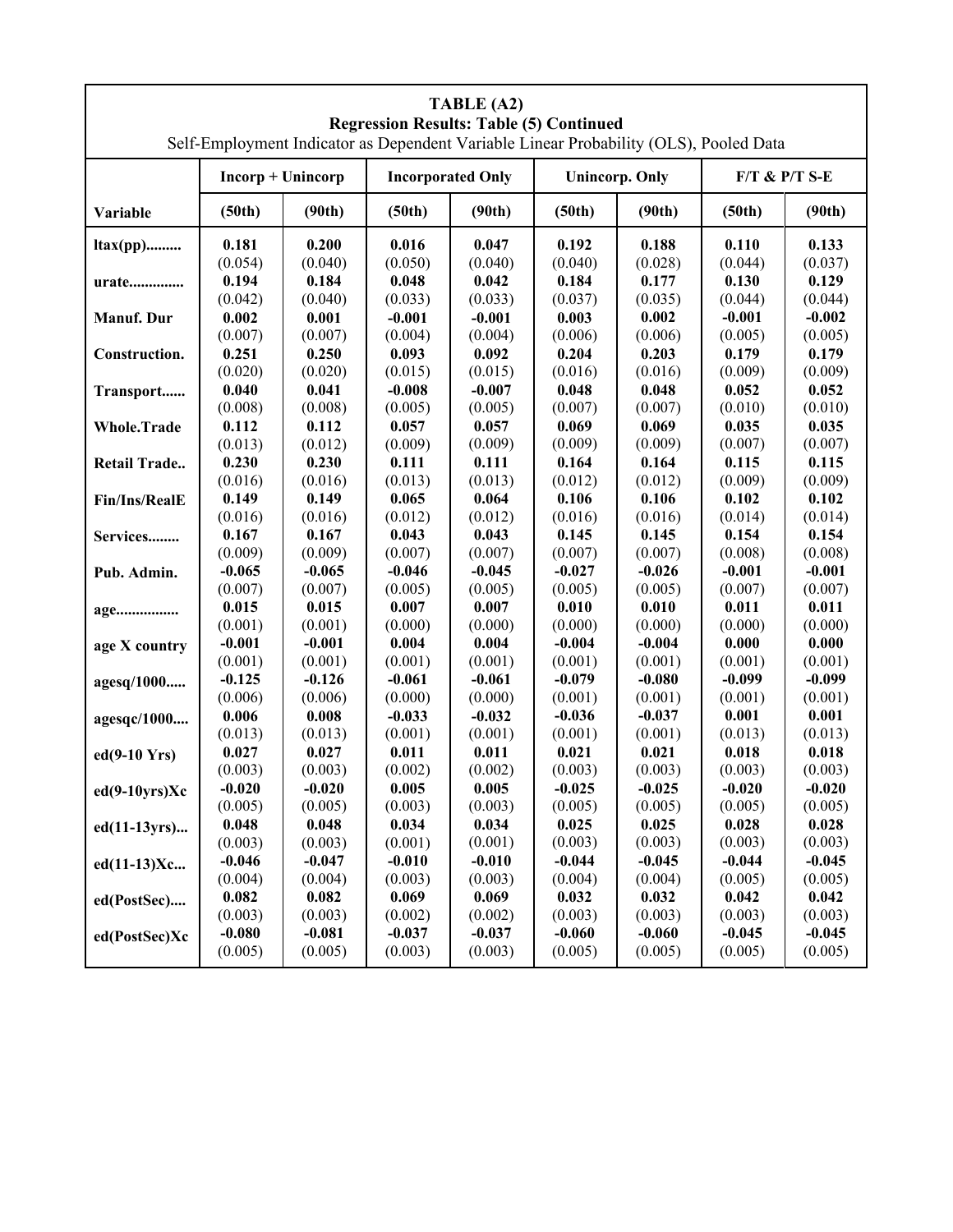|                                                                                                                                                                                                                                                                                        |          | <b>Incorp + Unincorp</b> |         | <b>Incorporated Only</b> | <b>Unincorp. Only</b> |          |          | $F/T \& P/T S-E$ |
|----------------------------------------------------------------------------------------------------------------------------------------------------------------------------------------------------------------------------------------------------------------------------------------|----------|--------------------------|---------|--------------------------|-----------------------|----------|----------|------------------|
| Variable                                                                                                                                                                                                                                                                               | (50th)   | (90th)                   | (50th)  | (90th)                   | (50th)                | (90th)   | (50th)   | (90th)           |
| # child(7-17)                                                                                                                                                                                                                                                                          | 0.001    | 0.001                    | 0.002   | 0.002                    | $-0.001$              | $-0.001$ | 0.000    | 0.000            |
|                                                                                                                                                                                                                                                                                        | (0.001)  | (0.001)                  | (0.000) | (0.000)                  | (0.001)               | (0.001)  | (0.001)  | (0.001)          |
| $\frac{\text{H}}{\text{H}}$ (7-17)X cntry                                                                                                                                                                                                                                              | 0.006    | 0.006                    | 0.004   | 0.004                    | 0.004                 | 0.004    | 0.009    | 0.009            |
|                                                                                                                                                                                                                                                                                        | (0.001)  | (0.001)                  | (0.001) | (0.001)                  | (0.001)               | (0.001)  | (0.002)  | (0.002)          |
| # child $(\leq 7)$                                                                                                                                                                                                                                                                     | 0.007    | 0.007                    | 0.004   | 0.004                    | 0.004                 | 0.004    | 0.005    | 0.005            |
|                                                                                                                                                                                                                                                                                        | (0.001)  | (0.001)                  | (0.001) | (0.001)                  | (0.001)               | (0.001)  | (0.001)  | (0.001)          |
| $\#(7)$ Xentry                                                                                                                                                                                                                                                                         | 0.006    | 0.006                    | 0.003   | 0.003                    | 0.004                 | 0.004    | 0.010    | 0.010            |
|                                                                                                                                                                                                                                                                                        | (0.002)  | (0.002)                  | (0.002) | (0.002)                  | (0.002)               | (0.002)  | (0.002)  | (0.002)          |
| married                                                                                                                                                                                                                                                                                | 0.030    | 0.030                    | 0.020   | 0.020                    | 0.015                 | 0.015    | 0.019    | 0.018            |
|                                                                                                                                                                                                                                                                                        | (0.002)  | (0.002)                  | (0.001) | (0.001)                  | (0.001)               | (0.001)  | (0.002)  | (0.002)          |
| marriedXc                                                                                                                                                                                                                                                                              | $-0.005$ | $-0.004$                 | 0.008   | 0.008                    | $-0.012$              | $-0.012$ | $-0.009$ | $-0.009$         |
|                                                                                                                                                                                                                                                                                        | (0.004)  | (0.004)                  | (0.003) | (0.003)                  | (0.003)               | (0.003)  | (0.004)  | (0.004)          |
|                                                                                                                                                                                                                                                                                        | 0.010    | 0.010                    | 0.000   | $-0.001$                 | 0.011                 | 0.011    | 0.014    | 0.014            |
| (div/wid/sep).                                                                                                                                                                                                                                                                         | (0.002)  | (0.002)                  | (0.001) | (0.001)                  | (0.002)               | (0.002)  | (0.002)  | (0.002)          |
|                                                                                                                                                                                                                                                                                        | 0.006    | 0.006                    | 0.009   | 0.009                    | $-0.001$              | $-0.001$ | 0.000    | 0.000            |
| (div/wid/sep).                                                                                                                                                                                                                                                                         | (0.005)  | (0.005)                  | (0.003) | (0.003)                  | (0.004)               | (0.004)  | (0.006)  | (0.006)          |
| Xentry                                                                                                                                                                                                                                                                                 |          |                          |         |                          |                       |          |          |                  |
| N                                                                                                                                                                                                                                                                                      | 487062   | 487062                   | 441154  | 441154                   | 460090                | 460090   | 450867   | 450867           |
| R - squared                                                                                                                                                                                                                                                                            | 0.10     | 0.10                     | 0.06    | 0.06                     | 0.07                  | 0.07     | 0.06     | 0.06             |
| Notes: (1)Indicator variables for province/state and industry dummies crossed with a time trend and a time trend<br>squared were included but not presented here.<br>(2) Values in parenthesis are White's estimators treating province/state-year cells as the primary sampling unit. |          |                          |         |                          |                       |          |          |                  |

I

**Table (A2) Continued**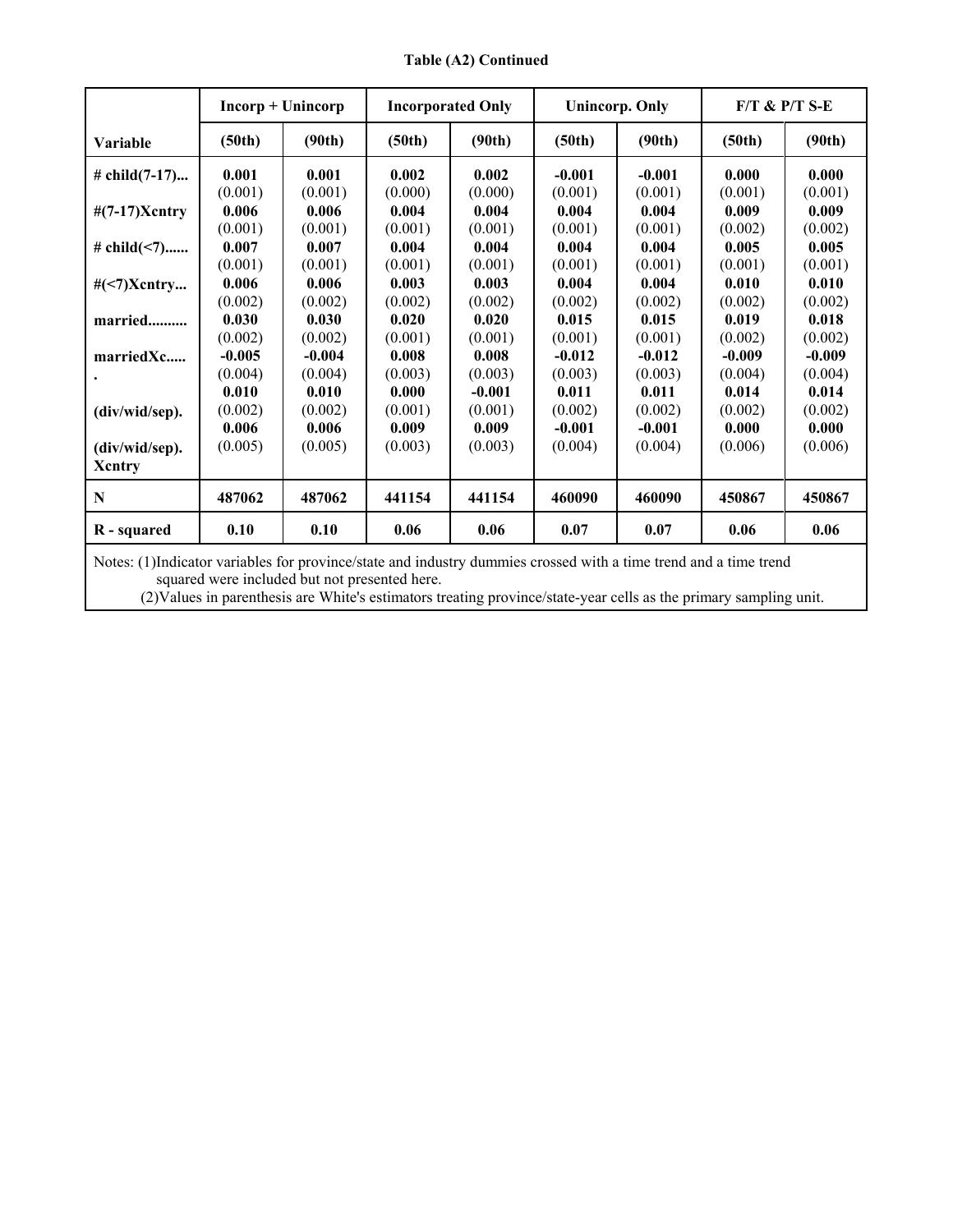## FIGURES





Figure (2)

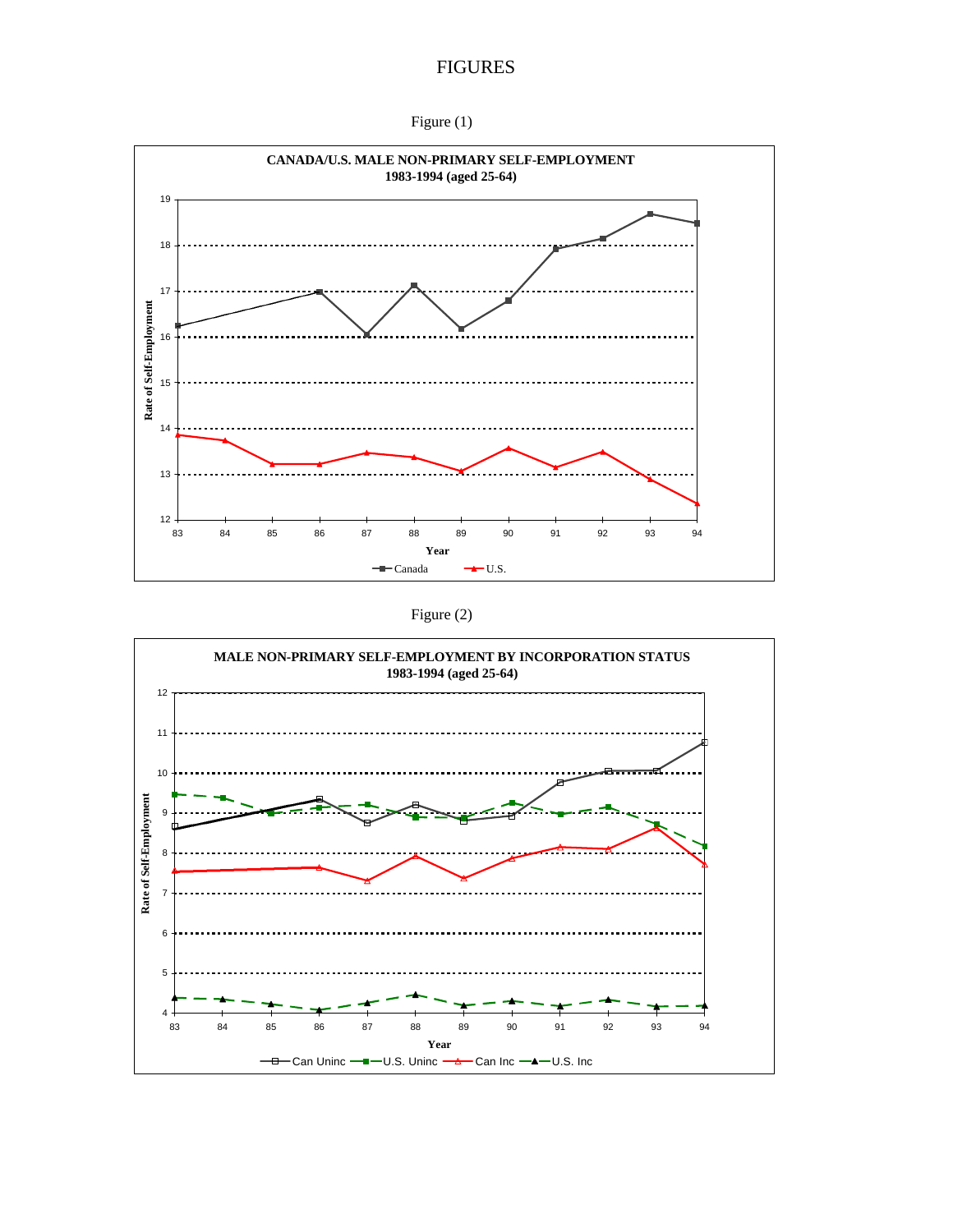Figure (3)



Figure (4)

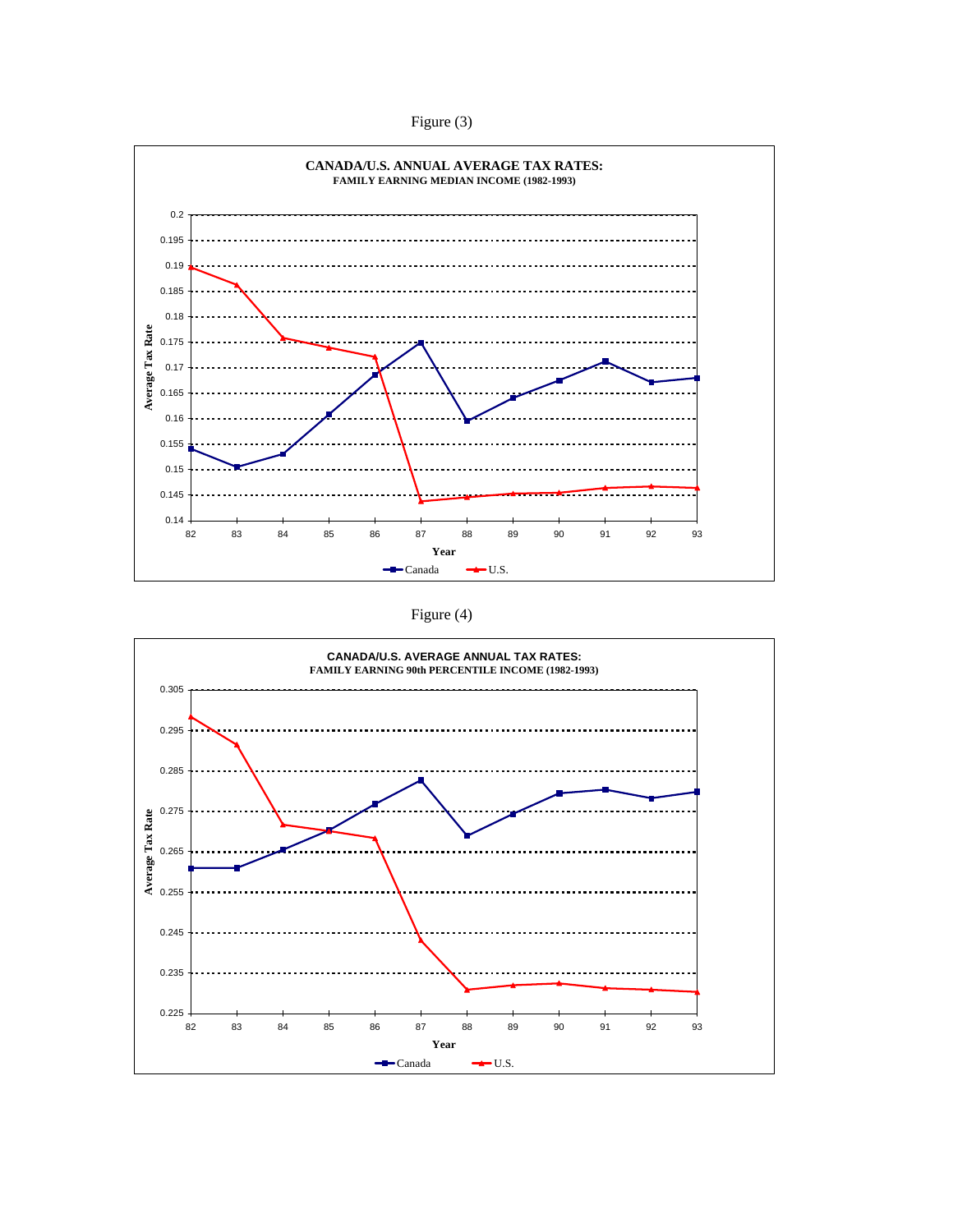Figure (5)



Figure (6)

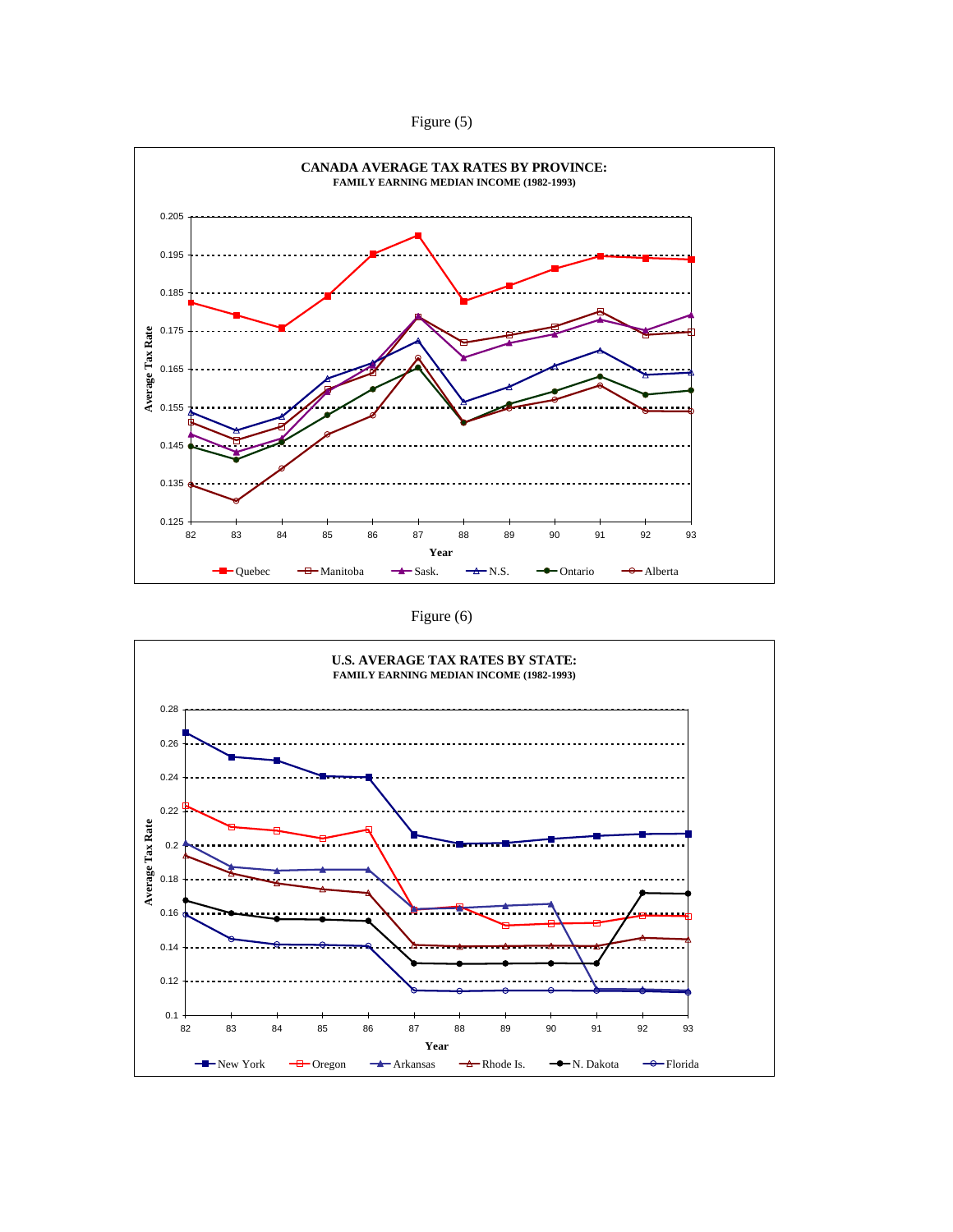Figure (7)

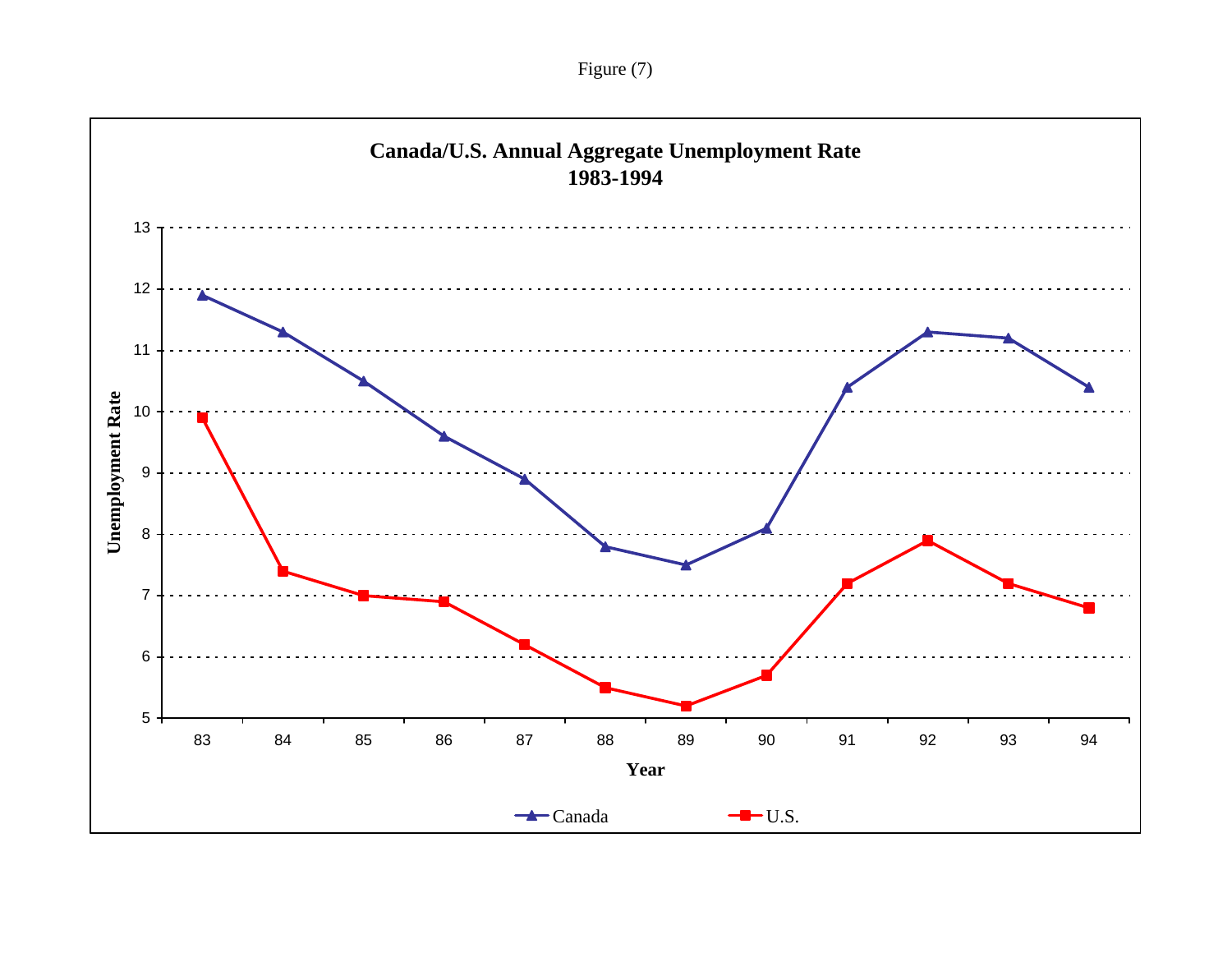Figure (8)



Figure (9)

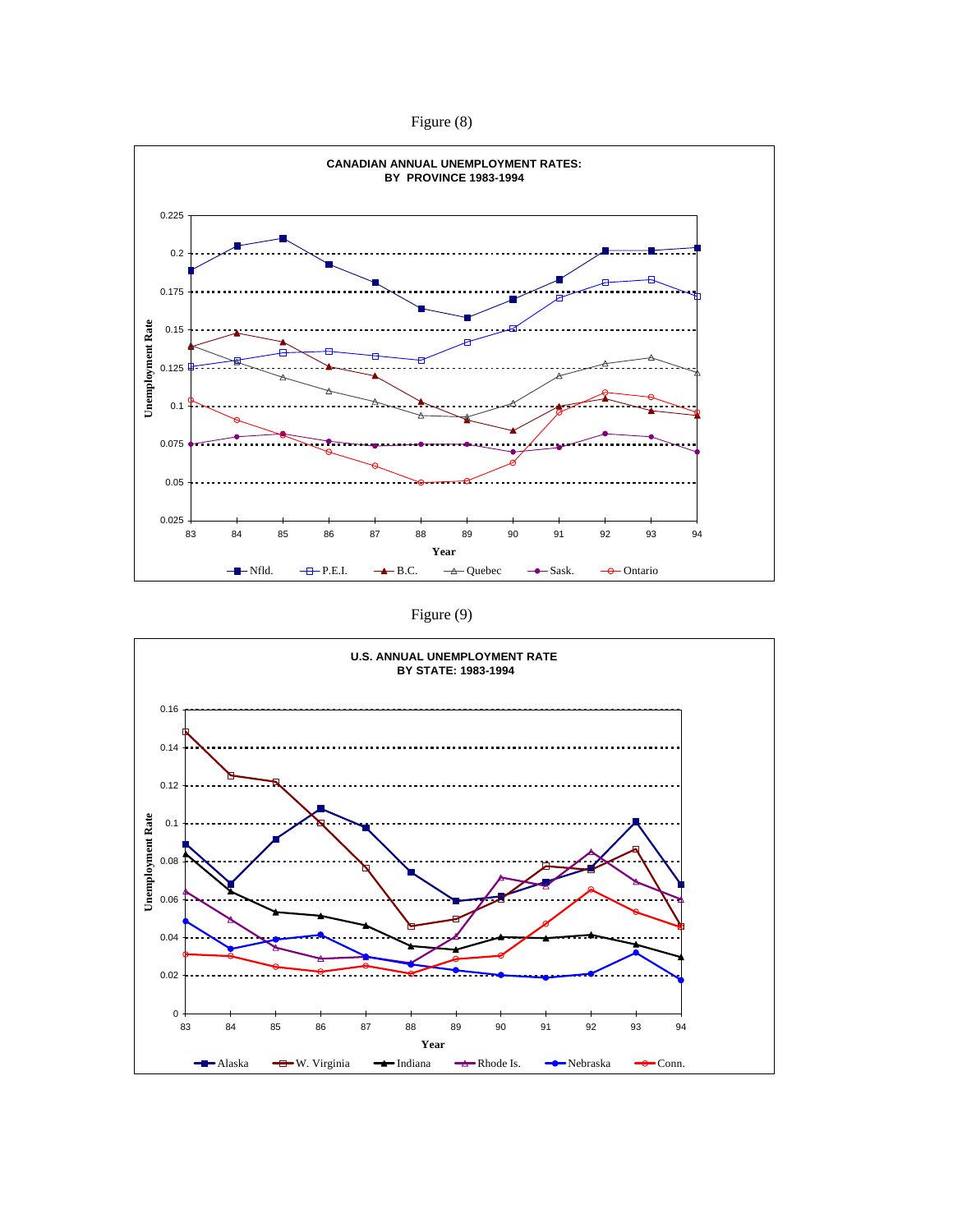# **Appendix**

# **A. EMPLOYMENT STATUS QUESTIONS:**

# CANADA (SCF)

"In ...'s job, was he/she a paid worker, self-employed or an unpaid family worker?"

Worked for Others 1.Paid Worker (Private, Public) 2.Unpaid Family Worker

Self-Employment Incorporated Business - with paid help Incorporated Business - no paid help Unincorporated Business - with paid help Unincorporated Business (include self-employed without a business) - no paid help

US (CPS)

"What was ...'s longest job during 19..?"

Class of Worker

| Paid                  | Self-Employment  |            |
|-----------------------|------------------|------------|
| 1. Private            | 1. Incorporated? | $\div$ Yes |
| 2. Federal Government |                  | $\div$ No  |
| 3. State Government   | 3. Without Pay   |            |
| 4. Local Government   |                  |            |

# **B. TAX CALCULATIONS:**

Both for Canada and the US, income is assumed to come from employment and the family is assumed to have no dependents. In Canada, the couple is assumed to file independently, deductions are taken for CPP or QPP and UI premiums and, a sales tax credit introduced in 1986 and the Goods and Service Tax credit in 1991 are reflected in the calculations. However, no provincial low income deductions, cost of living credits or sales tax credits are included in the tax calculations for Canada. In the US, the couple is assumed to file jointly and TAXSIM covers ordinary and super tax brackets, earned income credits, secondary earner deductions and other important features of the US tax code.

# **C. VARIABLE DESCRIPTION:**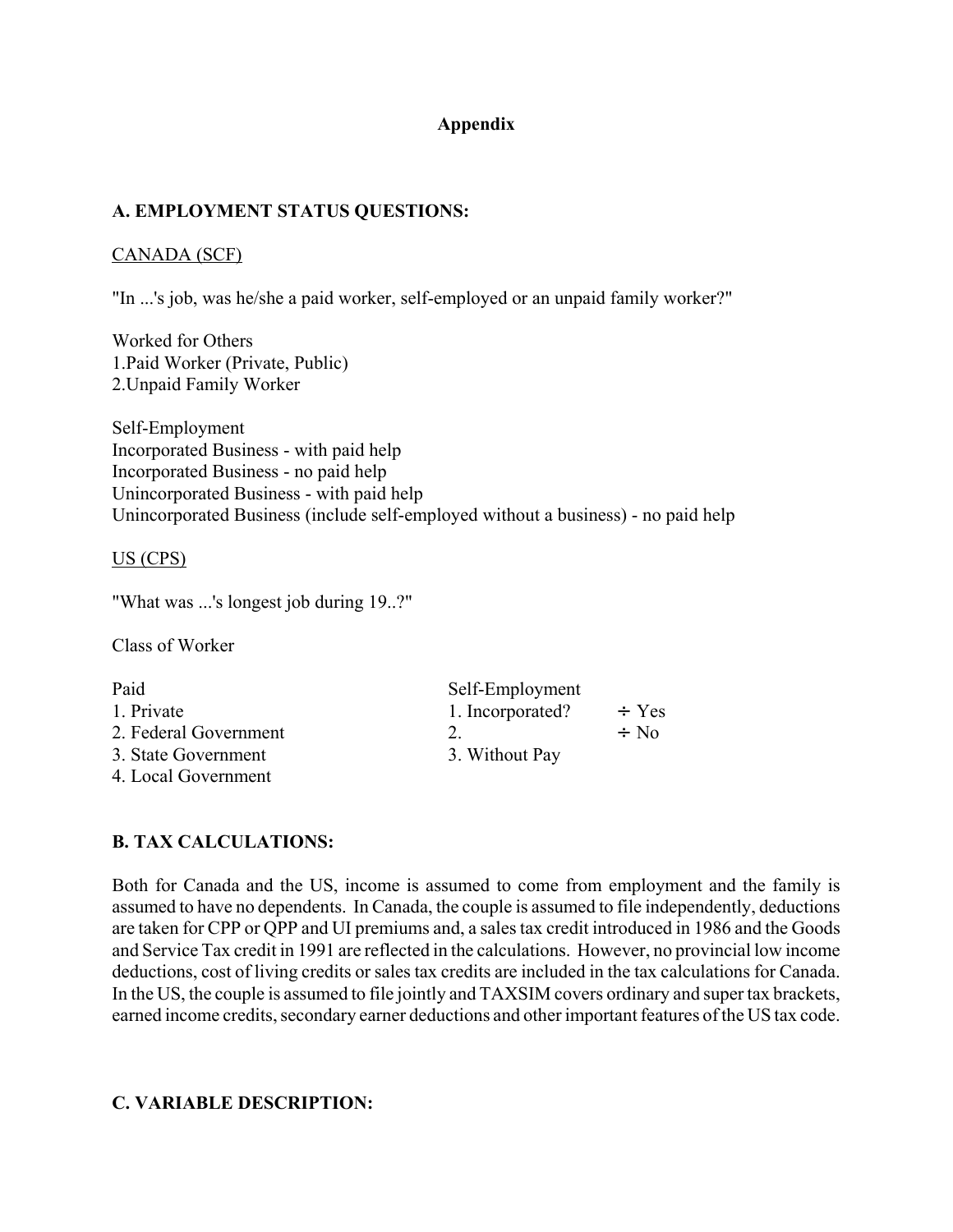**Industry Indicators:** manufacturing non-durables (omitted industry), manufacturing durables, construction, transportation/communication, wholesale trade, retail trade, finance/insurance/realestate, services and public administration

**Demographic Variables:** The demographic variables include age, age squared, dummy variables for education (0-8 years (omitted group), 9-10 years, 11-13 years and any post secondary), number of young children (aged less than 7), number of older children (aged 7 to 17), and dummy variables for marital status (single (omitted group), married and divorced/widowed or separated).

**Region:** The regions include the 10 provinces in Canada and the 50 states and the District of Columbia in the United States. The omitted region is Alabama.

**Time and Time Squared: time** and **timesq** are the time trend and the time trend squared for the omitted industry.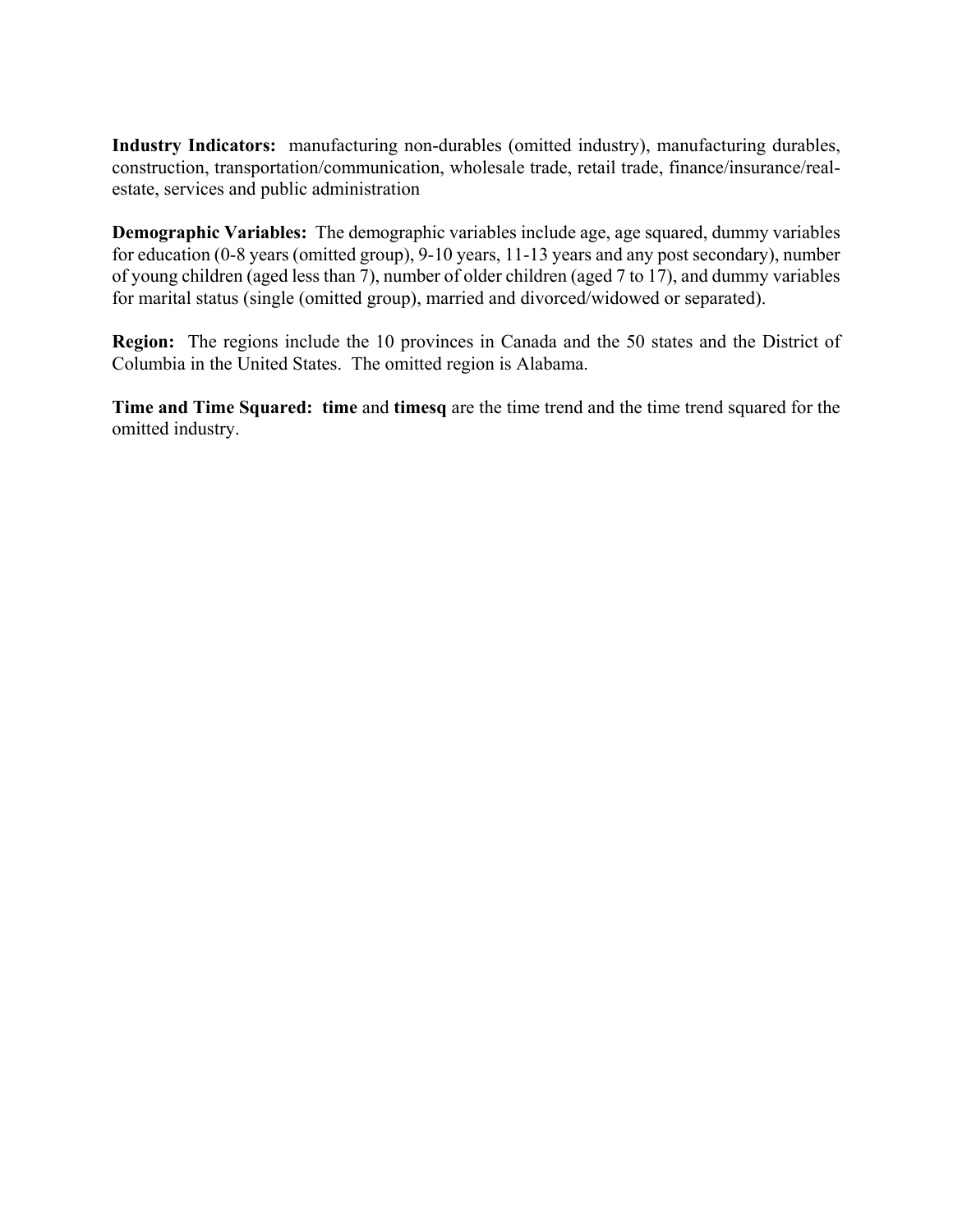# **References**

Aronson, Robert L. (1991) Self-Employment ILR Press, Ithaca, New York

- Becker, Eugene, (1984) "Self-Employed Workers: An Update to 1983", *Monthly Labor Review* 107 pp. 14-18
- Bishop, John H., (1987) "American Job Growth: What Explains It?", *Portfolio: International Economic Perspectives* 12
- Blanchflower, D. and Oswald, A., (1990) "Self-Employment and the Enterprise Culture", in British Social Attitudes: the 1990 Report, edited by R. Jowell, S. Witherspoon and L. Brook, Gower.

Blau, David (1987) "A Time Series Analysis of Self-Employment in the United States", *Journal of Political Economy*, Vol 95, no.3, pp. 445-467

Borjas, George J., and Stephen G. Bronars (1989) "Consumer Discrimination and Self-Employment", *Journal of Political Economy* 97 pp. 581-605

Canadian Tax Foundation (1982-1993) The National Finances: An Analysis of the Revenues and Expenditures of the Government of Canada Canadian Tax Foundation Publications, Toronto

- Crompton, Susan (1993) "The Renaissance of Self-Employment" *Perspectives on Income and Employment* Statistics Canada Cat. 75-001E, pp. 22-32
- Devine, Theresa (1993) "The Recent Rise in U.S. Self-Employment", mimeo, The Pennsylvania State University
- Devine, Theresa (1990) "The Recent Rise in Female Self-Employment", mimeo, The Pennsylvania State University
- Devine, Theresa and Joyce Mlakar (1993) "Inter-Industry Variation in the Determinants of Self-Employment", mimeo, The Pennsylvania State University
- Erard, Brian (1997) "A Critical Review of the Empirical Research on Canadian Tax Compliance" Working Paper 97-6, Business Income Tax Division Department of Finance Canada.
- Evans, David S., and Linda S. Leighton (1989) "Some Empirical Aspects of Entrepreneurship", *American Economic Review*, vol. 79, pp. 519-535
- Feenberg, Daniel Richard, and Elizabeth Coutts (1993) "An Introduction to the TAXSIM Model", *Journal of Policy Analysis and Management*, vol. 12 no. 1, pp. 189-194.